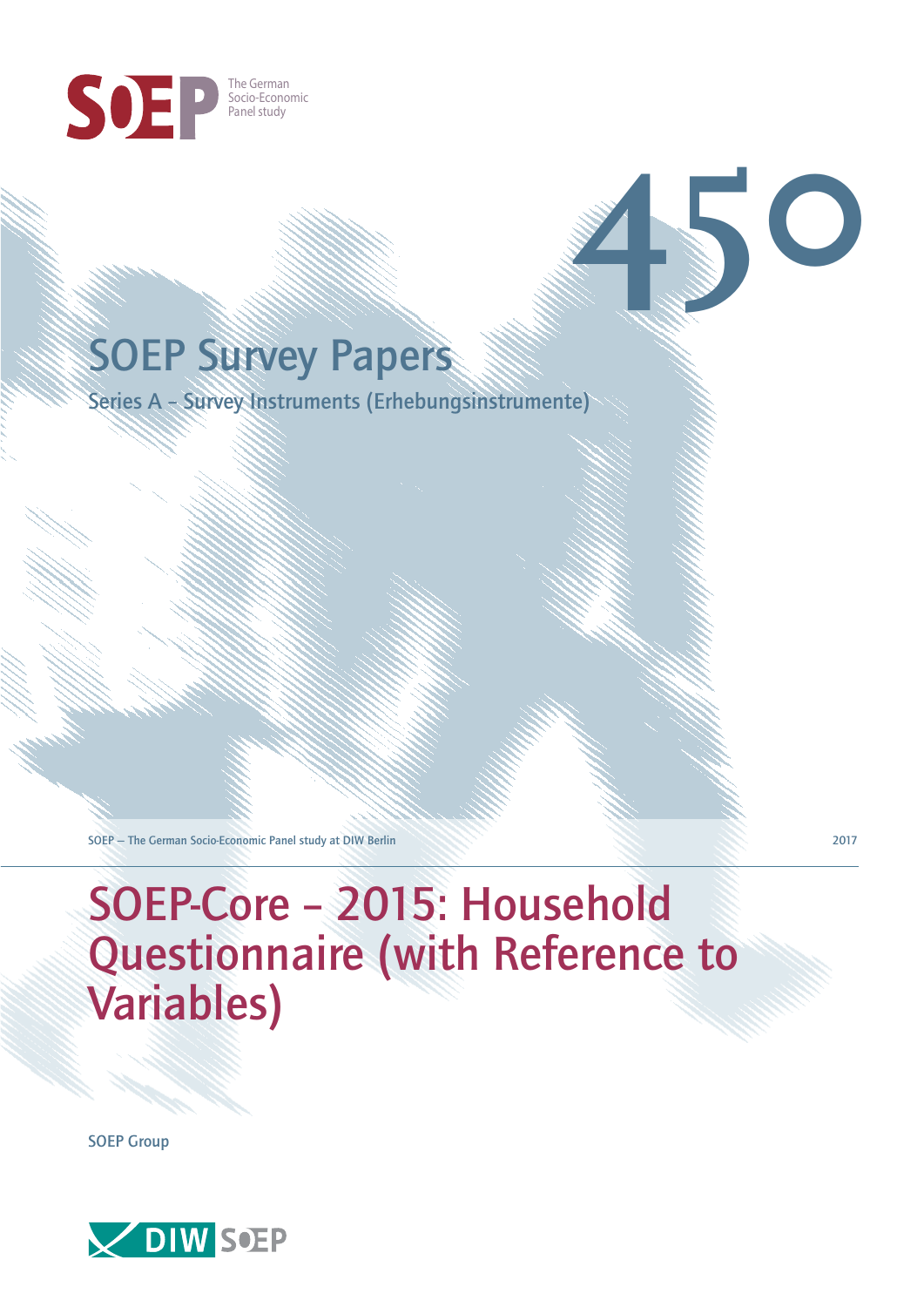Running since 1984, the German Socio-Economic Panel study (SOEP) is a wide-ranging representative longitudinal study of private households, located at the German Institute for Economic Research, DIW Berlin.

The aim of the SOEP Survey Papers Series is to thoroughly document the survey's data collection and data processing. The SOEP Survey Papers is comprised of the following series:

- Series A Survey Instruments (Erhebungsinstrumente)
- Series B Survey Reports (Methodenberichte)
- Series C Data Documentation (Datendokumentationen)
- Series D Variable Descriptions and Coding
- Series E SOEPmonitors
- Series F SOEP Newsletters
- Series G General Issues and Teaching Materials
- The SOEP Survey Papers are available at http://www.diw.de/soepsurveypapers

Editors:

Dr. Jan Goebel, DIW Berlin

Prof. Dr. Martin Kroh, DIW Berlin and Humboldt Universität Berlin

- Prof. Dr. Carsten Schröder, DIW Berlin and Freie Universität Berlin
- Prof. Dr. Jürgen Schupp, DIW Berlin and Freie Universität Berlin

Please cite this paper as follows:

SOEP Group, 2017. SOEP-Core – 2015: Household Questionnaire (with Reference to Variables). SOEP Survey Papers 450: Series A – Survey Instruments (Erhebungsinstrumente). Berlin: DIW Berlin/SOEP



This work is licensed under a Creative Commons Attribution-ShareAlike 4.0 International License. © 2017 by SOEP ISSN: 2193-5580 (online) DIW Berlin German Socio-Economic Pan[el \(SOEP\)](http://creativecommons.org/licenses/by-sa/4.0/) Mohrenstr. 58 10117 Berlin Germany soeppapers@diw.de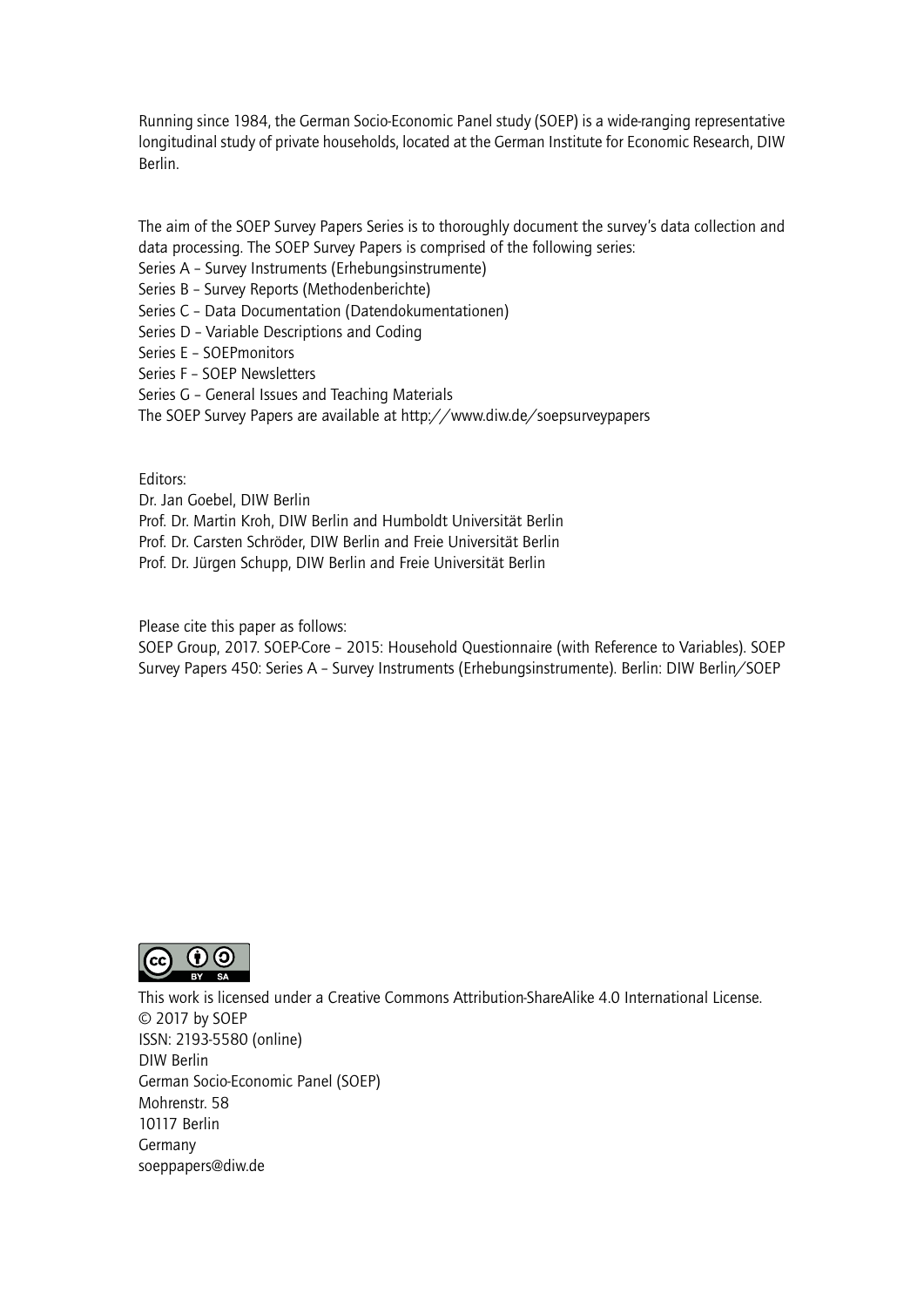

# SOEP-Core – 2015: Household Questionnaire (with Reference to Variables)

SOEP Group

2017

The variable names mentioned in this document belong to a collection of datasets, which is released with doi:10.5684/soep.v32.1.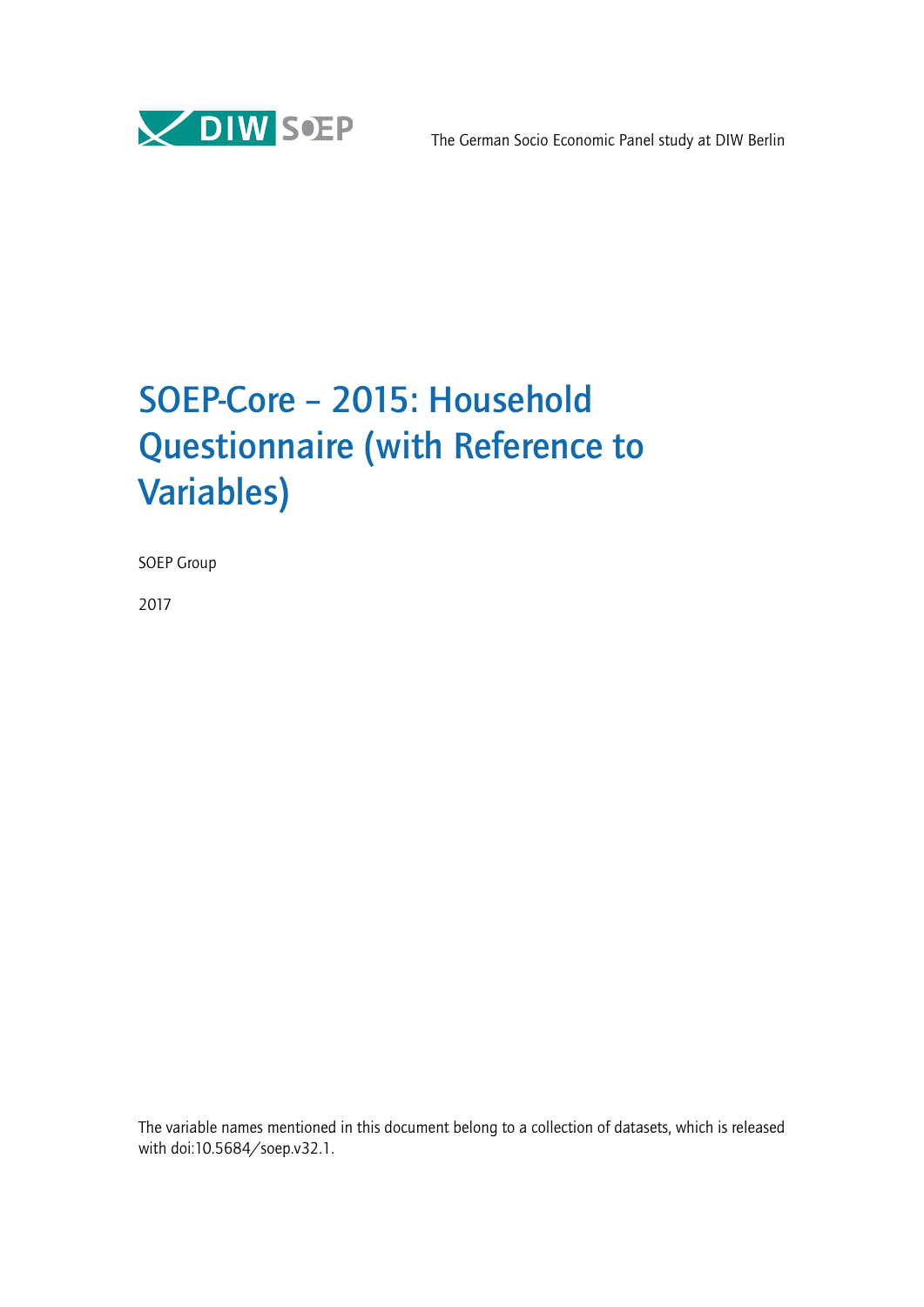# Reading Aid

This representation of the questionnaire contains the same informations as the portal paneldata.org.



Here, in addition to the *question number*, *question text*, *interviewer instructions*, and *answer options*, you find printed in green the *file name* and the *variable name* with the *variable label*, which contains information from the question. If you see rows of green lines below the answer option, the questionnaire defines serveral variables or informations are stored in more than one data set.

The *routing by filters* is depicted in blue. Each variable is preceded by an identifier (which generally contains the question number, marked here with a yellow dotted line), which is given, if the variable is used in filters in a subsequent question. Such filters are usually shown (as gatekeepers) at the beginning of the question.

This reading aid does not cover a few exceptional cases: If the filter (as gatekeeper) only affects one of serveral variables for a question, the filter is printed in blue behind the variable. There you will also find a "go to" command in the form 2 @ Q73. Here, the questionnaire skips to question 73 if the variable results in value of 2.

Phrases that are not alreday translated in English are displayed in German and preceded by [de].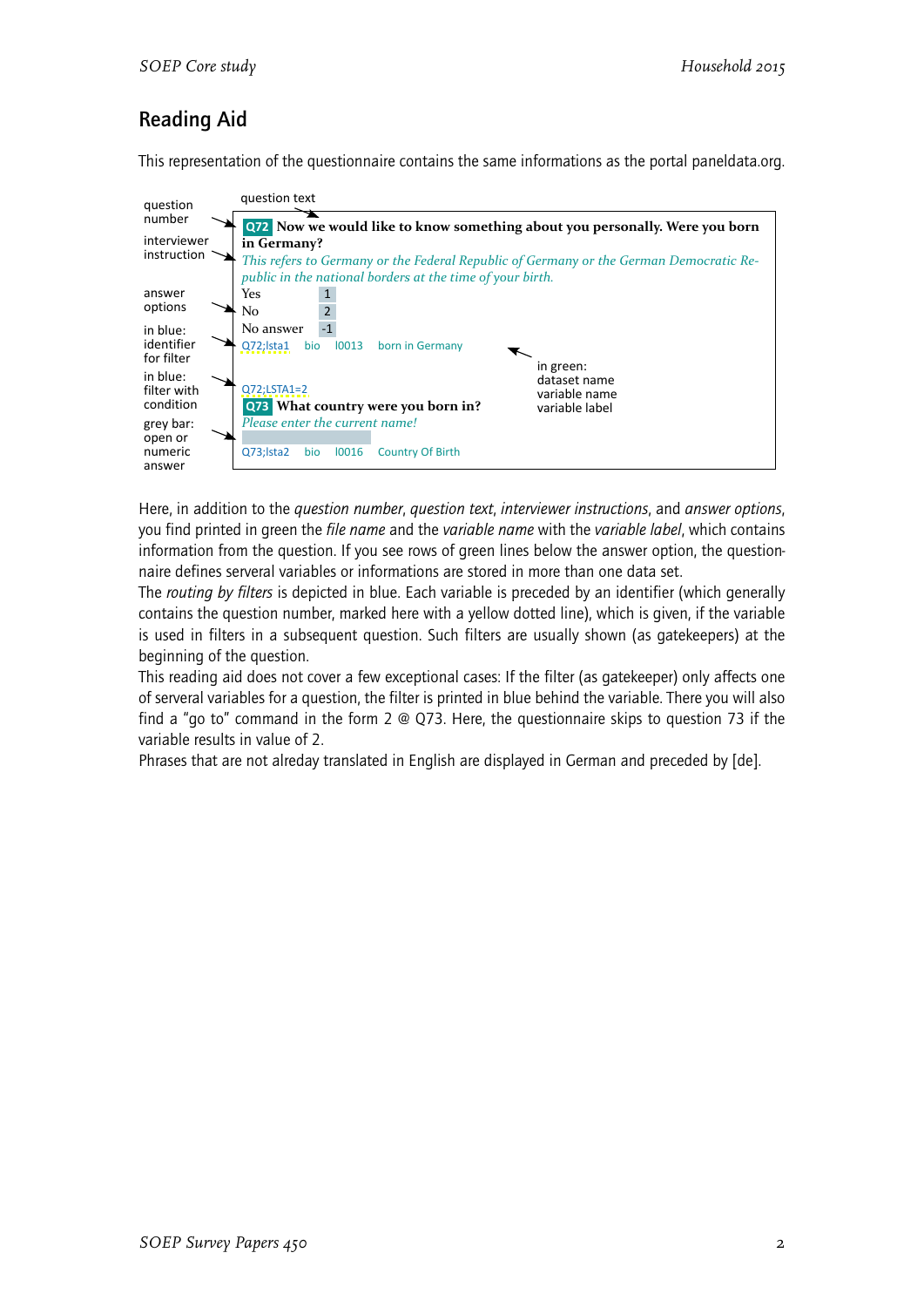Intro **The questions contained in this questionnaire deal with the household as a whole and not with the individuals in the household. The questionnaire should be completed by the same person in the household who did it last year if possible.**

**Your participation is voluntary, but the scientific relevance of this study depends crucially on the participation of every household.**

**We therefore cordially request that you either:**

- **allow our staff member to interview you**
- **or carefully fill out this questionnaire yourself.**

0 **Before handing in the questionnaire, pleaseenter in accordance with the address log:**

|               |                                          | Household number |  |  |  |  |                                                         |  |
|---------------|------------------------------------------|------------------|--|--|--|--|---------------------------------------------------------|--|
|               |                                          |                  |  |  |  |  | O:hnr bfh hhnrakt Current Wave Number (=BFHHNR)         |  |
|               |                                          |                  |  |  |  |  | 0:hnr hl hid Current Wave HH Number (=HHNRAKT)          |  |
|               | The questionnaire has been completed by: |                  |  |  |  |  |                                                         |  |
| First name    |                                          |                  |  |  |  |  |                                                         |  |
| $0:name$ bfh  |                                          | name             |  |  |  |  |                                                         |  |
| Person number |                                          |                  |  |  |  |  |                                                         |  |
|               |                                          |                  |  |  |  |  | O:pnr bfh bfausku ID number of person interviewed (PNR) |  |
|               |                                          |                  |  |  |  |  | 0:pnr hl hlk0005 ID number of person interviewed        |  |

1 **Before completing this questionnaire for Living in Germany, it is important to first find out whether anything has changed in your household situation since the last survey or if everything has remained the same. The first question deals with household composition—in other words, whether the same people are living in the same dwelling. Which of the following applies to your household?**

| No change: the same person / people are living in the same dwelling at the same<br>address |     |                      |                                                                                |                |  |  |  |
|--------------------------------------------------------------------------------------------|-----|----------------------|--------------------------------------------------------------------------------|----------------|--|--|--|
|                                                                                            |     |                      | At least one person has joined or left the household, but the dwelling and the | $\overline{2}$ |  |  |  |
|                                                                                            |     | address are the same |                                                                                |                |  |  |  |
| Since the entire household from Living in Germany has moved, this is the first             |     |                      |                                                                                |                |  |  |  |
|                                                                                            |     |                      | survey in this dwelling at this address                                        |                |  |  |  |
| This is a new household created after one or more persons moved out of an                  |     |                      |                                                                                |                |  |  |  |
| existing household from Living in Germany                                                  |     |                      |                                                                                |                |  |  |  |
| 1;hwsit                                                                                    | bfh | bfh01                | <b>Change In Residential Situation</b>                                         | 1   2 @ 10     |  |  |  |
| 1;hwsit hl                                                                                 |     |                      | hlf0523 Change In Residential Situation                                        | 1 2 @ 10       |  |  |  |

#### 1;hwsit=3 | 4

2 **When did this change occur—in other words, when did you move into this new dwelling after a move / after moving out of an existing household?**

| Month    |     |         |                               |
|----------|-----|---------|-------------------------------|
| Year     |     |         |                               |
| 2:hwm    | hfh | bfh0201 | In This Dwelling Since, Month |
| $2:$ hwm | hL  | hlf0106 | in this dwelling since month  |
| 2:hwj    | bfh | bfh0202 | In This Dwelling Since, Year  |
| 2:hwj    | hl  | hlf0107 | in this dwelling since year   |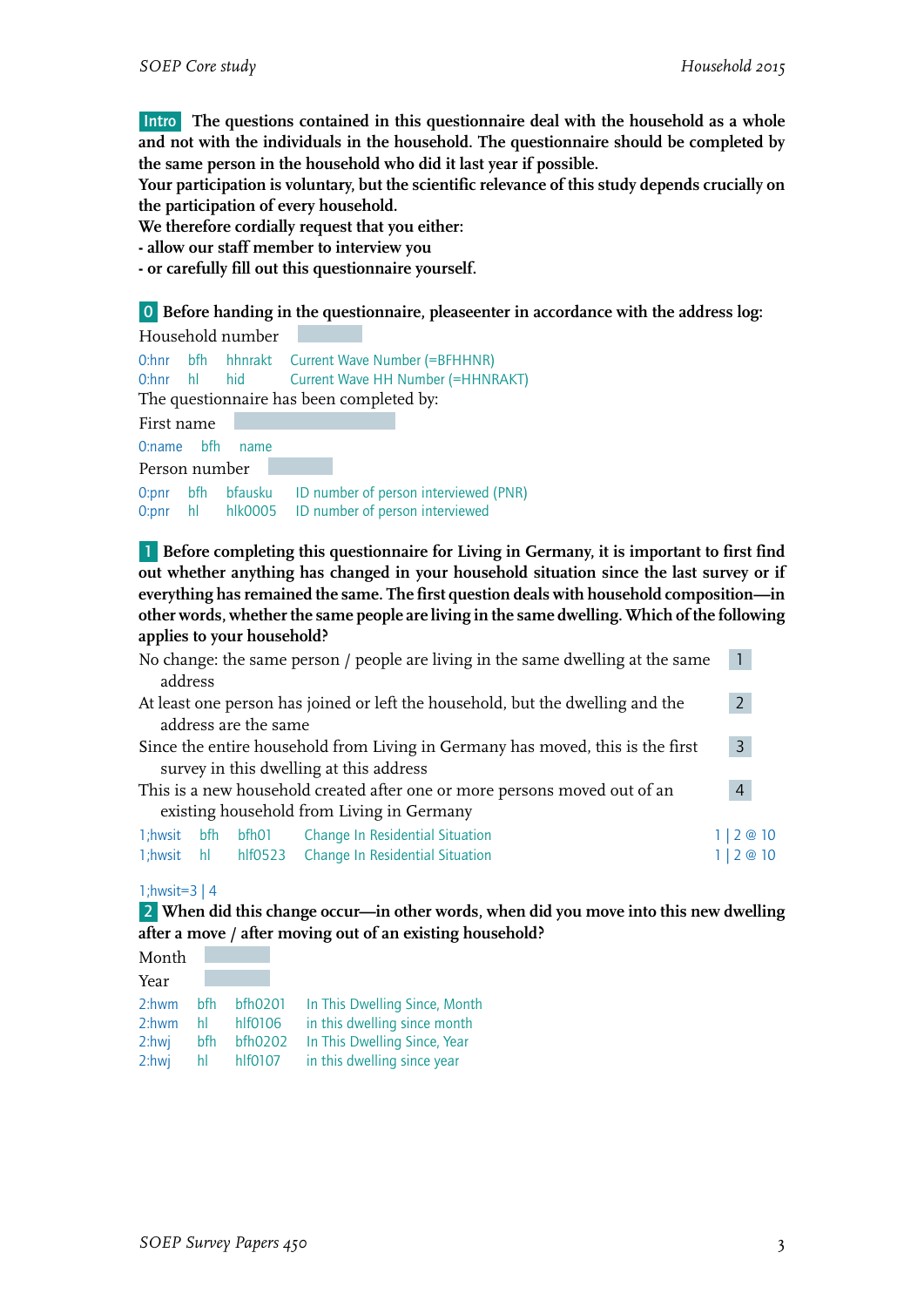# 3 **What were the most important reasons that led to this change, that is, to your move to a new home or out of an existing household?**

| Please give up to three reasons! |                                                                                      |                |                                                                         |              |  |  |  |  |  |
|----------------------------------|--------------------------------------------------------------------------------------|----------------|-------------------------------------------------------------------------|--------------|--|--|--|--|--|
|                                  | $\mathbf{1}$<br>Notice given by the pevious landlord                                 |                |                                                                         |              |  |  |  |  |  |
|                                  | $\mathbf{1}$<br>Uncertainties about the rental agreement due to new owner / landlord |                |                                                                         |              |  |  |  |  |  |
|                                  | $\mathbf{1}$<br>Acquired ownership of own dwelling                                   |                |                                                                         |              |  |  |  |  |  |
|                                  | $\mathbf{1}$<br>Inheritance / gift / transfer of property                            |                |                                                                         |              |  |  |  |  |  |
| Moved out of parents' home       |                                                                                      |                |                                                                         | $\mathbf{1}$ |  |  |  |  |  |
|                                  | $\overline{1}$<br>Work reasons                                                       |                |                                                                         |              |  |  |  |  |  |
| 3:humz01                         | bfh                                                                                  | bfh0301        | <b>Terminated By Landlord</b>                                           |              |  |  |  |  |  |
| 3:humz01                         | hI.                                                                                  | hlf0109        | why changed - notice given                                              |              |  |  |  |  |  |
| 3:humz18                         | bfh                                                                                  | <b>bfh0302</b> | <b>Rental Agreement Unclear</b>                                         |              |  |  |  |  |  |
| $3:$ humz $18$                   | hl                                                                                   | $h$ $f$ $0524$ | <b>Rental Agreement Unclear</b>                                         |              |  |  |  |  |  |
| 3:humz02                         | bfh                                                                                  | bfb0303        | <b>Bought Residence</b>                                                 |              |  |  |  |  |  |
| 3:humz02                         | hl                                                                                   | hlf0110        | why changed - bought house                                              |              |  |  |  |  |  |
| 3:humz03                         | bfh                                                                                  | <b>bfh0304</b> | Inheritance, Gift                                                       |              |  |  |  |  |  |
| 3:humz03                         | hl                                                                                   | hlf0111        | why changed - inheritance                                               |              |  |  |  |  |  |
| 3:humz07                         | bfh                                                                                  | <b>bfh0305</b> | Moved from Parental Home                                                |              |  |  |  |  |  |
| 3:humz07                         | hl                                                                                   | hlf0115        | why changed - left parent house                                         |              |  |  |  |  |  |
| 3:humz04                         | bfh                                                                                  | bfh0306        | occupational reasons                                                    |              |  |  |  |  |  |
| 3:humz04                         | hl                                                                                   | $h$ fol $12$   | why changed - job                                                       |              |  |  |  |  |  |
| Family reasons:                  |                                                                                      |                |                                                                         |              |  |  |  |  |  |
| Moved in with partner            |                                                                                      |                | 1                                                                       |              |  |  |  |  |  |
|                                  |                                                                                      |                | $\mathbf{1}$<br>Marriage / registered same-sex partnership              |              |  |  |  |  |  |
| Separation / divorce             |                                                                                      |                | $\mathbf{1}$                                                            |              |  |  |  |  |  |
| Other family reason              |                                                                                      |                | $\mathbf{1}$                                                            |              |  |  |  |  |  |
| $3:$ humz $19$                   | bfh                                                                                  | bfh0307        | Fam. Reasons: Move in With Partner                                      |              |  |  |  |  |  |
| 3:humz19                         | hl                                                                                   | $h$ $f$ $0525$ | Fam. Reasons: Move in With Partner                                      |              |  |  |  |  |  |
| 3:humz05                         | bfh                                                                                  | <b>bfh0308</b> | Fam. Reasons: Marriage                                                  |              |  |  |  |  |  |
| 3:humz05                         | hl                                                                                   | $h$ $f$ $0113$ | why changed - marriage                                                  |              |  |  |  |  |  |
| 3:humz06                         | bfh                                                                                  | bfh0309        | Fam. Reasons: Separation                                                |              |  |  |  |  |  |
| 3:humz06 hl                      |                                                                                      | hlf0114        | <b>Why Changed-Separated</b>                                            |              |  |  |  |  |  |
| 3:humz08                         | bfh                                                                                  | bfh0310        | Fam. Reasons: Other                                                     |              |  |  |  |  |  |
| 3:humz08                         | hl                                                                                   | hlf0116        | why changed - other family reasons                                      |              |  |  |  |  |  |
| Size and costs of the dwelling:  |                                                                                      |                |                                                                         |              |  |  |  |  |  |
| Previous dwelling too small      |                                                                                      |                |                                                                         | $-1$<br>I    |  |  |  |  |  |
| Previous dwelling too large      |                                                                                      |                |                                                                         | 1            |  |  |  |  |  |
|                                  |                                                                                      |                | Costs of previous dwelling (rent, interest, mortgage payments) too high | $\mathbf{1}$ |  |  |  |  |  |
| 3:humz09                         | bfh                                                                                  | bfh0311        | Previous Dwelling: Too Small                                            |              |  |  |  |  |  |
| 3:humz09                         | hl                                                                                   | $h$ fol $17$   | why changed - too small                                                 |              |  |  |  |  |  |
| 3:humz10                         | bfh                                                                                  | bfh0312        | Previous Dwelling: Too Big                                              |              |  |  |  |  |  |
| 3:humz10                         | hI                                                                                   | hlf0118        | why changed - too big                                                   |              |  |  |  |  |  |
| 3:humz11                         | bfh                                                                                  | bfh0313        | <b>Previous Dwelling: Costs</b>                                         |              |  |  |  |  |  |
| 3:humz11                         | hl                                                                                   | hlf0119        | why changed - high housing costs                                        |              |  |  |  |  |  |
|                                  |                                                                                      |                |                                                                         |              |  |  |  |  |  |

Other reasons related to the previous dwelling: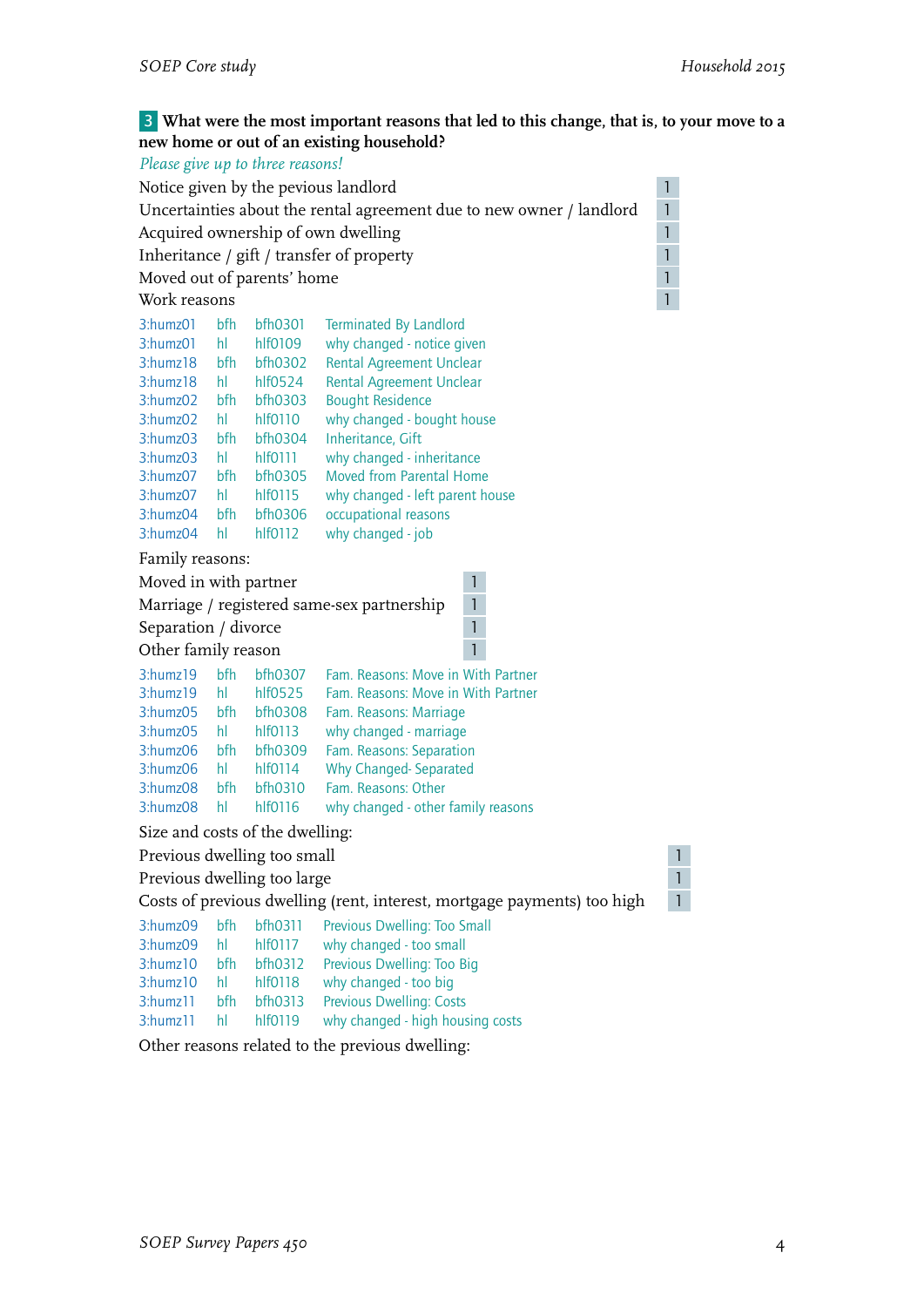|                |                                                         |                   | Previous dwelling was poorly designed, equipped, etc.              |                |  |  |  |  |
|----------------|---------------------------------------------------------|-------------------|--------------------------------------------------------------------|----------------|--|--|--|--|
|                |                                                         |                   | Previous dwelling was poorly located                               | 1              |  |  |  |  |
|                |                                                         |                   | Previous dwelling was not accessible to elderly or disabled people | $\overline{1}$ |  |  |  |  |
|                |                                                         |                   | Previous dwelling was in a bad neighborhood                        | $\mathbf{1}$   |  |  |  |  |
|                |                                                         |                   | New neighborhood better for my personal living situation           |                |  |  |  |  |
| Other reasons  |                                                         |                   |                                                                    |                |  |  |  |  |
| $3:$ humz $12$ | hfh                                                     | bfh0314           | <b>Other Reasons: Furnishing</b>                                   |                |  |  |  |  |
| $3:$ humz $12$ | hl                                                      | $h$ $f$ $0120$    | why changed - poor furnishing                                      |                |  |  |  |  |
| $3:$ humz $13$ | <b>bfh0315</b><br><b>Other Reasons: Location</b><br>hfh |                   |                                                                    |                |  |  |  |  |
| $3:$ humz $13$ | hl                                                      | $h$ $f$ $O$ $121$ | why changed - poor location                                        |                |  |  |  |  |
| $3:$ humz $16$ | hfh                                                     | bfh0316           | <b>Other Reasons: Not Barrier-Free</b>                             |                |  |  |  |  |

3:humz16 hl hlf0124 why changed - old/handicapped accessible 3:humz14 bfh bfh0317 Other Reasons: Residential Environment<br>3:humz14 hl hlf0122 why changed - poor surroundings

3:humz17 bfh bfh0318 Other Reasons: Life Situation<br>3:humz17 hl hlf0125 why changed - new, better sur

why changed - poor surroundings

why changed - other reasons

why changed - new, better surroundings<br>Other Reasons

| 1 |  |
|---|--|
| 1 |  |
| J |  |
| 1 |  |
|   |  |

| 4 How does your new dwelling compare to your previous one? Is your new dwelling better, |  |
|-----------------------------------------------------------------------------------------|--|
| about the same, or worse overall than the previous one?                                 |  |

*Please mark only one per row!* What about ...

3:humz15 bfh bfh0319<br>3:humz15 hl hlf0123

[Other reasons] Please state: 3:humzso bfh bfh0320

|                                                      | <b>Better</b> | About the same | Worse |
|------------------------------------------------------|---------------|----------------|-------|
| costs (e.g., rent)                                   |               |                | 3     |
| the size of the dwelling                             |               |                | 3     |
| how the dwelling is designed, equipped               |               |                | 3     |
| the neighborhood                                     |               | $\overline{2}$ | 3     |
| living environment (noise, exhaust fumes, pollution) |               | $\overline{2}$ | 3     |
| access to public transportation                      |               | $\overline{2}$ | 3     |
| relationships / contact with neighbors               |               | $\overline{2}$ | 3     |
| Relationship / contact with the landlord / property  |               | $\overline{2}$ | 3     |
| management company                                   |               |                |       |

| 4:hwohn01 | bfh | bfh0401        | Old vs. New Dwelling: Finances                |
|-----------|-----|----------------|-----------------------------------------------|
| 4:hwohn01 | hl  | $h$ fol $26$   | compare old, new rent                         |
| 4:hwohn02 | bfh | bfh0402        | Old vs. New Dwelling: Size                    |
| 4:hwohn02 | hl  | hlf0127        | compare old, new size                         |
| 4:hwohn03 | bfh | bfh0403        | Old vs. New Dwelling: Furnishing              |
| 4:hwohn03 | hI  | hlf0128        | compare old, new furnishing                   |
| 4:hwohn04 | bfh | bfh0404        | Old vs. New Dwelling: Location                |
| 4:hwohn04 | hl  | $h$ $f$ $0129$ | compare old, new location                     |
| 4:hwohn05 | bfh | bfh0405        | Old vs. New Dwelling: Residential Environment |
| 4:hwohn05 | hI  | hlf0130        | Compare Old, New Neighborhood                 |
| 4:hwohn06 | bfh | bfh0406        | Old vs. New Dwelling: Traffic Connection      |
| 4:hwohn06 | hl  | hlf0131        | compare old, new access to pub. trans.        |
| 4:hwohn07 | bfh | bfh0407        | Old vs. New Dwelling: Neighborhood            |
| 4:hwohn07 | hl  | $h$ $f$ $0132$ | compare old, new contact with neighbors       |
| 4:hwohn25 | bfh | <b>bfh0408</b> | Old vs. New Dwelling: Rental Agreement        |
| 4:hwohn25 | hl  | $h$ $f$ $0526$ | Old vs. New Dwelling: Rental Agreement        |
|           |     |                |                                               |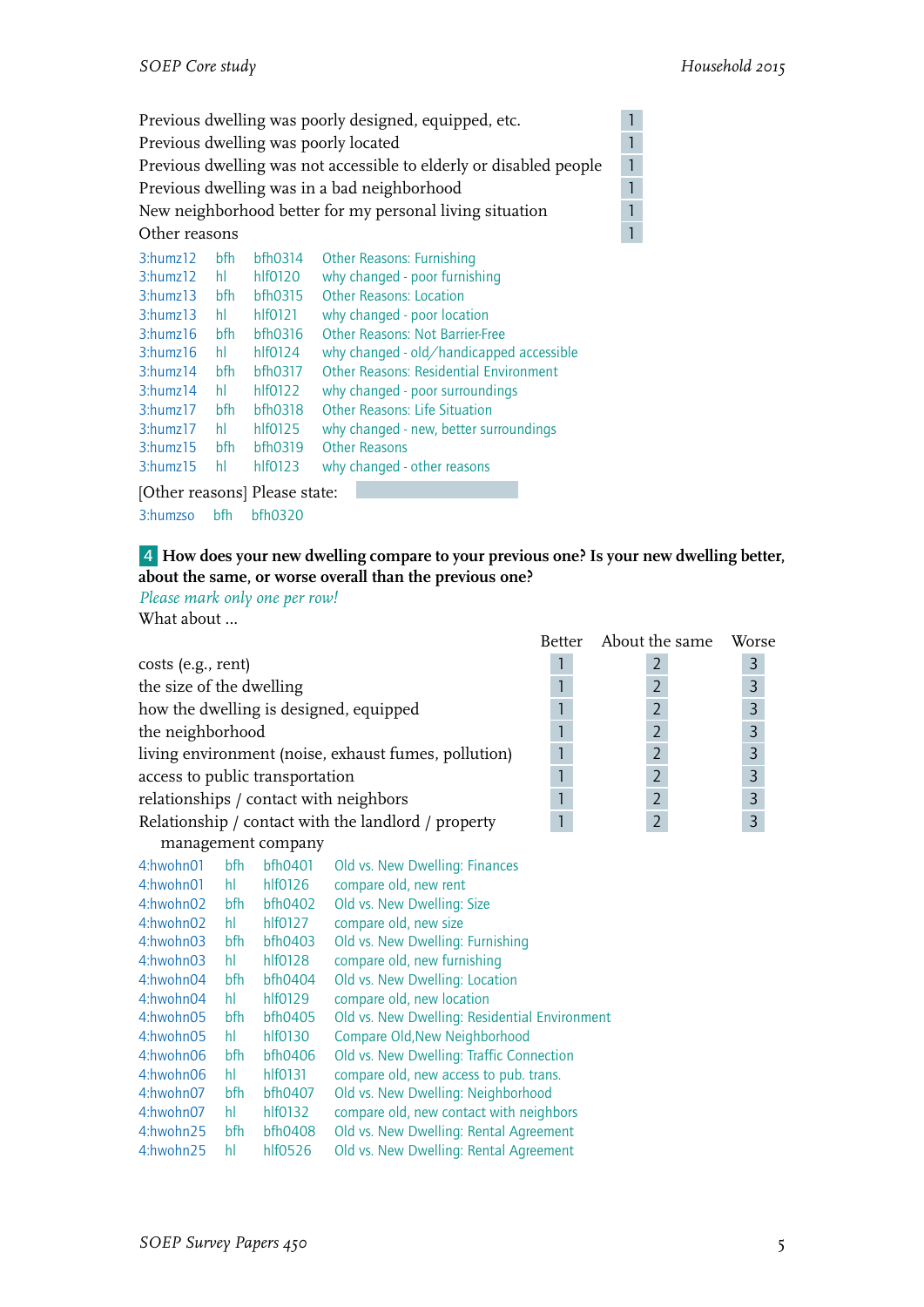## 5 **How would you describe your neighborhood?**

| A residential area with mostly old buildings<br>$\mathbf{1}$                                 |                                                        |  |  |                                               |  |  |  |  |
|----------------------------------------------------------------------------------------------|--------------------------------------------------------|--|--|-----------------------------------------------|--|--|--|--|
| $\mathcal{P}$<br>A residential area with mostly newer buildings                              |                                                        |  |  |                                               |  |  |  |  |
| $\overline{3}$<br>A residential and commercial area with flats, houses, shops and businesses |                                                        |  |  |                                               |  |  |  |  |
| A commercial area (shops, banks, offices) with few residential dwellings<br>$\overline{4}$   |                                                        |  |  |                                               |  |  |  |  |
|                                                                                              | An industrial area with few residential dwellings<br>5 |  |  |                                               |  |  |  |  |
|                                                                                              |                                                        |  |  | 5;hwohn08 bfh bfh05 Neighborhood Of Household |  |  |  |  |
| 5;hwohn08 hl hlf0153                                                                         |                                                        |  |  | neighborhood of household                     |  |  |  |  |
|                                                                                              |                                                        |  |  |                                               |  |  |  |  |

# 6 **What kind of building do you live in?**

# Farm house 1 and 1 and 1 and 1 and 1 and 1 and 1 and 1 and 1 and 1 and 1 and 1 and 1 and 1 and 1 and 1 and 1 and 1 and 1 and 1 and 1 and 1 and 1 and 1 and 1 and 1 and 1 and 1 and 1 and 1 and 1 and 1 and 1 and 1 and 1 and 1 Detached house containing 1 or 2 dwellings (one above the other) 2<br>Row house or duplex (with one dwelling next to the other) 3 Row house or duplex (with one dwelling next to the other)<br>Residential building containing 3 or 4 dwellings Residential building containing 3 or 4 dwellings<br>
Residential building containing 5 to 8 dwellings<br>
5 Residential building containing  $5$  to  $8$  dwellings Residential building containing 9 or more dwellings (up to 8 stories) 6 High-rise building (9 or more stories) 7 6;hhtyp bfh bfh06 Type Of Dwelling 6;hhtyp hl hlf0154 House Type Of Household

7 **When, approximately, was the building in which your dwelling is located built?**

|                   |                | o                                                               |
|-------------------|----------------|-----------------------------------------------------------------|
| Before 1919       | 1              |                                                                 |
| $1919$ to $1948$  | $\overline{2}$ |                                                                 |
| 1949 to 1971      | 3              |                                                                 |
| $1972$ to $1980$  | 4              |                                                                 |
| $1981$ to $1990$  | 5              |                                                                 |
| 1991 to 2000      | 6              |                                                                 |
| 2001 to 2010      | $\overline{7}$ |                                                                 |
| 2011 and later    | 8              |                                                                 |
| 7:hwohn9 bfh      | bfh0701        | <b>Year of Construction Estimation</b>                          |
| 7;hwohn9 hl       | hlf0016        | year house was build                                            |
|                   |                | Can you provide the exact year in which the building was built? |
| Please state:     |                |                                                                 |
| 7:howhn09a<br>bfh | bfh0702        | Date                                                            |
| 7:howhn09a<br>hl  | hlf0017        | exact year house was build (since 1972)                         |

## 8 **Is it a boarding house or similar accommodation?**

| No                                                |               |  |  |  |
|---------------------------------------------------|---------------|--|--|--|
| [Yes:] School dormitory / residence for teenagers | $\mathcal{L}$ |  |  |  |
| [Yes:] College dormitory                          | 3             |  |  |  |
| [Yes:] Residence for workers                      | 4             |  |  |  |
| [Yes:] Retirement home, nursing home              | 5             |  |  |  |
| [Yes:] Assisted living facility                   | 6             |  |  |  |
| [Yes:] Hotel / guesthouse                         | 8             |  |  |  |
| [Yes:] Other home / residence                     |               |  |  |  |
| 8;hheim bfh bfh0801                               |               |  |  |  |
| [boarding house / similar accommodation]:         |               |  |  |  |
| 8:hheimso bfh<br>hfh0802                          |               |  |  |  |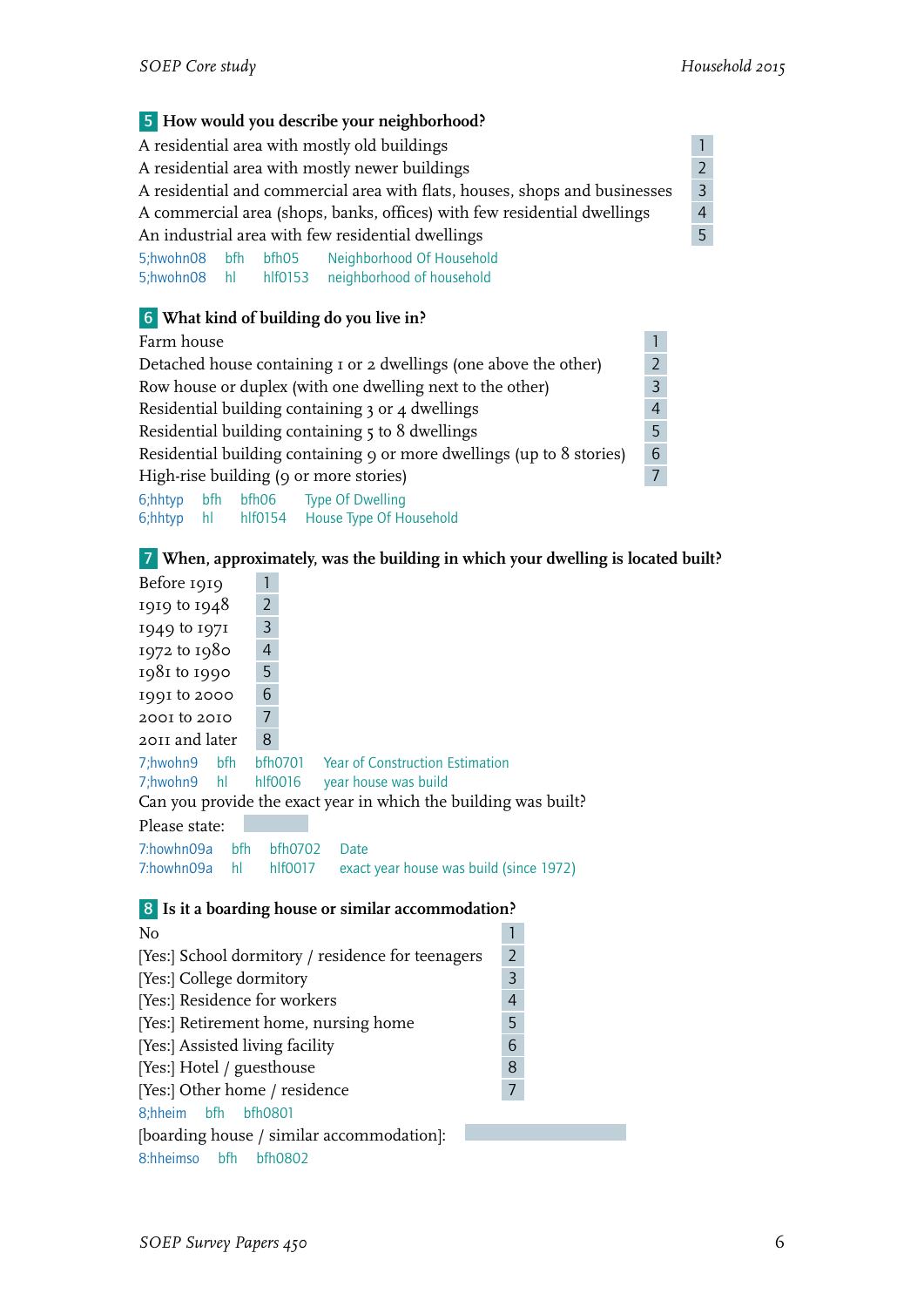## 9 **Is this dwelling government-subsidized housing (Sozialwohnung)?**

| Yes, and it is still subsidized         |   |                                                                       |   |  |
|-----------------------------------------|---|-----------------------------------------------------------------------|---|--|
| Yes, but it is no longer subsidized     | 2 |                                                                       |   |  |
| No                                      |   |                                                                       | 3 |  |
| 9:hm03 bfh bfh09<br>$9:hm03$ hl hlf0011 |   | <b>Government Subsidized Housing</b><br>government subsidized housing |   |  |

## 10 **Has the size of your dwelling changed within the last year, e.g., due to remodeling or changes in usage?**

| Yes 1  |  |                                                                                                             |
|--------|--|-------------------------------------------------------------------------------------------------------------|
| $No$ 2 |  |                                                                                                             |
|        |  | 10;humb bfh bfh10 Change In Size Of Dwelling<br>10; humb h hl hlf0018 Change In Living Area Since Last Year |

#### 11 **How large is the total living space in this flat?**

| qm |                        |                                                |
|----|------------------------|------------------------------------------------|
|    | $11:$ hqm bfh bfh $11$ | Size Of Unit In Sq Meters                      |
|    |                        | 11:hqm hl hlf0019 Size Of Housing Unit In Sq M |

### 12 **How many rooms does the dwelling have?**

*Include all rooms of 6m² or more but exclude kitchen and bathroom*

| rooms              |  |                                                        |
|--------------------|--|--------------------------------------------------------|
| 12:hraum bfh bfh12 |  | Number Of Rooms GE 6 Sq Meters                         |
|                    |  | 12:hraum hl hlf0021 Number Of Rooms Larger Than 6 Sq M |

#### 13 **What do you think about the total size of your dwelling? For the size of your household, is it …**

| much too small           |           |                  |               |                                                                                    |
|--------------------------|-----------|------------------|---------------|------------------------------------------------------------------------------------|
| a bit too small          |           |                  | $\mathcal{P}$ |                                                                                    |
| just right               |           |                  | 3             |                                                                                    |
| a bit too large          |           |                  | 4             |                                                                                    |
| much too large?          |           |                  | 5             |                                                                                    |
| $13$ ; hgr<br>$13$ ; hqr | bfh<br>hl | bf 13<br>hlf0071 |               | Adequacy Of Living Space In Housing Unit<br>Adequacy Of Living Space In House Unit |

## 14 **How would you describe the condition of the building you live in?**

| In good condition              |                    |                           |  |  |
|--------------------------------|--------------------|---------------------------|--|--|
| In need of partial renovation  | $\overline{2}$     |                           |  |  |
| In need of complete renovation | $\overline{3}$     |                           |  |  |
| Near collapse                  |                    |                           |  |  |
| 14; hzus bfh bfh 14            |                    | <b>Condition Of House</b> |  |  |
|                                | 14;hzus hl hlf0059 | condition of house        |  |  |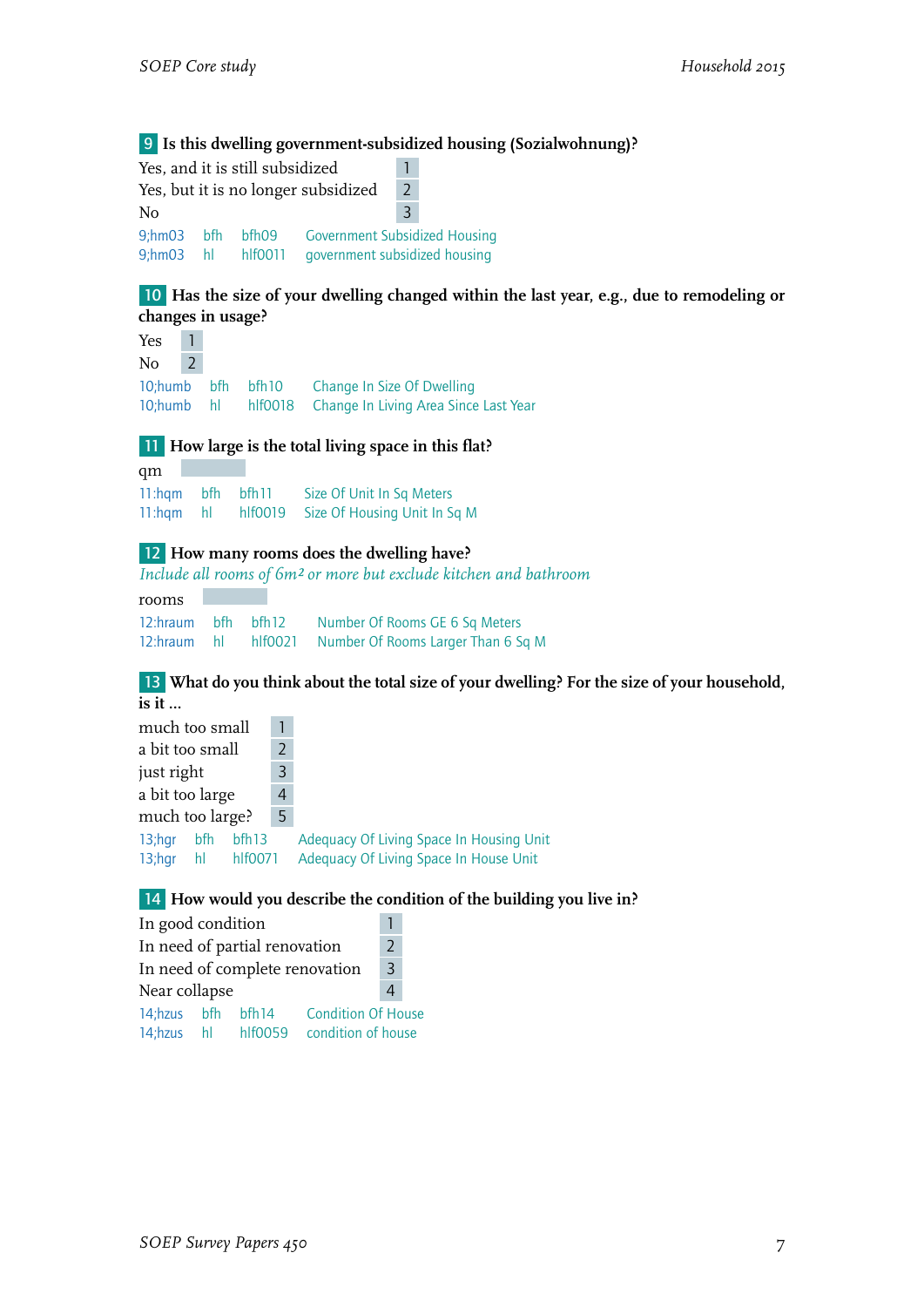## 15 **Have you or your landlord made any of the following improvements to your dwelling since the beginning of 2011?**

| since the segmining or $\sim$       |      |                |                                                                                         |                           |
|-------------------------------------|------|----------------|-----------------------------------------------------------------------------------------|---------------------------|
| Installed a kitchen                 |      |                |                                                                                         | $\mathbf{1}$              |
| Installed a bathtub, shower, toilet |      |                |                                                                                         | $\mathbf{1}$              |
|                                     |      |                | Installed central heating or self-contained heating system within dwelling              | $\mathbf{1}$              |
| Installed new windows               |      |                |                                                                                         | $\mathbf{1}$              |
|                                     |      |                | Installed insulation (e.g., wall, roof, basement ceiling)                               | $\ensuremath{\mathsf{1}}$ |
|                                     |      |                | Made modifications to provide barrier-free access to the elderly (e.g., elevator, ramp, | $\mathbf{1}$              |
| stair lift, bath)                   |      |                |                                                                                         |                           |
| Other larger measures               |      |                |                                                                                         | $\mathbf{1}$              |
| No, none of these                   |      |                |                                                                                         | $\mathbf{1}$              |
| $15:h$ bau $1$                      | bfh  | bfh1501        | since prev year kitchen added                                                           |                           |
| $15:h$ bau $1$                      | hI.  | $h$ $f$ $0049$ | since prev year kitchen added                                                           |                           |
| 15:hbau2                            | bfh  | bfh1502        | since prev year bath, shower, toilet added                                              |                           |
| 15:hbau2                            | hI.  | hlf0050        | since prev year bath, shower, toilet added                                              |                           |
| 15:hbau3                            | bfh  | <b>bfh1503</b> | since prev year heating added                                                           |                           |
| 15:hbau3                            | hl   | hlf0051        | Since Prev Year-Central Heating Renovated, Added                                        |                           |
| 15:hbau4                            | bfh  | bfh1504        | since prev year new windows added                                                       |                           |
| 15:hbau4                            | hl - | hlf0052        | since prev year new windows added                                                       |                           |
| 15:hbau9                            | bfh  | bfh1505        | since prev year other thermal insulation                                                |                           |
| 15:hbau9                            | hl   | $h$ $f$ $0053$ | since prev year other thermal insulation                                                |                           |
| $15:$ hbau $10$                     | bfh  | bfh1506        | since prev year age-based renovation                                                    |                           |
| 15:hbau10                           | hl   | hlf0054        | since prev year age-based renovation                                                    |                           |
| $15:h$ bau $5$                      | bfh  | bfh1507        | since prev year other renovations                                                       |                           |
| 15:hbau5                            | hL   | hlf0055        | since prev year other renovations                                                       |                           |
| 15:hbau6                            | bfh  | <b>bfh1508</b> | since prev year no renovations                                                          | 1@20                      |
| 15:hbau6                            | hl   | hlf0056        | since prev year no renovations                                                          | 1 @ 20                    |
|                                     |      |                |                                                                                         |                           |

15:hbau1=1 | 15:hbau2=1 | 15:hba3=1 | 15:hbau4=1 | 15:hbau9=1 | 15:hbau10=1 | 15:hbau5=1

#### 16 **Who paid for these improvements—you or your landlord?**

| Landlord |                |                                                 |        |
|----------|----------------|-------------------------------------------------|--------|
| Myself   | $2^{\circ}$    |                                                 |        |
| Both     | $\overline{3}$ |                                                 |        |
| 16:hbau7 |                | <b>bfh</b> bfh16 Who Paid For Renovations       | 1 @ 20 |
|          |                | 16; hbau 7 hl hlf 0057 who paid for renovations | 1 @ 20 |

#### 16;hbau7=2 | 3

17 **Did you do the work yourself or did you hire someone (a tradesperson, company, or technician) to do it?**

| in person, own work                                          |  |  |                                              |   |  |
|--------------------------------------------------------------|--|--|----------------------------------------------|---|--|
| Hired tradesperson, company, or technician<br>$\overline{2}$ |  |  |                                              |   |  |
| Both                                                         |  |  |                                              | 3 |  |
|                                                              |  |  | 17; hbau8 bfh bfh 17 Who Did The Renovations |   |  |
| 17;hbau8 hl hlf0058                                          |  |  | Who Did The Modernization                    |   |  |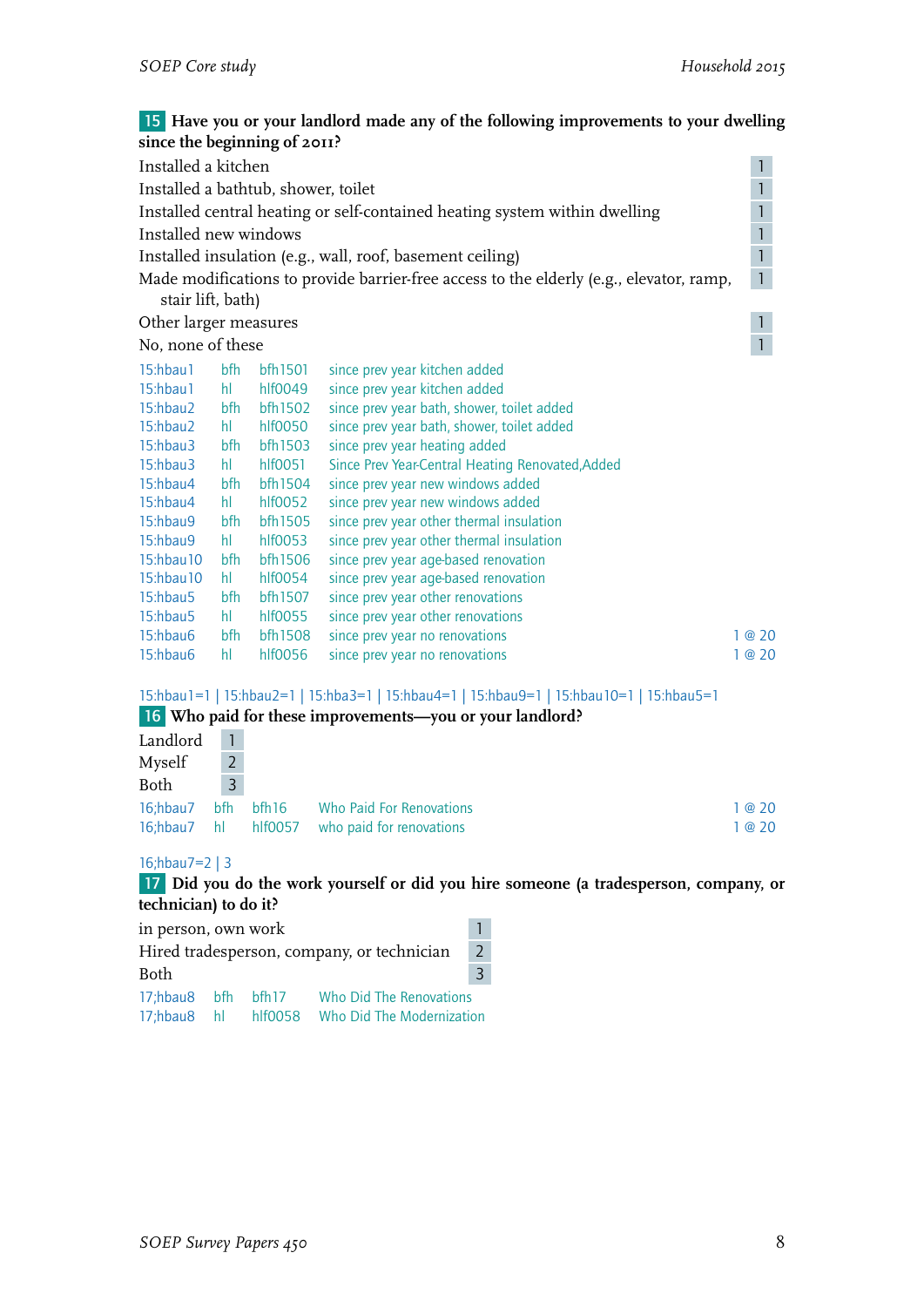# 18 **How much did this improvement cost your household?**

| Euro                |  |                                      |
|---------------------|--|--------------------------------------|
| 18:hbau11 bfh bfh18 |  | exp. Renovation                      |
|                     |  | 18:hbau11 hl hlf0072 exp. Renovation |

# 19 **Did you take advantage of any subsidies to cover the costs of these improvements?**

| Yes            | $\overline{1}$ |                         |                                                                             |
|----------------|----------------|-------------------------|-----------------------------------------------------------------------------|
| N <sub>0</sub> | $\overline{2}$ |                         |                                                                             |
|                |                | 19:hbau12 bfh bfh1901   | <b>Subsidies Modernization</b>                                              |
|                |                | 19;hbau12 hl hlf0527    | <b>Subsidies Modernization</b>                                              |
|                |                | In the amount of  euros |                                                                             |
|                |                |                         | 19:hbau13 bfh bfh1902 Amt. Subsidies<br>19:hbau13 hl hlf0528 Amt. Subsidies |

# 20 **What amenities does your dwelling have? Does it have -**

|                                                                  | Yes | No             |
|------------------------------------------------------------------|-----|----------------|
| a kitchen                                                        |     |                |
| floor heating (full or partial)                                  |     | $\overline{2}$ |
| balcony, terrace, porch                                          |     | $\overline{2}$ |
| own yard, garden, access to yard or garden                       |     |                |
| alarm system                                                     |     | $\overline{2}$ |
| air conditioner (ventilation system)                             |     | $\overline{2}$ |
| solar collector, solar energy system                             |     | $\overline{2}$ |
| other alternative energy source (e.g., geothermal heat pump)     |     | $\overline{2}$ |
| windows with at least double glazing                             |     | $\overline{2}$ |
| thermal insulation (e.g., on the façade, roof, basement ceiling) |     | $\overline{2}$ |
| elevator / lift inside building                                  |     | $\overline{2}$ |
| cellar, storage areas                                            |     |                |
| garage / parking space                                           |     |                |

| 20:hwohn24 | bfh | bfh2001    | <b>Barrier Free Livin</b>                       |
|------------|-----|------------|-------------------------------------------------|
| 20:hwohn24 | hl  | hlf0438    | <b>Barrier Free Livin</b>                       |
| 20:hwohn21 | bfh | bfh2002    | dwelling with floor heating (completely/partly) |
| 20:hwohn21 | hl  | hlf0029    | dwelling with floor heating (completely/partly) |
| 20:hwohn15 | bfh | bfh2003    | <b>Dwelling With Balcony, Terrace</b>           |
| 20:hwohn15 | hI  | hlf0030    | dwelling with balcony, terrace                  |
| 20:hwohn17 | bfh | bfh2004    | <b>Dwelling With Garden</b>                     |
| 20:hwohn17 | hl  | hlf0032    | dwelling with garden                            |
| 20:hwohn18 | bfh | bfh2005    | <b>Dwelling With Alarm Device</b>               |
| 20:hwohn18 | hI  | hlf0033    | dwelling with alarm device                      |
| 20:hwohn19 | bfh | bfh2006    | dwelling with air conditioner                   |
| 20:hwohn19 | hI  | $h$ IfOO34 | dwelling with air conditioner                   |
| 20:hwohn20 | bfh | bfh2007    | dwelling with solar energy                      |
| 20:hwohn20 | hI  | hlf0035    | dwelling with solar energy                      |
| 20:hwohn22 | bfh | bfh2008    | dwelling with other alternative energy          |
| 20:hwohn22 | hl  | hlf0036    | dwelling with other alternative energy          |
| 20:hwohn26 | bfh | bfh2009    | <b>Windows Double Glazing</b>                   |
| 20:hwohn26 | hL  | hlf0529    | <b>Windows Double Glazing</b>                   |
| 20:hwohn27 | bfh | bfh2010    | <b>Thermal Insulation</b>                       |
| 20:hwohn27 | hI  | hlf0530    | Thermal Insulation                              |
| 20:hwohn23 | bfh | bfh2011    | dwelling with elevator                          |
| 20:hwohn23 | hl  | hlf0037    | dwelling with elevator                          |
|            |     |            |                                                 |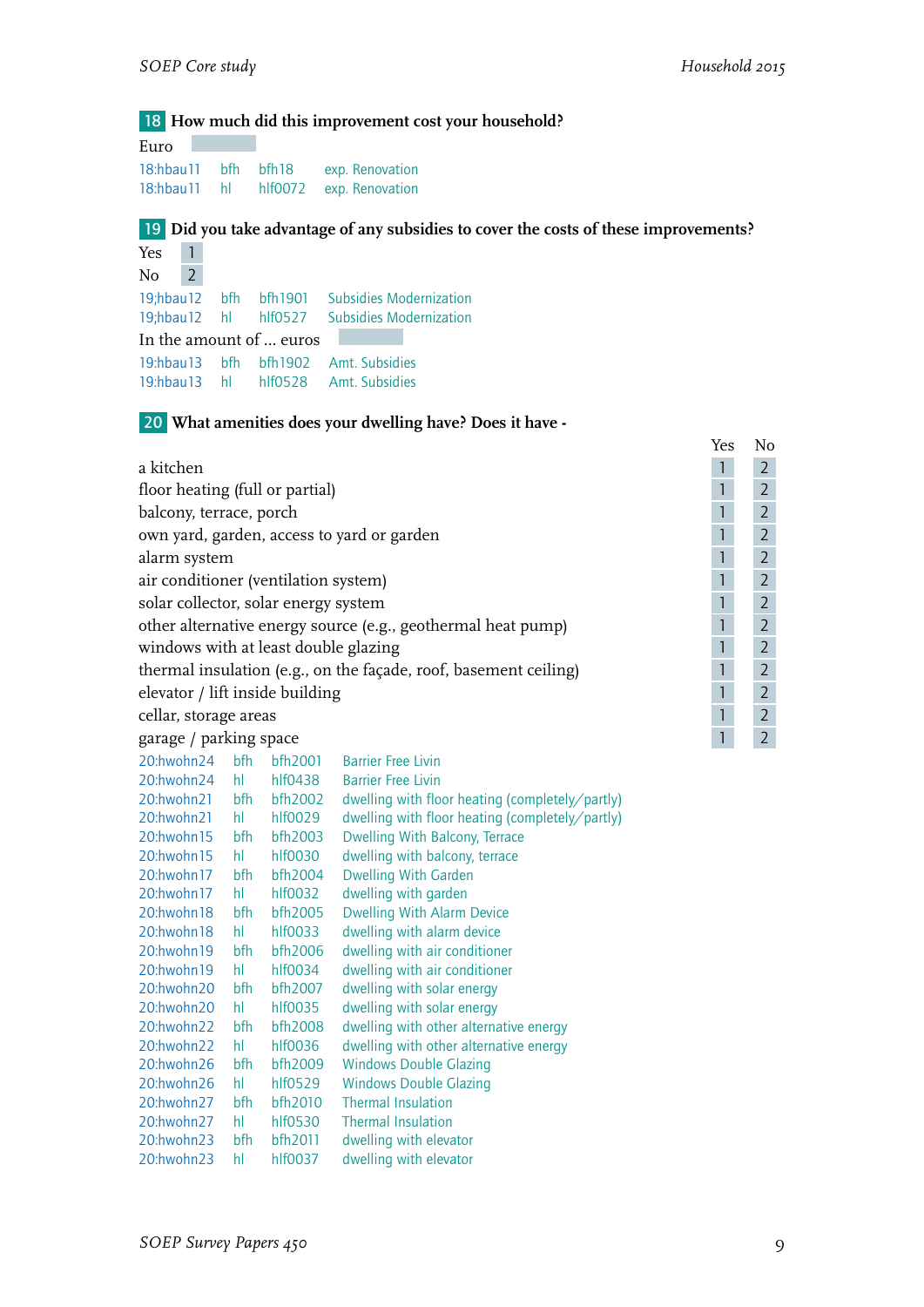

23 **The next questions deal with the costs of living in your dwelling. First the question: Are you the main tenant, subletter, or owner?**

| Main tenant        |                    |                  |                                                            |                |                                        |
|--------------------|--------------------|------------------|------------------------------------------------------------|----------------|----------------------------------------|
| Subletter          |                    |                  |                                                            |                |                                        |
| Owner              |                    |                  |                                                            |                |                                        |
|                    |                    |                  | Nursing Home/ Retirement Community                         | $\overline{4}$ |                                        |
| 23;hm01<br>23:hm01 | <b>bfh</b><br>- hl | bf 23<br>hlf0001 | Tenant Or Owner Of Dwelling<br>tenant or owner of dwelling |                | $(3@31)$ $(4@32)$<br>$(3@31)$ $(4@32)$ |

#### 23;hm01=3

24 **Do you still owe money, for example, on loans or a mortgage, for the dwelling / building you live in?**

| Yes           |            |         |                                         |        |
|---------------|------------|---------|-----------------------------------------|--------|
| No            |            |         |                                         |        |
| 24;he01       | <b>bfh</b> | bfh24   | Interest, Mortgage Payment For Dwelling | 2 @ 26 |
| $24$ ;he01 hl |            | hlf0087 | Interest, Mortgage Payment For Dwelling | 2@26   |
|               |            |         |                                         |        |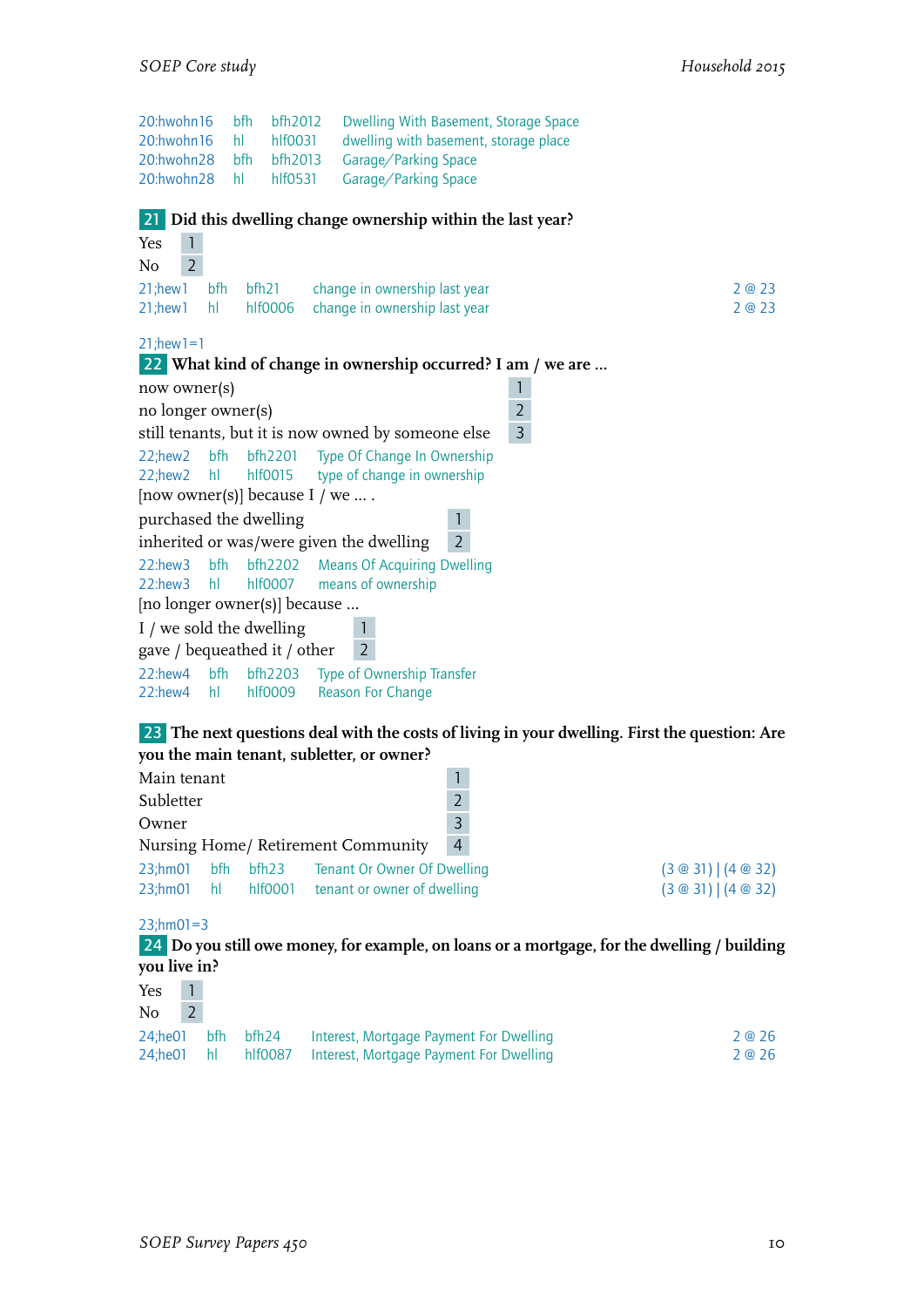#### 24;he01=1

25 **What are your monthly payments including interest on this or these loan or mortgage?** *If you don't know the exact amount, please estimate!*

Loan or mortgage payments and interest … euros per month 25:he02 bfh bfh25 Interest And Mortgage Payment Per Month<br>25:he02 hl hlf0088 Interest And Mortgage Payment Per Month hlf0088 Interest And Mortgage Payment Per Month

#### 26 **What were the costs for the maintenance and modernization of this dwelling / building in the last calendar year?**

euros per year 26:he03 bfh bfh26 Maintenance Costs Previous Year 26:he03 hl hlf0089 Maintenance Costs Previous Year

#### 27 **Does this owner-occupied dwelling / building have a photovoltaic system to produce solar electricity?**

| Yes    |  |                                 |        |
|--------|--|---------------------------------|--------|
| $No$ 2 |  |                                 |        |
|        |  | 27;hsolt bfh bfh27 Solar Power  | 2 @ 30 |
|        |  | 27;hsolt hl hlf0532 Solar Power | 2 @ 30 |

#### 27;hsolt=1

28 **What is the power capacity / nominal power of this photovoltaic system in kilowatt-peak (kWpeak)?**

| kWpeak     |            |         |                          |
|------------|------------|---------|--------------------------|
| 28:hsolt1  | bfh        | bfh2801 | Solar Power kWpeak       |
| 28:hsolt1  | hI.        | hlf0533 | Solar Power kWpeak       |
| Don't know |            |         |                          |
| 28:hsolt2  | <b>bfh</b> | bfh2802 | Solar Power: Do Not Know |
| 28:hsolt2  | hI.        | hlf0534 | Solar Power: Do Not Know |

#### 29 **How much electricity did this photovoltaic system produce in kilowatt-hours (kWh) in 2014?**

| kWh           |                                 |                                                                                   |
|---------------|---------------------------------|-----------------------------------------------------------------------------------|
| 29:hsolt3 bfh | bfh2901                         | Solar Power Returns 2014/kWh<br>29:hsolt3 hl hlf0535 Solar Power Returns 2014/kWh |
| Don't know 1  |                                 |                                                                                   |
| 29:hsolt4 bfh | bfh2902<br>29:hsolt4 hl hlf0536 | Solar Power Returns: Do Not Know<br>Solar Power Returns: Do Not Know              |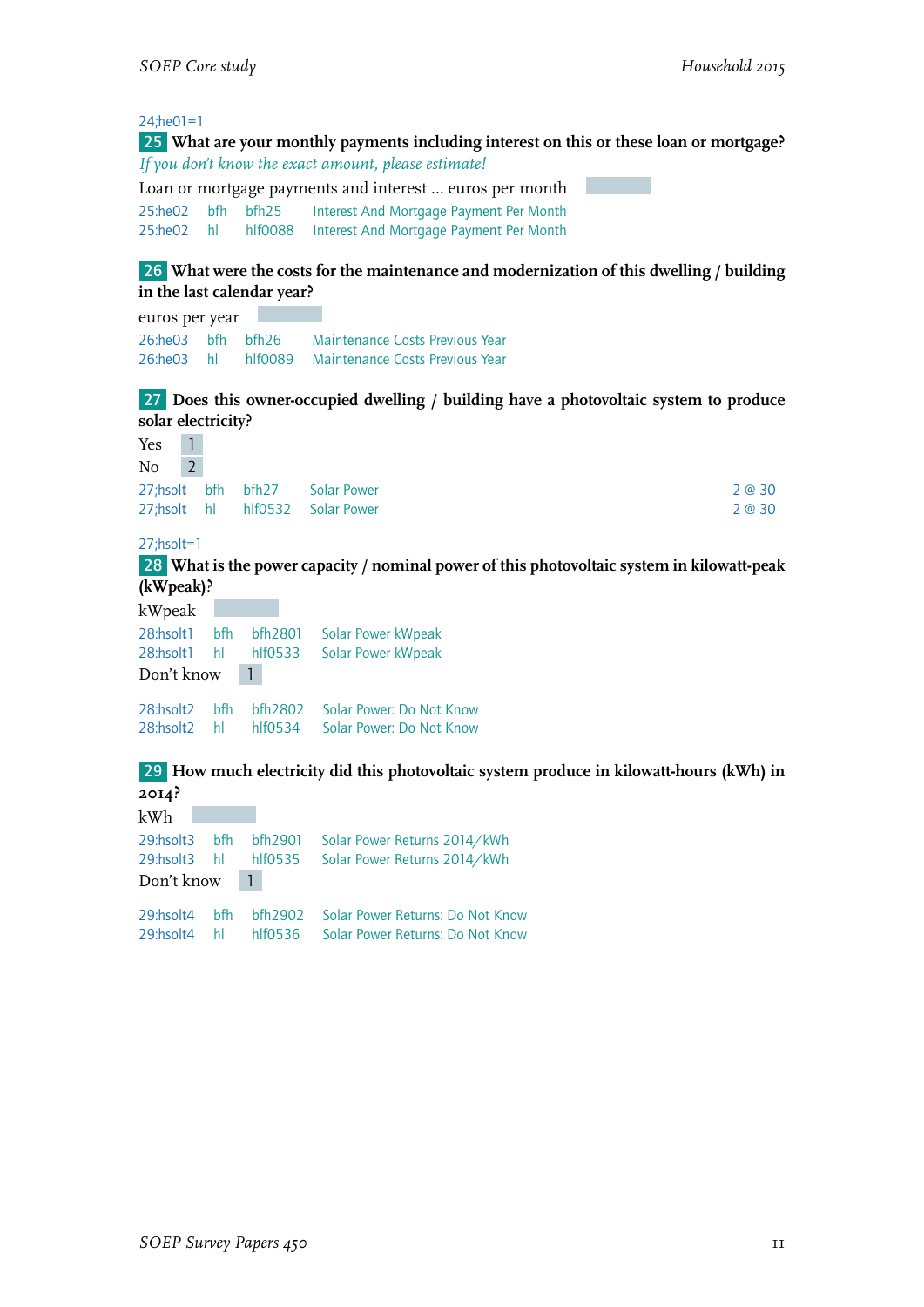30 **Does this owner-occupied dwelling / building have its own solar thermal system, that is, solar collectors for heat generation?**

Yes 1  $No$  2 30;hsolw bfh bfh30 Solar Thermal Energy 30;hsolw hl hlf0537 Solar Thermal Energy

31 **How much power did this solar thermal energy system generate in kilowatt-hours (kWh) in 2014?**

| kWh in 2014                |  |                                                                                                              |      |
|----------------------------|--|--------------------------------------------------------------------------------------------------------------|------|
| 31:hsolw1 hl<br>Don't know |  | 31:hsolw1 bfh bfh3101 Solar Thermal Energy Returns 2014/kWh<br>hlf0538 Solar Thermal Energy Returns 2014/kWh |      |
|                            |  | 31:hsolw2 bfh bfh3102 Solar Thermal Energy Returns: Do not Know                                              | @ 35 |
| 31:hsolw2 hl               |  | hlf0539 Solar Thermal Energy Returns: Do not Know                                                            | @ 35 |

32 **Is the dwelling being provided to you at reduced rent by the owner, for example, your employer or a relative, or in exchange for building maintenance / janitorial work** *Also include right of abode and usufruct.*

|       |            | Rent Reduced By Landlord                |
|-------|------------|-----------------------------------------|
|       |            | Rent Reduced By Landlord                |
| Yes 1 | $\sqrt{2}$ | 32;hm02 bfh bfh32<br>32;hm02 hl hlf0073 |

# 33 **Who is the owner of the dwelling?**

| Municipal government                                                                      |  |  |                                                    |                |  |  |
|-------------------------------------------------------------------------------------------|--|--|----------------------------------------------------|----------------|--|--|
| Professional organization or union                                                        |  |  |                                                    |                |  |  |
| My employer                                                                               |  |  |                                                    |                |  |  |
| Private company                                                                           |  |  |                                                    |                |  |  |
| Private owner<br>$\overline{4}$                                                           |  |  |                                                    |                |  |  |
|                                                                                           |  |  | Charitable Organizations (Church, foundation etc.) | $\overline{7}$ |  |  |
| <b>Owner Of The Dwelling</b><br>33;hm13 bfh bfh33<br>33;hm13 hl hlf0013 Owner Of Dwelling |  |  |                                                    |                |  |  |

#### 34 **What are your household's current housing costs, including rent and all utilities?**

*Please state the sum total of rent, heat, electricity, gas, and additional costs for water, garbage removal, etc.!*

| euros       |                                     |                                            |                |  |
|-------------|-------------------------------------|--------------------------------------------|----------------|--|
|             |                                     | 34:hm04 bfh bfh3401 Amount Of Monthly Rent |                |  |
|             |                                     | 34:hm04 hl hlf0074 Ammount Of Monthly Rent |                |  |
|             |                                     | Do not pay rent but do pay utilities       | $\overline{2}$ |  |
|             | Do not pay either rent or utilities |                                            | $\overline{3}$ |  |
| 34:hm05 bfh |                                     | bfh3402 Do Not Pay Rent                    |                |  |
| 34:hm05 hl  | hlf0075                             | Does Not Pay Rent                          |                |  |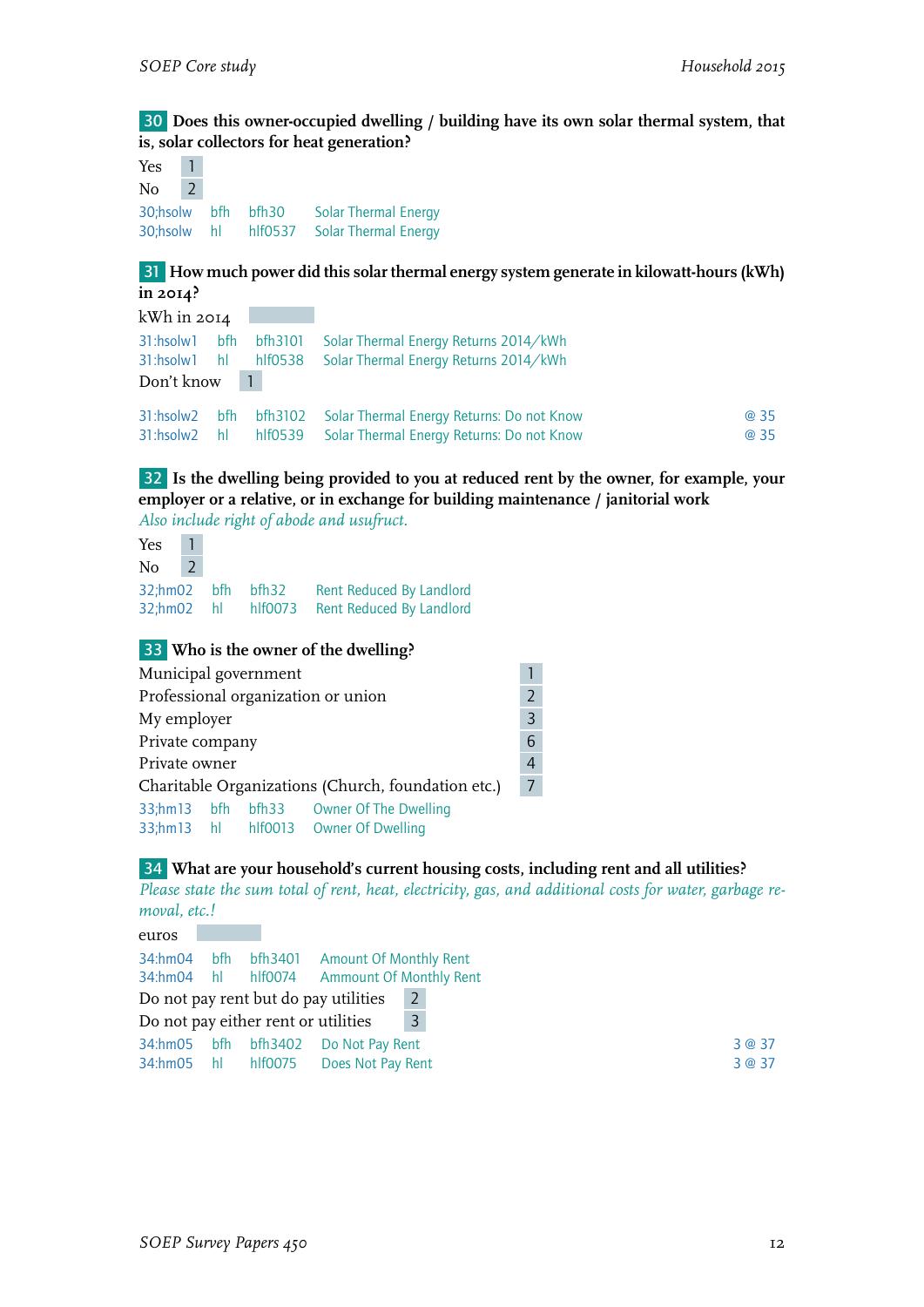#### (34:hm04 !="") | (34:hm05=2)

35 **Which types of energy does your household use for heat, hot water, and cooking, and which types for light and household appliances? For each type of energy you use, please state the average monthly costs or the annual costs—whichever you know or are better able to estimate.**

```
For the energy costs, please state your consumption costs including the base fee.
District heating (heat network)
Heating 1
Hot water 1
35:hfwheiz bfh bfh3501 District Heat: Heating
35:hfwheiz hl hlf0540 District Heat: Heating
35:hfwww bfh bfh3502 District Heat: Hot Water
35:hfwww hl hlf0541 District Heat: Hot Water
Monthly amount
or Annual amount
35:hfwm bfh bfh3504 Monthly Amt.: District Heat
35:hfwm hl hlf0543 Monthly Amt.: District Heat
35:hfwj bfh bfh3505 Yearly Amt.: District Heat
35:hfwj hl hlf0544 Yearly Amt.: District Heat
Natural gas (aside from liquefied petroleum gas / biogas)
Heating 1
Hot water 1
Cooking 1
35:hgasheiz bfh bfh3506 Gas: Heating
35:hgasheiz hl hlf0545 Gas: Heating
35:hgasww bfh bfh3507 Gas: Hot Water
35:hgasww hl hlf0546 Gas: Hot Water
35:hgaskoch bfh bfh3508 Gas: Cooking
35:hgaskoch hl hlf0547 Gas: Cooking
Monthly amount
or Annual amount
35:hgasm bfh bfh3510 Monthly Amt.: Gas
35:hgasm hl hlf0549 Monthly Amt.: Gas
35:hgasj bfh bfh3511 Yearly Amt.: Gas
35:hgasj hl hlf0550 Yearly Amt.: Gas
Liquefied petroleum gas
Heating 1
Hot water 1
Cooking 1
35:hfgheiz bfh bfh3512 Liquid Gas: Heating
35:hfgheiz hl hlf0551 Liquid Gas: Heating<br>35:hfaww bfh bfh3513 Liquid Gas: Hot Wat
35:hfgww bfh bfh3513 Liquid Gas: Hot Water
35:hfgww hl hlf0552 Liquid Gas: Hot Water
35:hfgkoch bfh bfh3514 Liquid Gas: Cooking
35:hfgkoch hl hlf0553 Liquid Gas: Cooking
Monthly amount
or Annual amount
35:hfgm bfh bfh3516 Monthly Amt.: Liquid Gas<br>35:hfgm hl hlf0555 Monthly Amt.: Liquid Gas
         hl hlf0555 Monthly Amt.: Liquid Gas
35:hfgj bfh bfh3517 Yearly Amt.: Liquid Gas
35:hfgj hl hlf0556 Yearly Amt.: Liquid Gas
```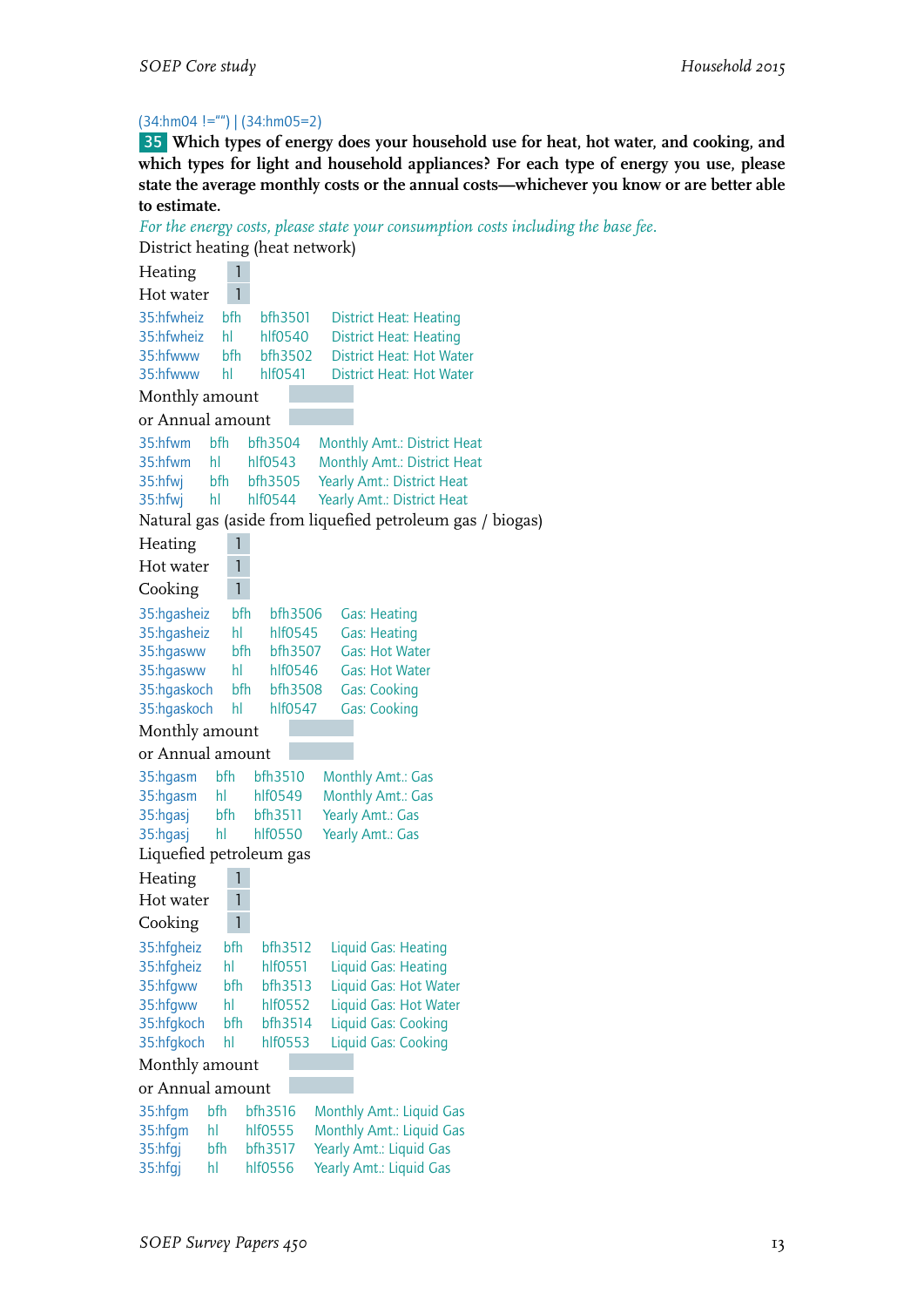Electricity, night storage heating Heating 1 Hot water 1 Cooking 1 Light, appliances 1 35:hstrheiz bfh bfh3518 Electricity: Heating 35:hstrheiz hl hlf0557 Electricity: Heating 35:hstrww bfh bfh3519 Electricity: Hot Water 35:hstrww hl hlf0558 Electricity: Hot Water<br>35:hstrkoch bfh bfh3520 Electricity: Cooking Electricity: Cooking 35:hstrkoch hl hlf0559 Electricity: Cooking 35:hstrlich bfh bfh3521 Electricity: Light 35:hstrlich hl hlf0560 Electricity: Light Monthly amount or Annual amount 35:hstrm bfh bfh3523 Monthly Amt.: Electricity 35:hstrm hl hlf0562 Monthly Amt.: Electricity 35:hstrj bfh bfh3524 Yearly Amt.: Electricity 35:hstrj hl hlf0563 Yearly Amt.: Electricity Heating oil Heating 1 Hot water 1 Cooking 1 35:hoelheiz bfh bfh3525 Heating Oil: Heating 35:hoelheiz hl hlf0564 Heating Oil: Heating 35:hoelww bfh bfh3526 Heating Oil: Hot Water 35:hoelww hl hlf0565 Heating Oil: Hot Water 35:hoelkoch bfh bfh3527 Heating Oil: Cooking 35:hoelkoch hl hlf0566 Heating Oil: Cooking Monthly amount or Annual amount 35:hoelm bfh bfh3529 Monthly Amt.: Heating Oil hlf0568 Monthly Amt.: Heating Oil<br>bfh3530 Yearly Amt.: Heating Oil 35:hoelj bfh bfh3530 Yearly Amt.: Heating Oil 35:hoelj hl hlf0569 Yearly Amt.: Heating Oil Coal Heating 1 Hot water 1 Cooking 1 35:hkohheiz bfh bfh3531 Coal: Heating 35:hkohheiz hl hlf0570 Coal: Heating 35:hkohww bfh bfh3532 Coal: Hot Water 35:hkohww hl hlf0571 Coal: Hot Water 35:hkohkoch bfh bfh3533 Coal: Cooking 35:hkohkoch hl hlf0572 Coal: Cooking Monthly amount or Annual amount 35:hkohm bfh bfh3535 Monthly Amt.: Coal 35:hkohm hl hlf0574 Monthly Amt.: Coal<br>35:hkohi bfh bfh3536 Yearly Amt.: Coal 35:hkohj bfh bfh3536 Yearly Amt.: Coal 35:hkohj hl hlf0575 Yearly Amt.: Coal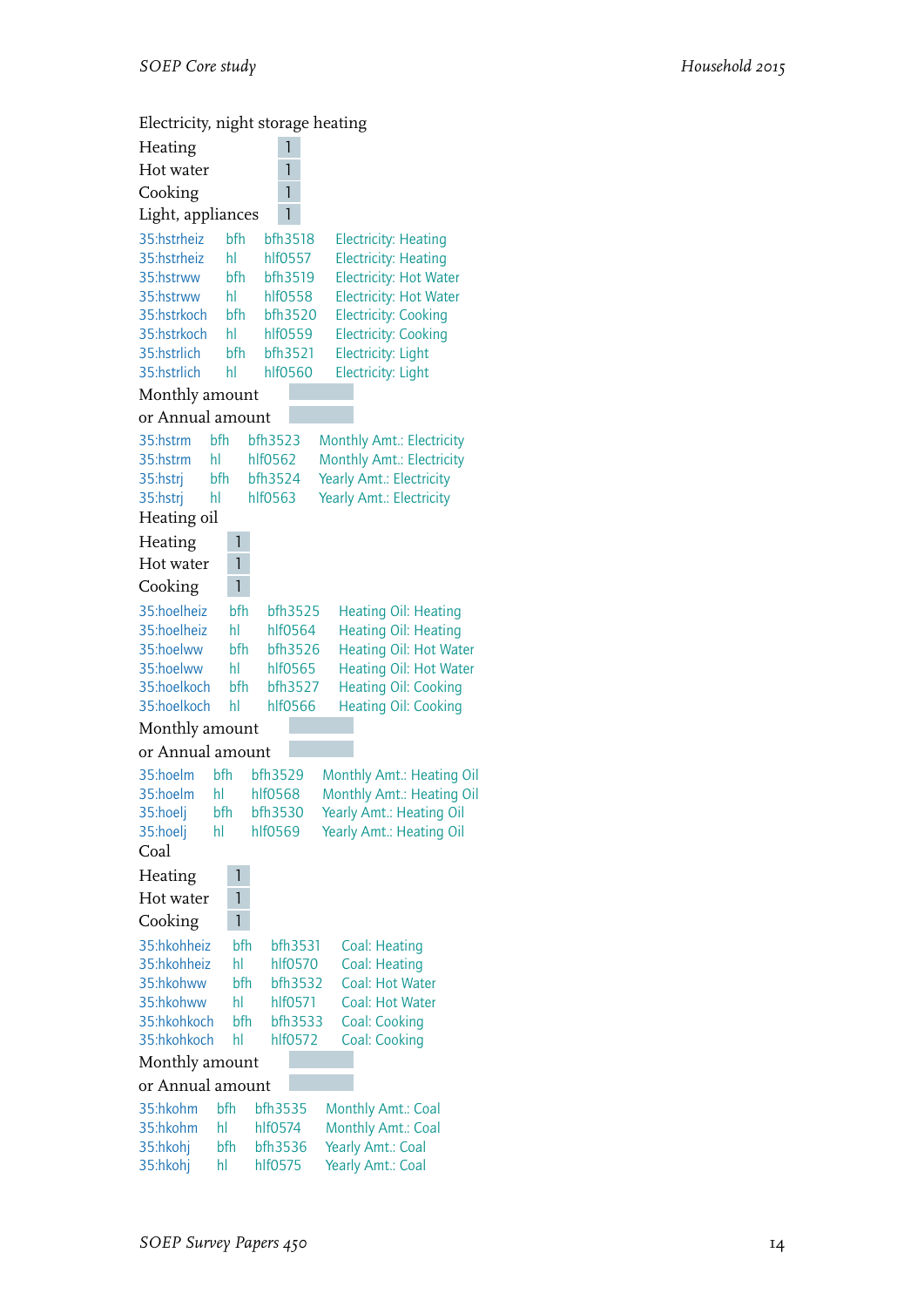| Wood, wood pellets                         |              |                    |                                                                                      |
|--------------------------------------------|--------------|--------------------|--------------------------------------------------------------------------------------|
| Heating                                    | 1            |                    |                                                                                      |
| Hot water                                  | $\mathbf{1}$ |                    |                                                                                      |
| Cooking                                    | $\mathbf{1}$ |                    |                                                                                      |
| 35:hholheiz                                | bfh          | bfh3537            | Wood/Pellets: Heating                                                                |
| 35:hholheiz                                | hl           | hlf0576            | Wood/Pellets: Heating                                                                |
| 35:hholww                                  | bfh          | bfh3538            | Wood/Pellets: Hot Water                                                              |
| 35:hholww                                  | hl           | hlf0577            | Wood/Pellets: Hot Water                                                              |
| 35:hholkoch<br>35:hholkoch                 | bfh<br>hl    | bfh3539<br>hlf0578 | Wood/Pellets: Cooking<br>Wood/Pellets: Cooking                                       |
| Monthly amount                             |              |                    |                                                                                      |
| or Annual amount                           |              |                    |                                                                                      |
| 35:hholm                                   | bfh          | bfh3541            |                                                                                      |
| 35:hholm                                   | hI           | hlf0580            | Monthly Amt.: Wood/Pellets<br>Monthly Amt.: Wood/Pellets                             |
| 35:hholj                                   | bfh          | bfh3542            | Yearly Amt.: Wood/Pellets                                                            |
| 35:hholj                                   | hl           | hlf0581            | Yearly Amt.: Wood/Pellets                                                            |
| Biomass (aside from wood), biogas          |              |                    |                                                                                      |
| Heating                                    |              |                    |                                                                                      |
| Hot water                                  | $\mathbf{1}$ |                    |                                                                                      |
| 35:hbioheiz                                | bfh          | bfh3543            | <b>Biomass: Heating</b>                                                              |
| 35:hbioheiz                                | hl           | hlf0582            | <b>Biomass: Heating</b>                                                              |
| 35:hbioww                                  | bfh          | bfh3544            | <b>Biomass: Hot Water</b>                                                            |
| 35:hbioww                                  | hl           | hlf0583            | <b>Biomass: Hot Water</b>                                                            |
| Monthly amount                             |              |                    |                                                                                      |
| or Annual amount                           |              |                    |                                                                                      |
| 35:hbiom                                   | bfh          | bfh3546            | <b>Monthly Amt.: Biomass</b>                                                         |
| 35:hbiom                                   | hL           | hlf0585            | <b>Monthly Amt.: Biomass</b>                                                         |
| 35:hbioj                                   | bfh<br>hl    | bfh3547<br>hlf0586 | Yearly Amt.: Biomass<br>Yearly Amt.: Biomass                                         |
| 35:hbioj<br>Solar heat (solar collectors). |              |                    |                                                                                      |
| Heating                                    | 1            |                    |                                                                                      |
| Hot water                                  | 1            |                    |                                                                                      |
| 35:hsolheiz                                | bfh          |                    | Solar: Heating                                                                       |
| 35:hsolheiz                                | hI.          | bfh3548<br>hlf0587 | <b>Solar: Heating</b>                                                                |
| 35:hsolww                                  | bfh          | bfh3549            | Solar: Hot Water                                                                     |
| 35:hsolww                                  | hl           | hlf0588            | Solar: Hot Water                                                                     |
|                                            |              |                    | Geothermal or other ambient heat, waste heat recovery (heat pumps, heat exchangers). |
| Heating                                    | $\mathbf{1}$ |                    |                                                                                      |
| Hot water                                  | $\mathbf{1}$ |                    |                                                                                      |
| 35:herdheiz                                | bfh          | bfh3550            | <b>Environmental Heat: Heating</b>                                                   |

35:herdheiz hl hlf0589 Environmental Heat: Heating 35:herdww bfh bfh3551 Environmental Heat: Hot Water 35:herdww hl hlf0590 Environmental Heat: Hot Water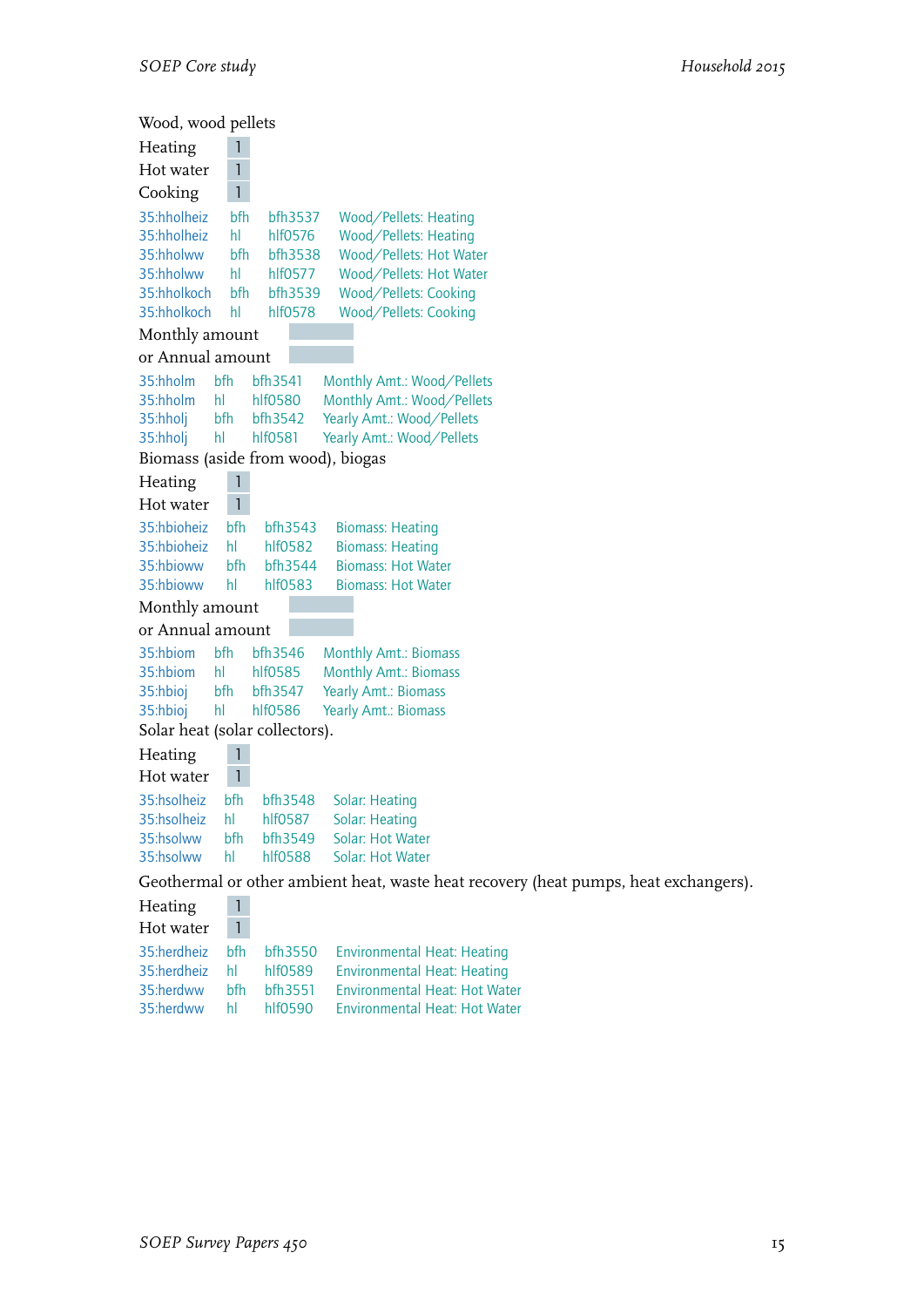#### 36 **Do you pay utility costs for water, garbage removal, street cleaning, property taxes, or other shared costs not listed above?**

*If so, please state either the monthly amount or the annual amount, whichever you know or are better able to estimate.*

| Yes              |   |     |                              |                        |               |
|------------------|---|-----|------------------------------|------------------------|---------------|
| No               | 2 |     |                              |                        |               |
| 36;hnebk         |   | bfh | bfh3601                      | <b>Ancillary Costs</b> |               |
| 36;hnebk         |   | hl  | $h$ $f$ $0592$               | <b>Ancillary Costs</b> |               |
|                  |   |     | please state: Monthly amount |                        |               |
| or Annual amount |   |     |                              |                        |               |
| 36:hnebkm        |   | hfh | bfh3602                      |                        | Amount: Month |
| 36:hnebkm        |   | hl  | hlf0593                      |                        | Amount: Month |
| 36:hnebkj        |   | bfh | bfh3603                      | Amount: Year           |               |
| 36:hnebkj        |   | hl  | hlf0594                      | Amount: Year           |               |



#### 37 **Did you or someone in your household receive income from letting or leasing property (land/dwelling) last year?**

*Please state actual income, not the value of tax subsidies for owner-occupied housing.*

| Yes |  |                                                     |        |
|-----|--|-----------------------------------------------------|--------|
| No  |  |                                                     |        |
|     |  | 37:hverm1 bfh bfh37 Income From Rent Previous Year  | 2 @ 41 |
|     |  | 37:hverm1 hl hlc0007 Income From Rent Previous Year | 2 @ 41 |
|     |  |                                                     |        |

#### 37;hverm1=1

#### 38 **About what was your total income from letting and leasing last year?**

*Please state the gross amount including savings for future maintenance / renovation.*

euros in the year 2014

38:hverm2 bfh bfh38 Amount Income From Rent Previous Year<br>38:hverm2 hl hlc0008 Amount Income From Rent Previous Year hlc0008 Amount Income From Rent Previous Year

39 **What expenses did you have for the properties you let or leased in the last calendar year? Please state separately: Maintenance and repairs and Loan, mortgage, and interest payments**

| Running costs and costs for maintenance and modernization |                        |              |                                                          |  |  |  |  |  |
|-----------------------------------------------------------|------------------------|--------------|----------------------------------------------------------|--|--|--|--|--|
|                                                           | euros in the year 2014 |              |                                                          |  |  |  |  |  |
|                                                           |                        |              | Loan, mortgage, and interest payments  euros in the year |  |  |  |  |  |
| 20I4                                                      |                        |              |                                                          |  |  |  |  |  |
| 39:hverm3                                                 | hfh                    | bfh3901      | operation, Maintenance Costs Previous Year               |  |  |  |  |  |
| 39:hverm3                                                 | hl                     | hlc0111      | operation, Maintenance Costs Previous Year               |  |  |  |  |  |
| 39:hverm4                                                 | hfh                    | bfh3902      | interest and mortgage payment prev year                  |  |  |  |  |  |
| 39:hverm4                                                 | hl                     | $h$ $r$ 0112 | interest and mortgage payment prev year                  |  |  |  |  |  |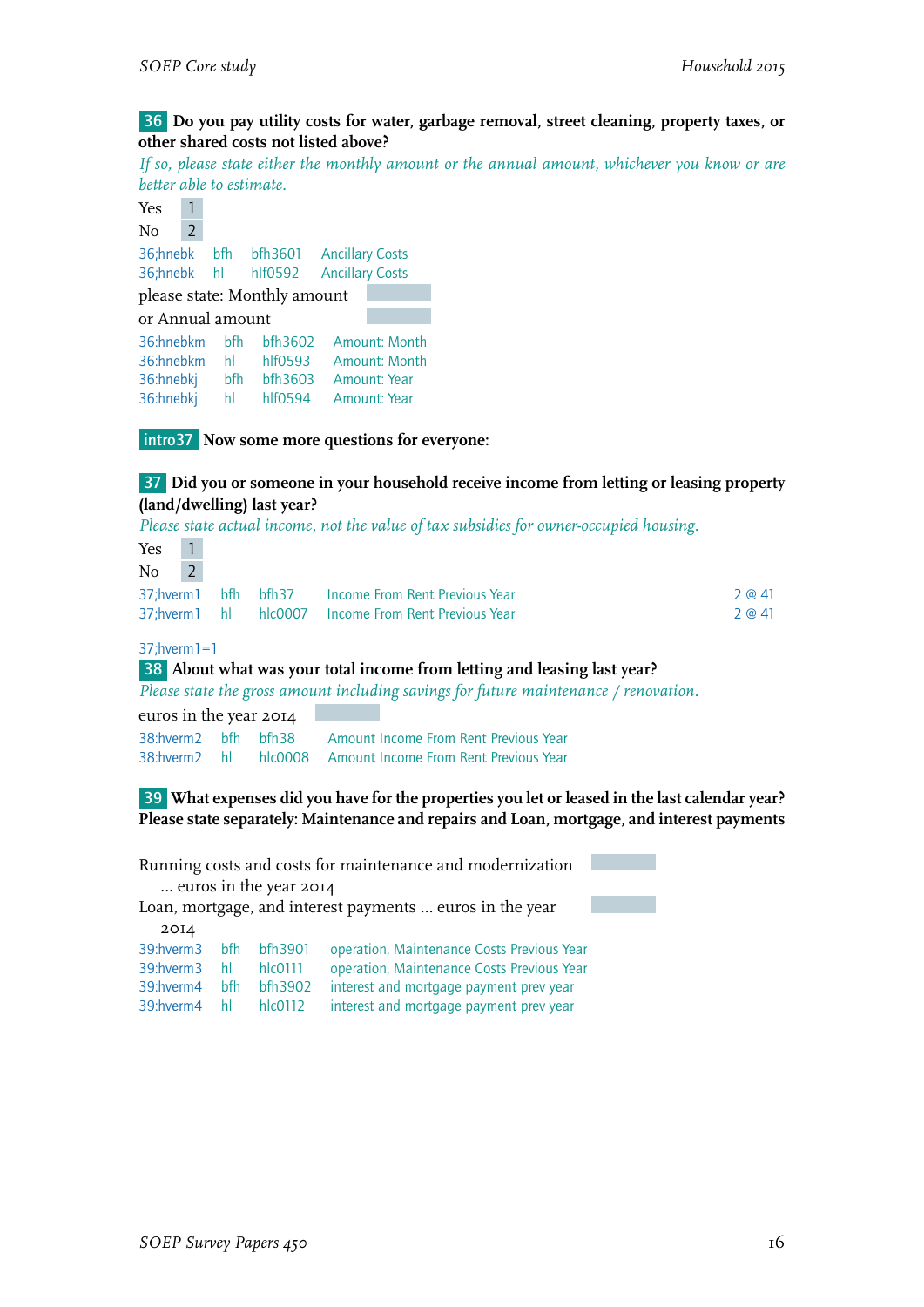#### 40 **Will you be able to deduct these expenses from the last year from your taxes or declare them as losses? If so, how much?**

*If you don't know the exact amount, please estimate!*

| Yes                       |                              |            |                        |                                                                              |  |  |  |
|---------------------------|------------------------------|------------|------------------------|------------------------------------------------------------------------------|--|--|--|
| No.                       | $\mathcal{P}$                |            |                        |                                                                              |  |  |  |
| 40;hverm5<br>40;hverm5 hl |                              |            | bfh bfh4001<br>hlc0009 | tax deductions Previous Year<br>tax deductions Previous Year                 |  |  |  |
|                           | Yes,  euros in the year 2014 |            |                        |                                                                              |  |  |  |
| 40:hverm6<br>40:hverm6    |                              | <b>bfh</b> | bfh4002<br>hl hlc0010  | tax deductions, Amount Previous Year<br>tax deductions, Amount Previous Year |  |  |  |

41 **Are you or is someone in your household currently paying back loans and interest on loans that you took out for large purchases or other expenditures?**

*Please do not include loan, mortgage, or interest payments stated in answer to previous questions.*

| Yes               |  |                                                  |        |
|-------------------|--|--------------------------------------------------|--------|
| No                |  |                                                  |        |
|                   |  | 41; hkred 1 bfh bfh41 Pay Off Loans              | 2 @ 44 |
|                   |  | 41; hkred 1 hl hlc0113 Pay Off Loans             | 2 @ 44 |
| $41;$ hkred $1=1$ |  |                                                  |        |
|                   |  | 42 How much do you pay per month on these loans? |        |

*If you don't know the exact amount, please estimate!*

| Loan repayment (including interest payments)  euros per |  |  |                                               |  |  |  |
|---------------------------------------------------------|--|--|-----------------------------------------------|--|--|--|
| month                                                   |  |  |                                               |  |  |  |
|                                                         |  |  | 42:hkred2 bfh bfh42 Amount Of Loans Paid Off  |  |  |  |
|                                                         |  |  | 42:hkred2 hl hlc0114 Amount Of Loans Paid Off |  |  |  |

#### 43 **Does repaying these loans place a major burden on your household, a minor burden, or no burden at all?**

| Major burden  |  |               |                                                    |  |
|---------------|--|---------------|----------------------------------------------------|--|
| Minor burden  |  | $\mathcal{L}$ |                                                    |  |
| No burden     |  | 3             |                                                    |  |
| 43:hkred3 bfh |  | bfh43         | Charged With Loan Repayment                        |  |
|               |  |               | 43; hkred 3 hl hlc0115 Charged with loan repayment |  |

#### 44 **Did you or another member of the household own any of the following savings or investment securities last year?**

|                                                                                                                                                                                                                                                                                                                                    | Savings account (Sparbuch / Spargirokonto /Tagesgeldkonto)                                  |                                                                                                                                                                                                                                                                                                                                                                                      |                                                    |  |  |  |  |
|------------------------------------------------------------------------------------------------------------------------------------------------------------------------------------------------------------------------------------------------------------------------------------------------------------------------------------|---------------------------------------------------------------------------------------------|--------------------------------------------------------------------------------------------------------------------------------------------------------------------------------------------------------------------------------------------------------------------------------------------------------------------------------------------------------------------------------------|----------------------------------------------------|--|--|--|--|
|                                                                                                                                                                                                                                                                                                                                    | Savings plan to build a home (Bausparvertrag)                                               |                                                                                                                                                                                                                                                                                                                                                                                      |                                                    |  |  |  |  |
| Life insurance                                                                                                                                                                                                                                                                                                                     |                                                                                             |                                                                                                                                                                                                                                                                                                                                                                                      |                                                    |  |  |  |  |
|                                                                                                                                                                                                                                                                                                                                    | Fixed-interest securities (e.g., saving bonds, mortgage bonds, federal savings bonds)<br>47 |                                                                                                                                                                                                                                                                                                                                                                                      |                                                    |  |  |  |  |
|                                                                                                                                                                                                                                                                                                                                    | Other securities (e.g., stocks, funds, bonds, equity options)                               |                                                                                                                                                                                                                                                                                                                                                                                      |                                                    |  |  |  |  |
|                                                                                                                                                                                                                                                                                                                                    | Company assets (in your own company, other companies)                                       |                                                                                                                                                                                                                                                                                                                                                                                      |                                                    |  |  |  |  |
| No, none of these                                                                                                                                                                                                                                                                                                                  |                                                                                             |                                                                                                                                                                                                                                                                                                                                                                                      |                                                    |  |  |  |  |
| 44: hwa1                                                                                                                                                                                                                                                                                                                           | bfh                                                                                         | bfh4401                                                                                                                                                                                                                                                                                                                                                                              | <b>Savings Account Previous Yr</b>                 |  |  |  |  |
| 44:hwa1 hl                                                                                                                                                                                                                                                                                                                         |                                                                                             | hlc0098                                                                                                                                                                                                                                                                                                                                                                              | <b>Savings Account Previous Yr</b>                 |  |  |  |  |
| $\mathbf{A}$ $\mathbf{A}$ $\mathbf{A}$ $\mathbf{A}$ $\mathbf{A}$ $\mathbf{A}$ $\mathbf{A}$ $\mathbf{A}$ $\mathbf{A}$ $\mathbf{A}$ $\mathbf{A}$ $\mathbf{A}$ $\mathbf{A}$ $\mathbf{A}$ $\mathbf{A}$ $\mathbf{A}$ $\mathbf{A}$ $\mathbf{A}$ $\mathbf{A}$ $\mathbf{A}$ $\mathbf{A}$ $\mathbf{A}$ $\mathbf{A}$ $\mathbf{A}$ $\mathbf{$ |                                                                                             | $\overline{1}$ $\overline{1}$ $\overline{1}$ $\overline{1}$ $\overline{1}$ $\overline{1}$ $\overline{1}$ $\overline{1}$ $\overline{1}$ $\overline{1}$ $\overline{1}$ $\overline{1}$ $\overline{1}$ $\overline{1}$ $\overline{1}$ $\overline{1}$ $\overline{1}$ $\overline{1}$ $\overline{1}$ $\overline{1}$ $\overline{1}$ $\overline{1}$ $\overline{1}$ $\overline{1}$ $\overline{$ | $\epsilon$ , and the second contract of $\epsilon$ |  |  |  |  |

| 44:hwa2 bfh bfh4402 Savings: Building Loan Contract Previous Yr    |  |
|--------------------------------------------------------------------|--|
| <b>Savings: Building Society Previous Yr</b><br>44:hwa2 hl hlc0105 |  |
| 44:hwa3 bfh bfh4403 Life Insurance Previous Yr                     |  |
| 44:hwa3 hl hlc0106 Life Insurance Previous Yr                      |  |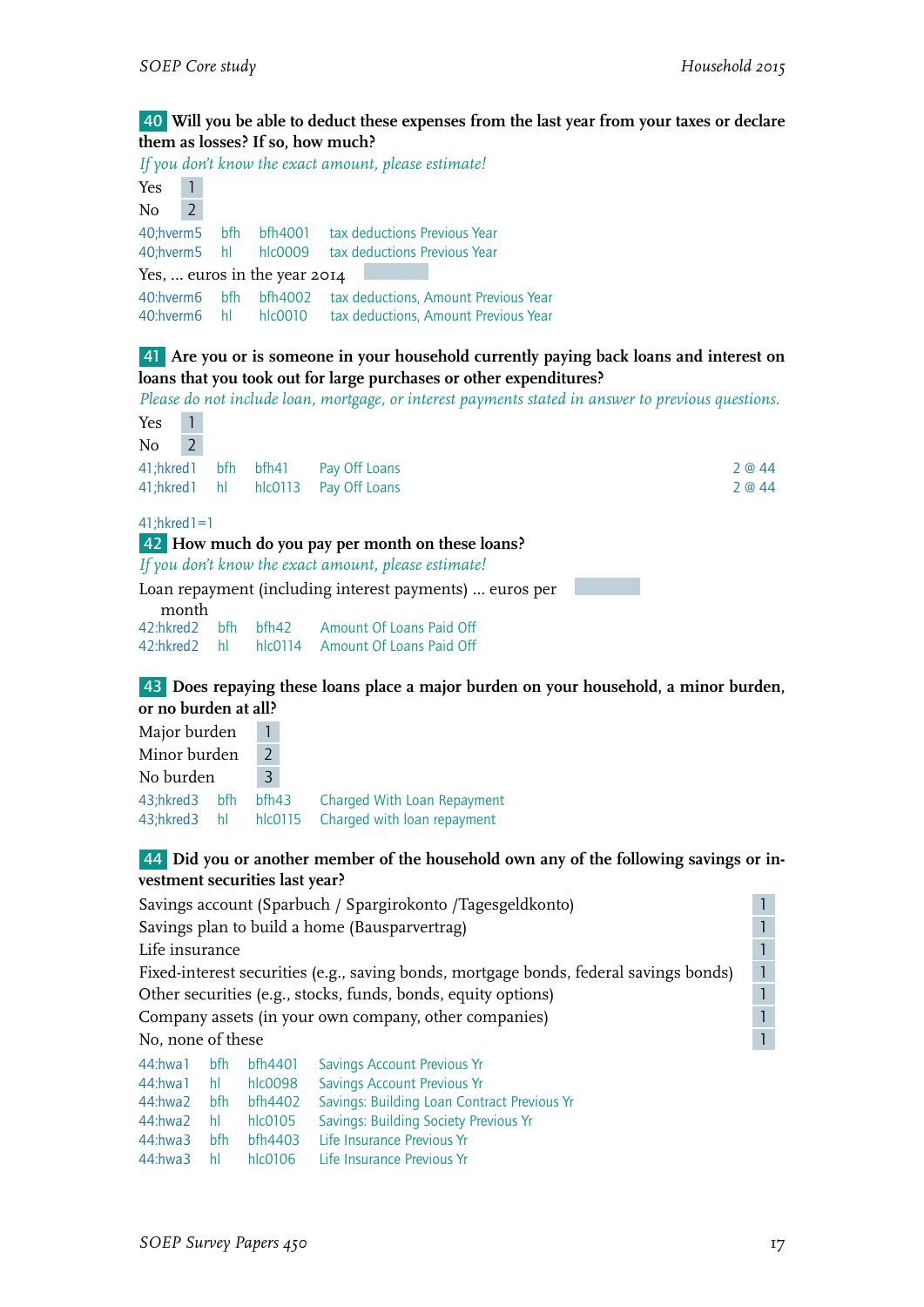| 44:hwa4             | <b>bfh</b> | bfh4404       | <b>Example 1 Fixed Interest Securities Previous Yr</b> |        |
|---------------------|------------|---------------|--------------------------------------------------------|--------|
| 44:hwa4 hl          |            | hlc0107       | <b>Fixed Interest Securities Previous Yr</b>           |        |
| 44:hwa5 bfh         |            | bfh4405       | <b>Other Securities</b>                                |        |
| 44:hwa5 hl          |            | hlc0108       | <b>Other Securities</b>                                |        |
| 44:hwa6 bfh bfh4406 |            |               | <b>Operating Assets Previous Yr</b>                    |        |
| 44:hwa6 hl          |            | $h$ co $104$  | <b>Operating Assets Previous Yr</b>                    |        |
| 44:hwa7             | <b>bfh</b> | bfh4407       | No Securities Previous Yr                              | 1 @ 46 |
| 44:hwa7 hl          |            | $h$ co $0093$ | No Securities Previous Yr                              | l @ 46 |

Can you deduct loan repayments from your taxes for the last year? How much?

*If you don't know the exact amount, please estimate!*

| Yes                   |   |     |               |                              |                                   |
|-----------------------|---|-----|---------------|------------------------------|-----------------------------------|
| No                    | 2 |     |               |                              |                                   |
| 44:hwa8               |   | bfh | bfh4408       | Tax-Deductible Losses        | $(44: hwa5 = 1)$ $(44: hwa6 = 1)$ |
| 44:hwa8               |   | hl  | $h$ coo $94$  | Tax-deductible loan          | $(44: hwa5 = 1)   (44: hwa6 = 1)$ |
| $[Yes, ] \dots$ euros |   |     |               |                              |                                   |
| 44:hwa9               |   | bfh | bfh4409       | Tax-Deductible Losses Amount |                                   |
| 44:hwa9               |   | hl  | $h$ co $0095$ | Tax-deductible loan, amount  |                                   |

#### 45 **What was your total income from interest, dividends, and profits from all investments in the last calendar year?**

```
Last year ... euros
45:hzins1 bfh bfh4501 Amt. Interest, Dividend Income Prev Yr<br>45:hzins1 hl hlc0013 Amt. Interest, Dividend Income Prev Yr
                hlc0013 Amt. Interest, Dividend Income Prev Yr
If you don't know the exact amount, please estimate according to the following list:
Less than 250 euro 1
From 250 to less than 1,000 euros \boxed{2}From 1,000 to less than 2,500 euros 3
From 2,500 to less than 5,000 euros 4
From 5,000 to less than 10,000 euros 5
10,000 euros and more 6
45:hzins2 bfh bfh4502 Est. Interest, Dividend Income Prev Yr
45:hzins2 hl hlc0014 Est. Interest, Dividend Income Prev Yr
```
46 **Did you or another member of the household receive a large sum of money or other assets (car, house, etc.) as an inheritance, gift, or lottery winnings last year? We are referring here to money or other assets worth more than 500 euros.**

| Yes                   | 1                 |     |                            |                                        |                     |  |  |
|-----------------------|-------------------|-----|----------------------------|----------------------------------------|---------------------|--|--|
| No                    | $\overline{2}$    |     |                            |                                        |                     |  |  |
| 46;hlos1              |                   | bfh | bfh4601                    | Winnings, Inheritance, Etc. GT 500 EUR | 2 @ 48              |  |  |
| 46;hlos1              |                   | hl  | hlc0031                    | Winnings, Inheritance, Etc. GT 500 EUR | 2 @ 48              |  |  |
| [Yes,] as inheritance |                   |     |                            |                                        |                     |  |  |
|                       | [Yes,] as $g$ ift |     |                            |                                        |                     |  |  |
|                       |                   |     | [Yes,] as lottery winnings | $\mathbf{1}$                           |                     |  |  |
| 46:hlos2              |                   | bfh | bfh4602                    | Inheritance                            | $46$ ; hlos $1 = 1$ |  |  |
| 46:hlos2              |                   | hl  | $h$ co $032$               | Have Received Inheritance Or Gift      | $46$ ; hlos $1 = 1$ |  |  |
| 46:hlos3              |                   | bfh | bfh4603                    | Gift                                   |                     |  |  |
| 46:hlos3              |                   | hl  | $h$ co $0.33$              | Gift                                   |                     |  |  |
| 46:hlos4              |                   | bfh | bfh4604                    | <b>Lottery Winnings</b>                |                     |  |  |
| 46:hlos4              |                   | hl  | hlc0034                    | Lottery Winnings                       |                     |  |  |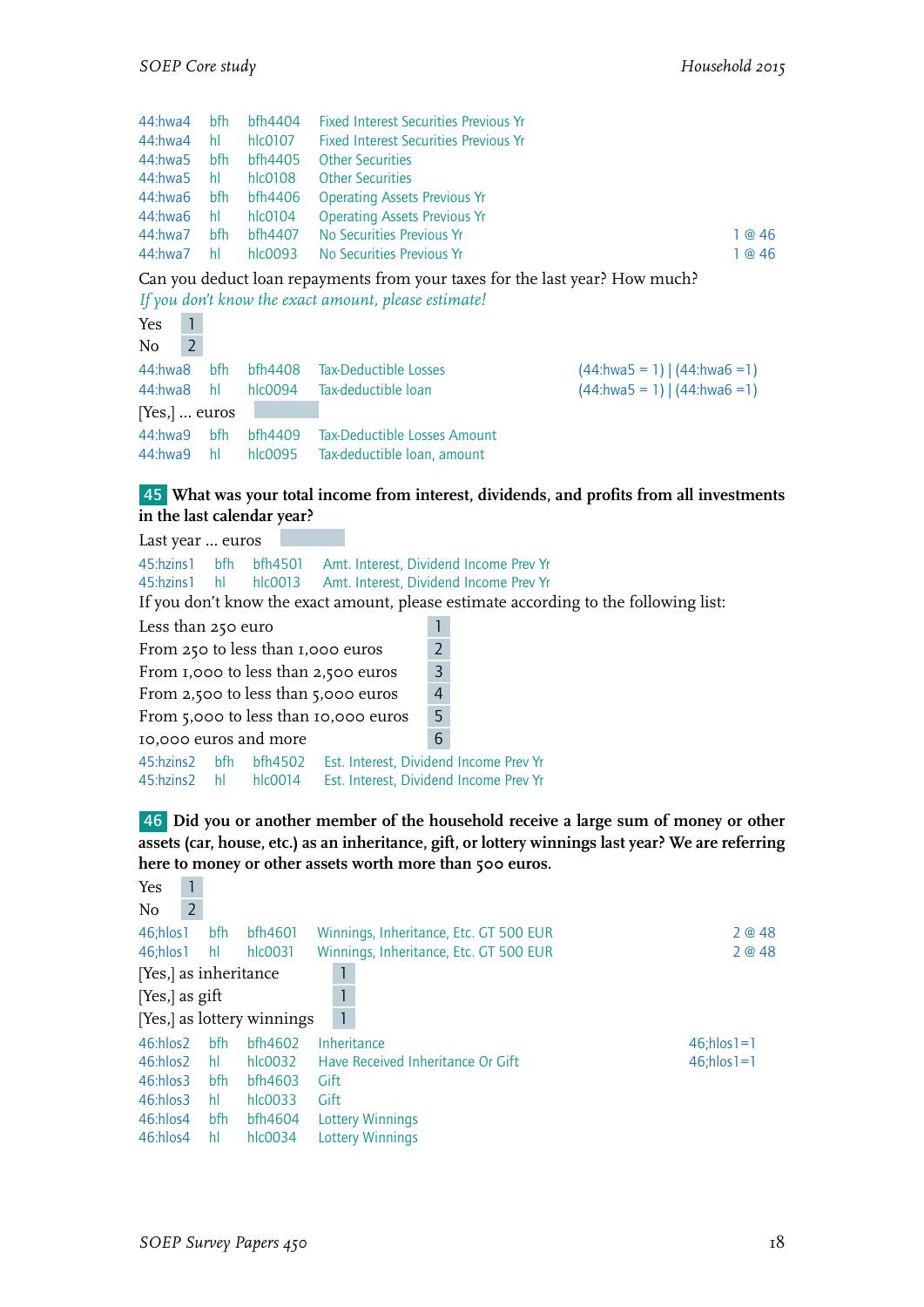### 47 **What was the value of these?**

Euros 47:hlos5 bfh bfh47 Amount Of Winnings, Inheritance, In EUR 47:hlos5 hl hlc0036 Amount Of Winnings, Inheritance, In euros

48 **Did you or one of the members of your family receive any of the following benefits during the last calender year? And how is that today: Do you or one of the members of your family receive any of the following benefits now?**

```
Please answer for each benefit for the year 2014 and for now.
Child benefit
In 2014
Yes 1
No 2
48:hlkg1 bfh bfh4801 Child Allowance Previous Year
48:hlkg1 hl hlc0039 Child Allowance In 2005
Number of months
Average amount per month
48:hlkg2 bfh bfh4802 Child Allowance Previous Yr. Months 48:hlkg1=1
48:hlkg2 hl hlc0041 Child Allowance In 2005, Months 48:hlkg1=1
48:hlkg3 bfh bfh4803 Child Allowance Previous Yr. Amt./Month
48:hlkg3 hl hlc0042 Child Allowance In 2005, Amt./Mo.
Currently
Yes 1
No 2
48:hdkg1 bfh bfh4804 Currently Receiving Child Benefit
48:hdkg1 hl hlc0044 Child Benefit
48:hdkg1 hl hcc0019 Child Benefit
Amount per month
For … children
48:hdkg2 bfh bfh4805 Child Benefit, Amount 48:hdkg1=1
48:hdkg2 hl hlc0045 Amount Of Child Benefit 48:hdkg1=1
48:hdkg3 bfh bfh4806 Number Children
48:hdkg3 hl hlc0043 Number Children
48:hdkg3 hl hlc0044 Child Benefit
Supplementary child benefit (Kinderzuschlag, which is paid to low-income earners in addi-
tion to the child benefit, Kindergeld)
In 2014
Yes 1
No 2
48:hlkz1 bfh bfh4807 child allowance prev year
48:hlkz1 hl hlc0049 children's allowance prev year
Number of months
Average amount per month
48:hlkz2 bfh bfh4808 child allowance prev year, months 48:hlkz1=1
48:hlkz2 hl hlc0050 children's allowance prev year, months 48:hlkz1=1
48:hlkz3 bfh bfh4809 child allowance prev year amt/mo
48:hlkz3 hl hlc0051 children's allowance prev year amt/mo
Currently
```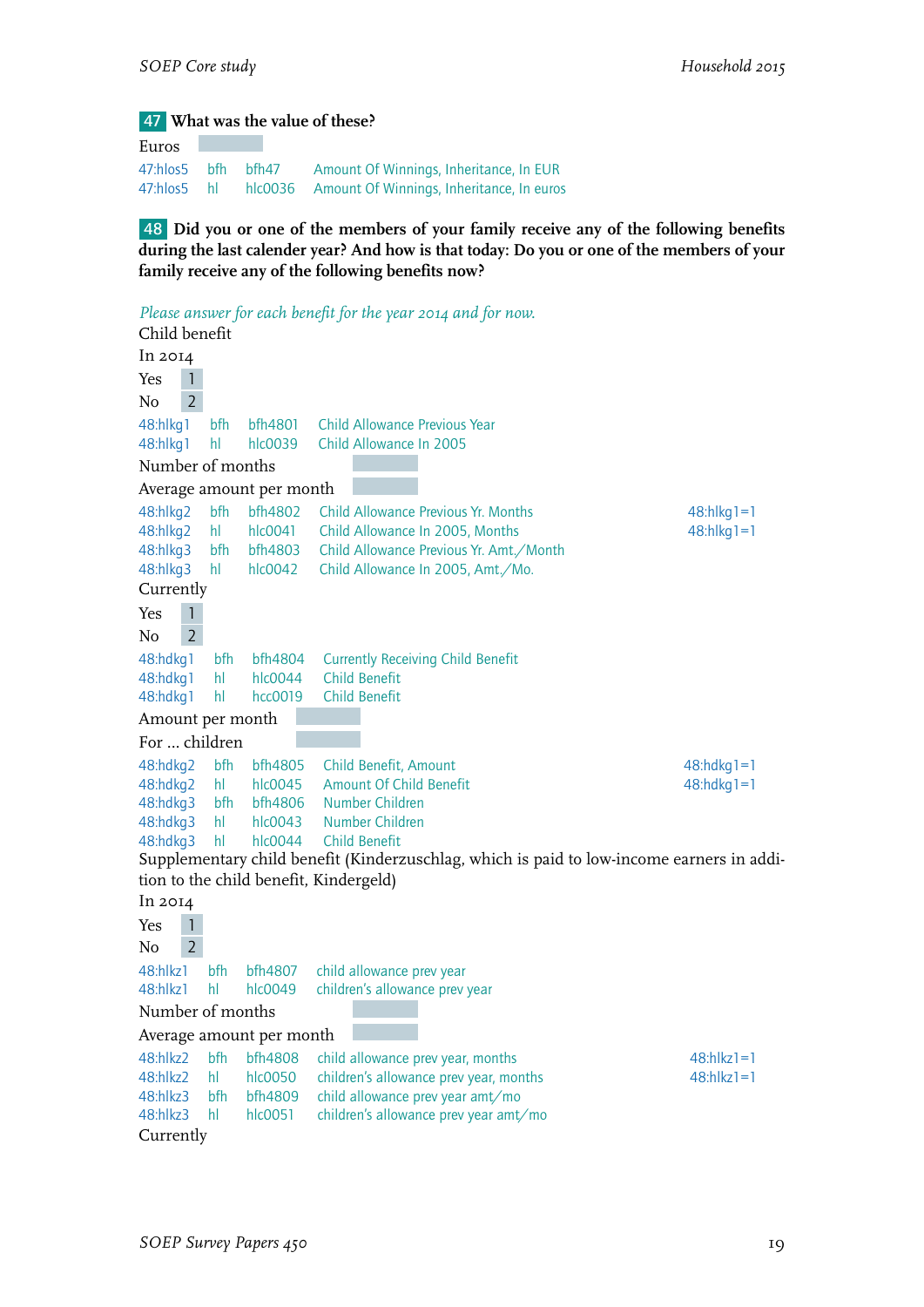| $\mathbf{1}$<br>Yes  |            |                          |                                                                                                         |                   |
|----------------------|------------|--------------------------|---------------------------------------------------------------------------------------------------------|-------------------|
| $\overline{2}$<br>No |            |                          |                                                                                                         |                   |
| 48:hdkz1<br>48:hdkz1 | bfh<br>hI. | bfh4810<br>hlc0046       | currently receiving child allowance<br>currently receiving children's allowance benefit                 |                   |
| 48:hdkz1             | hl         | hcc0021                  | <b>Currently Receiving Children's Allowance Benefit</b>                                                 |                   |
| Amount per month     |            |                          |                                                                                                         |                   |
| 48:hdkz2             | bfh        | bfh4811                  | child allowance, amount                                                                                 | $48$ :hdkz $1=1$  |
| 48:hdkz2             | hl         | hlc0047                  | children's allowance benefit, amount                                                                    | $48: hdkz1 = 1$   |
|                      |            |                          | Childcare supplement (compensation for families whose children are not in childcare)                    |                   |
| In 2014              |            |                          |                                                                                                         |                   |
| 1<br>Yes             |            |                          |                                                                                                         |                   |
| $\overline{2}$<br>No |            |                          |                                                                                                         |                   |
| 48:hlbq1             | bfh        | bfh4812                  | Child Care Subsidy Prev. Year                                                                           |                   |
| 48:hlbg1             | hl         | hlc0121                  | Child Care Subsidy Prev. Year                                                                           |                   |
| Number of months     |            |                          |                                                                                                         |                   |
|                      |            | Average amount per month |                                                                                                         |                   |
| 48:hlbg2             | bfh        | bfh4813                  | Child Care Subsidy Prev. Year, Months                                                                   | $48:h$ lbq $1=1$  |
| 48:hlbg2             | hl         | $h$ col $22$             | Child Care Subsidy Prev. Year, Months                                                                   | $48:h\log 1=1$    |
| 48:hlbq3             | bfh        | bfh4814                  | Child Care Subsidy Prev. Year, Amt./Months                                                              |                   |
| 48:hlbq3             | hl         | $h$ col $23$             | Child Care Subsidy Prev. Year, Amount Months                                                            |                   |
| Currently            |            |                          |                                                                                                         |                   |
| $\mathbf{1}$<br>Yes  |            |                          |                                                                                                         |                   |
| $\overline{2}$<br>No |            |                          |                                                                                                         |                   |
| 48:hdbg1             | bfh        | bfh4815                  | <b>Currently Receiving Child Care Subsidy</b>                                                           |                   |
| 48:hdbg1             | hl         | hlc0124                  | <b>Currently Receiving Child Care Subsidy</b>                                                           |                   |
| Amount per month     |            |                          |                                                                                                         |                   |
| 48:hdbq2             | bfh        | bfh4816                  | <b>Amount Child Care Subsidy</b>                                                                        | $48:hdbg1=1$      |
| 48:hdbg2             | hl         | hlc0125                  | <b>Amount Child Care Subsidy</b>                                                                        | $48:hdbg1=1$      |
| In 2014              |            |                          | Unemployment benefit II (Hartz IV), including social benefit and accomodation expenses                  |                   |
| $\mathbf{1}$         |            |                          |                                                                                                         |                   |
| Yes                  |            |                          |                                                                                                         |                   |
| $\overline{2}$<br>No |            |                          |                                                                                                         |                   |
| 48:hlaq1<br>48:hlag1 | bfh<br>hl  | bfh4817<br>hlc0052       | Unemployment Subsidy II, Social Subsidy prev. year<br>Unemployment Subsidy II, Social Subsidy prev year |                   |
| Number of months     |            |                          |                                                                                                         |                   |
|                      |            | Average amount per month |                                                                                                         |                   |
| 48:hlag2             | bfh        | bfh4818                  | Unemployment Subsidy II, Social Subsidy prev. year, Months                                              | $48:hlag1=1$      |
| 48:hlaq2             | hI         | hlc0053                  | Unemployment Subsidy II, Social Subsidy prev year, Months                                               | $48:h$ lag $1=1$  |
| 48:hlag3             | bfh        | bfh4819                  | Unemployment Subsidy II, Social Subsidy prev. year, Amt./                                               |                   |
| 48:hlaq3             | hl         | hlc0054                  | Months<br>Unemployment Subsidy II, Social Subsidy prev year, Amt./                                      |                   |
| Currently            |            |                          | Months                                                                                                  |                   |
| $\mathbf{1}$<br>Yes  |            |                          |                                                                                                         |                   |
| $\overline{2}$<br>No |            |                          |                                                                                                         |                   |
| 48:hdag1             | bfh        | bfh4820                  | Unemployment Subsidy Ii, Social Subsidy Today                                                           |                   |
| 48:hdag1             | hl         | hlc0064                  | Unemployment Subsidy II, Social Subsidy Today                                                           |                   |
| 48:hdag1             | hl         | hcc0029                  | Unemployment Subsidy II, Social Subsidy Today                                                           |                   |
| Amount per month     |            |                          |                                                                                                         |                   |
| 48:hdag2             | bfh        | bfh4821                  | Unemployment Subsidy Ii, Social Subsidy, Amt.                                                           | $48: h$ dag $1=1$ |
|                      |            |                          |                                                                                                         |                   |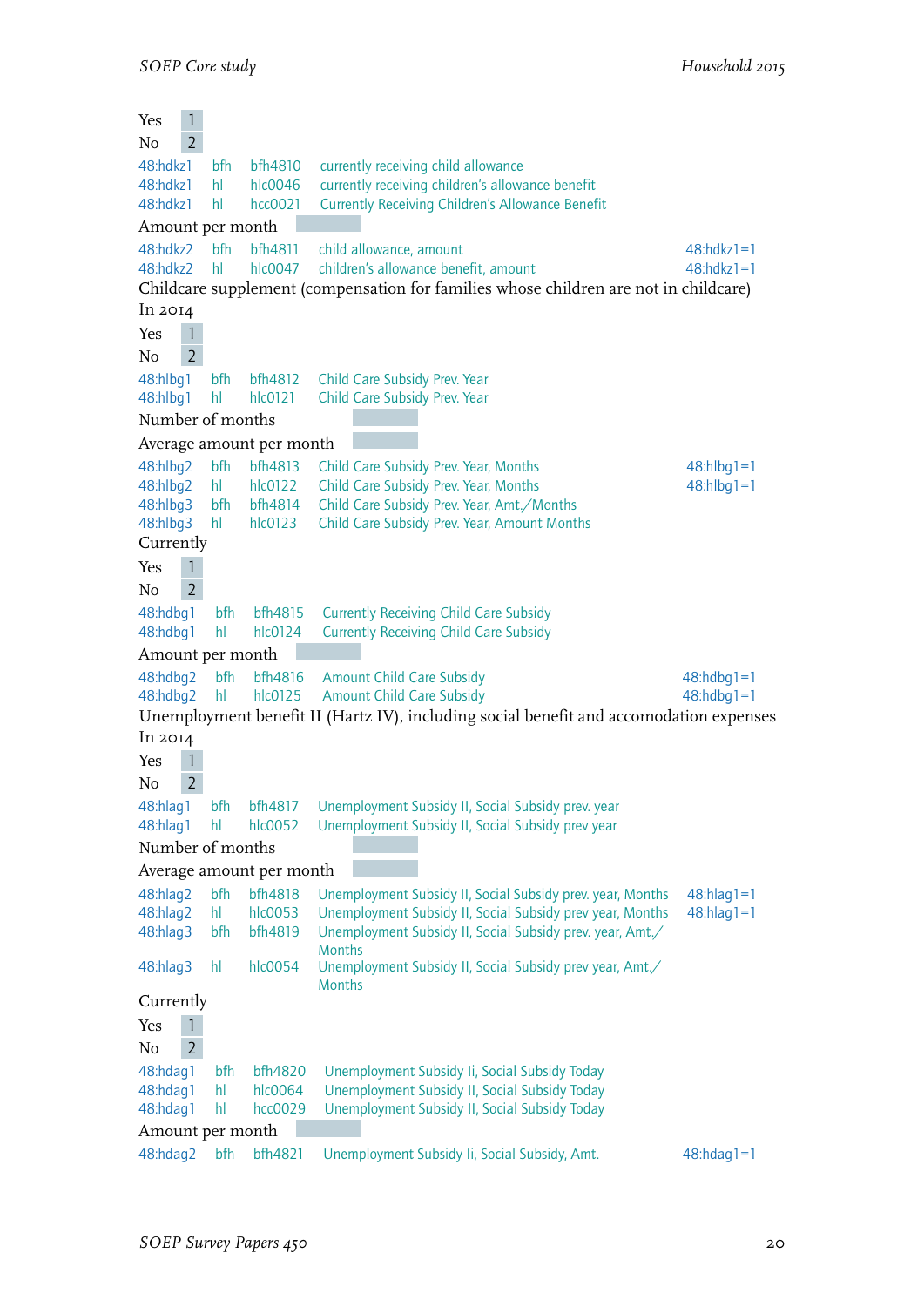48:hdag2 hl hlc0065 Unemployment Subsidy II, Social Subsidy, Amt. 48:hdag1=1 Long-term care insurance benefits In 2014 Yes 1  $No$  2 48:hlpg1 bfh bfh4822 benefits nursing insurance prev. year<br>48:hlpg1 hl hlc0077 Ill Family Members Support In 2005 hl hlc0077 Ill Family Members Support In 2005 Number of months Average amount per month 48:hlpg2 bfh bfh4823 benefits nursing insurance, months 48:hlpg1=1 48:hlpg2 hl hlc0078 Compulsory Long Term Care Insurance, prev. year, Months 48:hlpg1=1 48:hlpg3 bfh bfh4824 benefits nursing insurance, amt./month 48:hlpg3 hl hlc0079 Ill Family Members Support prev year, Amt./Mo. Currently Yes 1 No 2 48:hdpg1 bfh bfh4825 nursing insurance, benefits 48:hdpg1 hl hlc0085 Compulsory Long Term Care Insurance 48:hdpg1 hl hcc0044 Compulsory Long Term Care Insurance Amount per month a ka 48:hdpg2 bfh bfh4826 nursing insurance, amount 48:hdpg1=1<br>48:hdpg2 hl hlc0090 Compulsory Long Term Care Insurance, Amount 48:hdpg1=1 48:hdpq2 hl hlc0090 Compulsory Long Term Care Insurance, Amount Monthly subsistence allowance / Assistance in special circumstances In 2014 Yes 1  $No$  2 48:hlsh1 bfh bfh4827 Current Subsistence Support 48:hlsh1 hl hlc0055 Current Subsistence Support Number of months Average amount per month 48:hlsh2 bfh bfh4828 Subsistence Support prev year, Months 48:hlsh1=1 48:hlsh2 hl hlc0057 Subsistence Support prev year, Months 48:hlsh1=1 48:hlsh3 bfh bfh4829 Subsistence Support prev year, Amt./Month 48:hlsh3 hl hlc0059 Subsistence Support prev year, Amt./Mo. Currently Yes 1  $No$   $2$ 48:hdsh1 bfh bfh4830 Social Assistance, Today 48:hdsh1 hl hlc0038 No Benefits 48:hdsh1 hl hlc0067 Currently Receiving Welfare Benefit Amount per month *If applicable, incl. accommodation expenses* 48:hdsh2 bfh bfh4831 Social Assistance, Amount Today 48:hdsh1=1<br>48:hdsh2 hl hlc0068 Amount Of Welfare Benefit 48:hdsh1=1 48:hdsh2 hl hlc0068 Amount Of Welfare Benefit Basic income support for the elderly / those with reduced earning capacity In 2014 Yes 1 No 2 48:hlgs1 bfh bfh4832 basic financial security in old age, prev. Year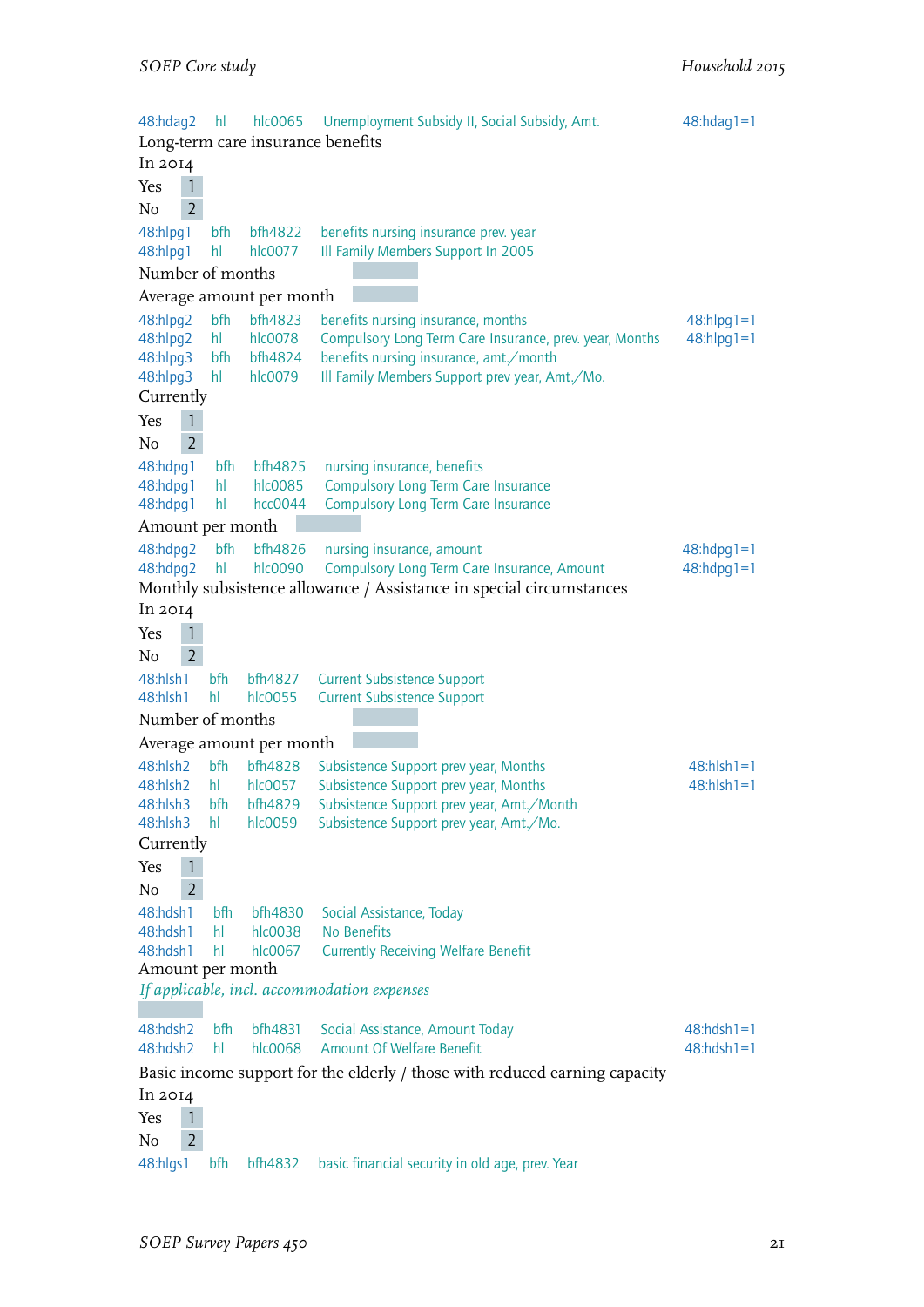| 48:hlgs1  | hl               | hlc0061                                | basic financial security in old age, prev. Year                                                                                                |                  |
|-----------|------------------|----------------------------------------|------------------------------------------------------------------------------------------------------------------------------------------------|------------------|
|           | Number of months |                                        |                                                                                                                                                |                  |
|           |                  | Average amount per month               |                                                                                                                                                |                  |
| 48:hlgs2  | bfh              | bfh4833                                | basic financial security in old age prev year, months                                                                                          | $48: higs1 = 1$  |
| 48:hlqs2  | hl               | hlc0062                                | basic financial security in old age prev year, months                                                                                          | $48: hlgs1 = 1$  |
| 48:hlgs3  | bfh              | bfh4834                                | basic financial security in old age amt./month                                                                                                 |                  |
| 48:hlgs3  | hl               | hlc0063                                | basic financial security in old age prev year, per month                                                                                       |                  |
| Currently |                  |                                        |                                                                                                                                                |                  |
| Yes       | $\mathbf{1}$     |                                        |                                                                                                                                                |                  |
| No        | $\overline{2}$   |                                        |                                                                                                                                                |                  |
| 48:hdgs1  | bfh              | bfh4835                                | Old- Age Basic Income Support, Today                                                                                                           |                  |
| 48:hdgs1  | hl               | hlc0070                                | Age / Reduced Earning Capacity Today                                                                                                           |                  |
| 48:hdgs1  | hl               | hcc0033                                | Age / Reduced Earning Capacity Today                                                                                                           |                  |
|           | Amount per month |                                        |                                                                                                                                                |                  |
|           |                  |                                        | If applicable, incl. accommodation expenses                                                                                                    |                  |
| 48:hdgs2  | bfh              | bfh4836                                | Old- Age Basic Income Support, Amount Today                                                                                                    | $48:hdqs1=1$     |
| 48:hdgs2  | hl               | hlc0071                                | Age / Reduced Earning Capacity, Amt.                                                                                                           | $48:hdgs1=1$     |
|           |                  |                                        |                                                                                                                                                |                  |
|           |                  |                                        | Housing allowance (Rent and Expenses benefit)<br>If not included in accommodation expenses under unemployment benefit II / monthly subsistence |                  |
|           |                  | / basic income support for the elderly |                                                                                                                                                |                  |
| In 2014   |                  |                                        |                                                                                                                                                |                  |
| Yes       | $\mathbf{1}$     |                                        |                                                                                                                                                |                  |
| No        | $\overline{2}$   |                                        |                                                                                                                                                |                  |
| 48:hlwq1  | bfh              | bfh4837                                | Housing Assistance prev year                                                                                                                   |                  |
| 48:hlwg1  | hl               | hlc0080                                | Housing Assistance In 2005                                                                                                                     |                  |
|           | Number of months |                                        |                                                                                                                                                |                  |
|           |                  | Average amount per month               |                                                                                                                                                |                  |
| 48:hlwq2  | bfh              | <b>bfh4838</b>                         | Housing Assistance prev year, Months                                                                                                           | $48:$ hlwg $1=1$ |
| 48:hlwq2  | hl               | hlc0081                                | Housing Assistance prev year, Months                                                                                                           | $48:$ hlwg $1=1$ |
| 48:hlwg3  | bfh              | bfh4839                                | housing assistance amt./month                                                                                                                  |                  |
| 48:hlwg3  | hI.              | hlc0082                                | <b>Amount Of Housing Allowance, Subsidy</b>                                                                                                    |                  |
| Currently |                  |                                        |                                                                                                                                                |                  |
| Yes       | 1                |                                        |                                                                                                                                                |                  |
| No        | $\overline{2}$   |                                        |                                                                                                                                                |                  |
| 48:hdwg1  | bfh              | bfh4840                                | <b>Housing Assistance</b>                                                                                                                      |                  |
| 48:hdwg1  | hl               | hlc0038                                | No Benefits                                                                                                                                    |                  |
| 48:hdwg1  | hl               | hlc0083                                | <b>Currently Receiving Housing Benefit</b>                                                                                                     |                  |
|           | Amount per month |                                        |                                                                                                                                                |                  |
| 48:hdwg2  | bfh              | bfh4841                                | Housing Assistance, Amount                                                                                                                     | $48:$ hdwg $1=1$ |
| 48:hdwg2  | hl               | hlc0084                                | <b>Amount Of Housing Benefit</b>                                                                                                               | $48:$ hdwg $1=1$ |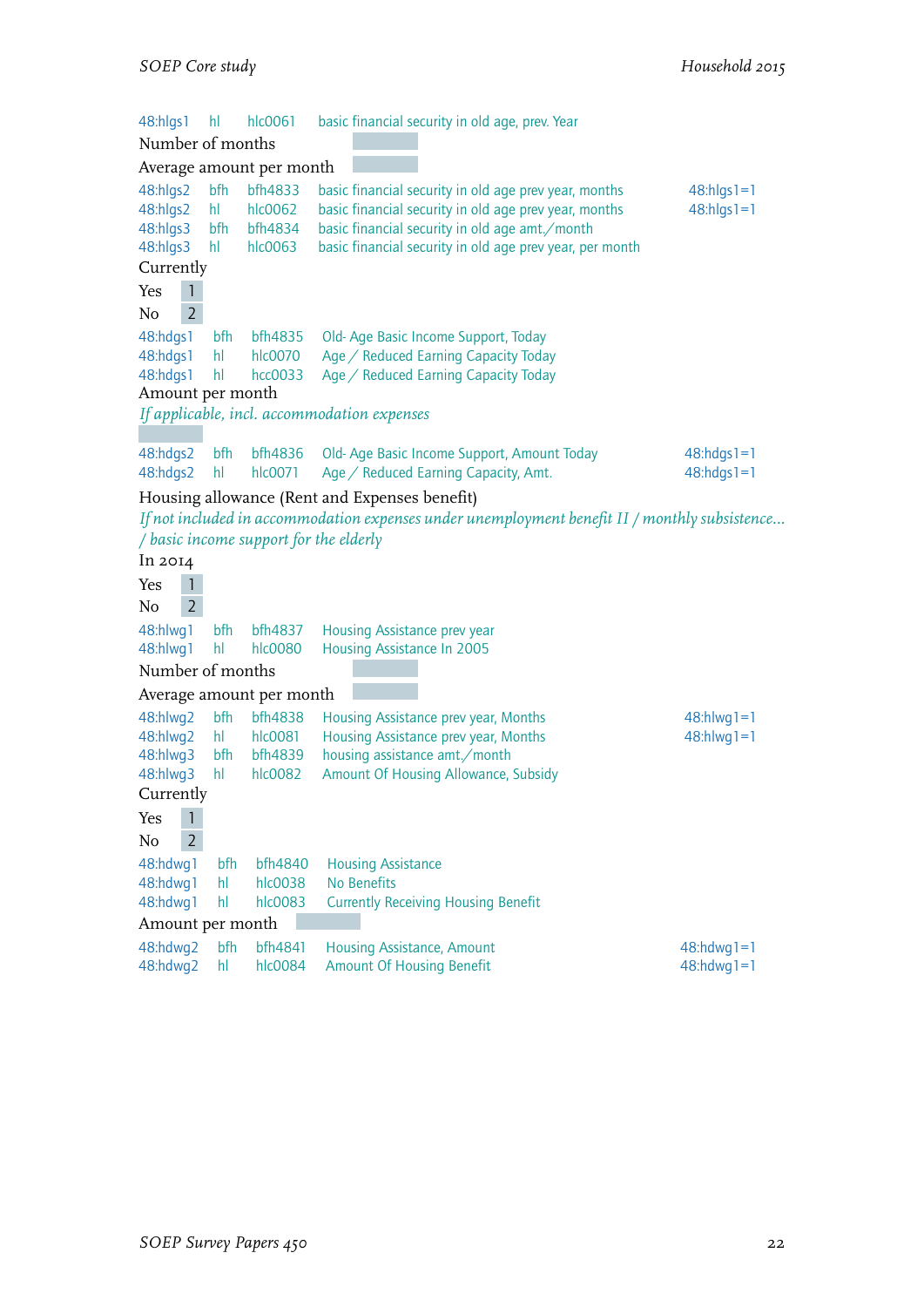#### 49 **If you look at the total income of all of the members of your household: what is your monthly household income today?**

*Please state the net monthly income, which means after deductions for taxes and social security. Please include regular income such as pensions, housing allowances, child benefits, grants for higher education, maintenance payments, etc. If you do not know the exact amount, please estimate the amount per month.*

Euros per month 49:hnetto bfh bfh4901 Household Net Income 49:hnetto hl hlc0005 Household Net Income

Yes, savings for asset accumulation 1

50 **Do you usually have money left over at the end of the month that you can put aside for larger purchases, emergencies, or to build savings? If so, how much?**

```
50:hspar1a bfh bfh5001 Saving: Wealth Creation
50:hspar1a hl hlc0172 Saving: Wealth Creation
Yes … euros per month
50:hspar2a bfh bfh5002 Monthly Savings
50:hspar2a hl
Yes, precautionary savings 1
50:hspar1b bfh bfh5003 Saving: Provision
50:hspar1b hl hlc0174 Saving: Provision
Yes … euros per month
50:hspar2b bfh bfh5004 Monthly Savings
50:hspar2b hl hlc0175 Monthly Savings
No 1
50:hspar1 bfh bfh5005 Monthly Savings
50:hspar1 hl hlc0119 Monthly Savings
51 Are you able to pay your rent or mortgage/interest payments without any difficulty?
The Second Second Second Second Second Second Second Second Second Second Second Second Second Second Second Second Second Second Second Second Second Second Second Second Second Second Second Second Second Second Second 
No 2
Does not apply, do not pay rent or mortgage/interest payments 3
51;hzahl bfh bfh51 Able To Pay Rent On Time
51;hzahl hl hlf0173 Able To Pay Rent, Mortgage On Time
52 Which of the following apply to your household?
There is a color television in the household
Yes 1
No 2
52:hh01 bfh bfh5201 Household: Colour TV
52:hh01 hl hlf0174 Color Television In HH
If no: is this for financial or other reasons?
Financial reasons 1
Other reasons 2
```
52:hh01a bfh bfh5202 reasons 52:hh01=2 52:hh01a hl hlf0175 Color Television (No) Reasons 52:hh01=2

There are one or more telephone landlines in the household.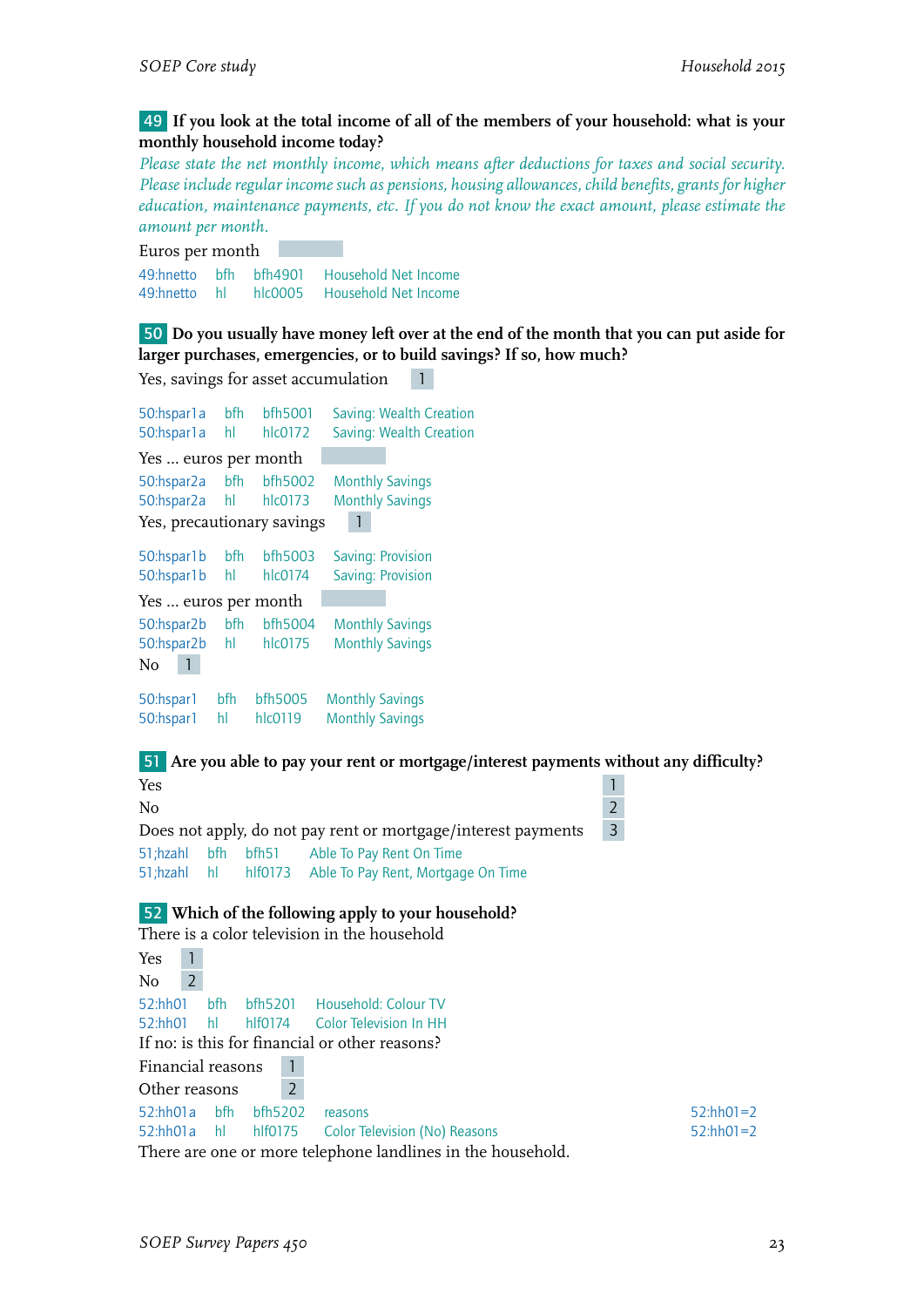*If "yes" please state how many* Yes 1  $N_0$   $\overline{2}$ 52:hh12 bfh bfh5203 Household: Fixed Phone Connection 52:hh12 hl hlf0439 No Landline Telephone Number [Yes] please state: 52:hh12b bfh bfh5204 Fixed Phone Connection: Quantity 52:hh12b hl hlf0440 Number of Landline Telephone Numbers If no: is this for financial or other reasons? Financial reasons 1 Other reasons 2 52:hh12a bfh bfh5205 No Landline Telephone Number: Reasons 52:hh12=2<br>52:hh12a hl hlf0441 Fixed Phone Connections (No) Reasons 52:hh12=2 hlf0441 Fixed Phone Connections (No) Reasons 52:hh12=2 There are one or more mobile telephones in the household. *If "yes" please state how many are in use* Yes 1  $No$  2 52:hh13 bfh bfh5206 Household: Mobile Phone<br>52:hh13 hl hlf0442 No Mobile Phone hlf0442 No Mobile Phone [Yes] please state: 52:hh13b bfh bfh5207 Mobile Phones: Quantity<br>52:hh13b hl hlf0443 Number Mobile Phones 52:hh13b hl hlf0443 Number Mobile Phones If no: is this for financial or other reasons? Financial reasons 1 Other reasons 2 52:hh13a bfh bfh5208 No Mobile Phones: Reasons 52:hh13=2 52:hh13a hl hlf0444 Mobile Phone (No) Reasons 52:hh13=2 There is an Internet connection in the household Yes 1  $No$  2 52:hh11 bfh bfh5209 Household: Internet 52:hh11 hl hlf0178 Internet Connection In HH If no: is this for financial or other reasons? Financial reasons 1 Other reasons 2 52:hh11a bfh bfh5210 No Internet: Reasons 52:hh11=2 52:hh11a hl hlf0179 Internet Connection (No) Reasons 52:hh11=2 The apartment is in a building that is in good condition Yes 1  $No$  2 52:hh05 bfh bfh5211 House in a Good Condition 52:hh05 hl hlf0182 HH Building In Good Condition If no: is this for financial or other reasons? Financial reasons 1 Other reasons 2 52:hh05a bfh bfh5212 House in no Good Consition 52:hh05=2 52:hh05=2 52:hh05a hl hlf0183 No Good Building ConditionReasons 52:hh05=2 The building is in a good neighborhood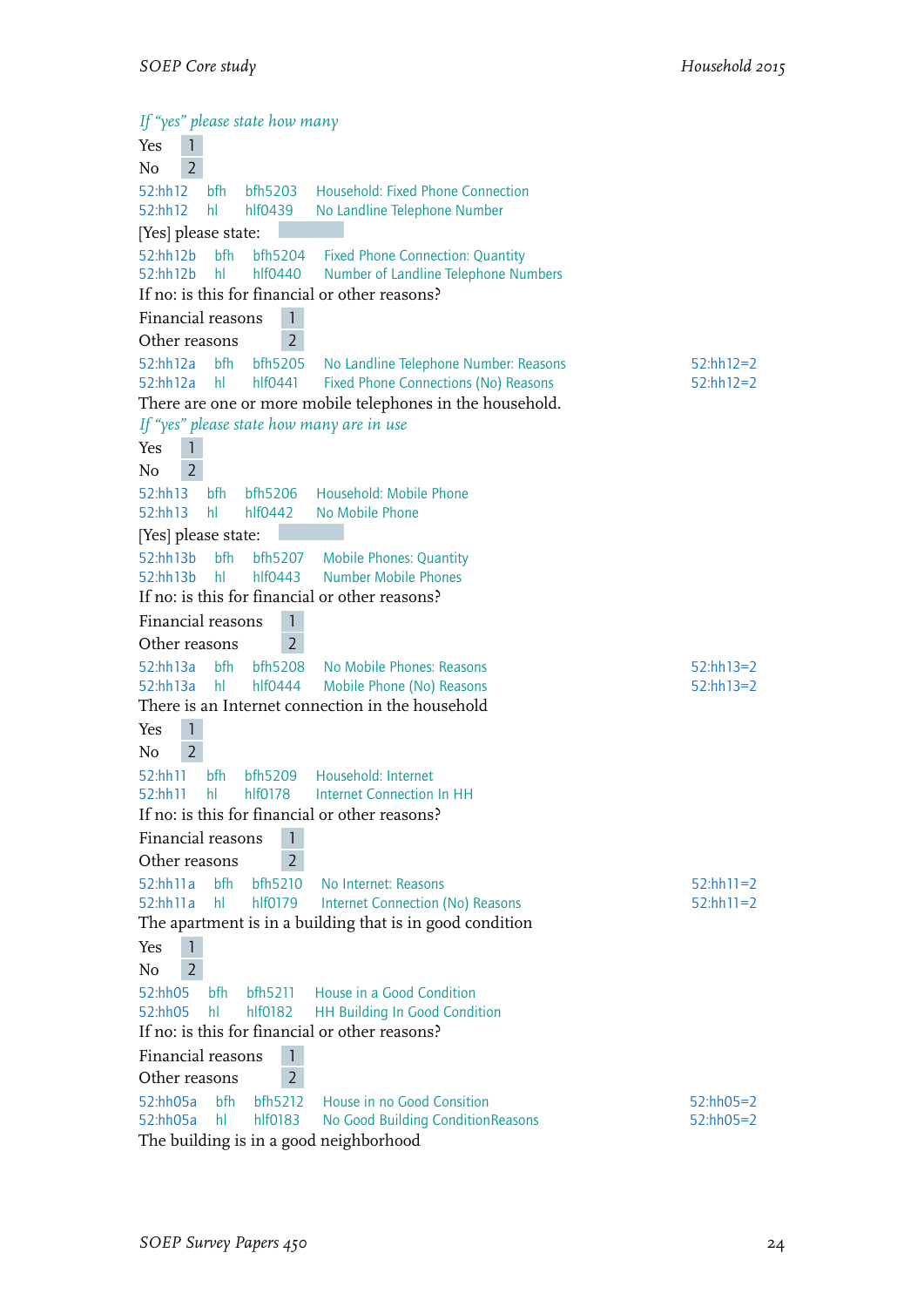| Yes<br>$\mathbf{1}$                                                                                                                                                                  |                            |
|--------------------------------------------------------------------------------------------------------------------------------------------------------------------------------------|----------------------------|
| $\overline{2}$<br>No                                                                                                                                                                 |                            |
| 52:hh06<br>bfh<br>bfh5213<br>Good Neighborhood<br>52:hh06<br>hlf0184<br>HH Located In Good Neighborhood<br>hl                                                                        |                            |
| If no: is this for financial or other reasons?                                                                                                                                       |                            |
| $\mathbf{1}$<br>Financial reasons                                                                                                                                                    |                            |
| $\overline{2}$<br>Other reasons                                                                                                                                                      |                            |
| 52:hh06a<br>bfh<br>bfh5214<br>HH Located In Bad Neighborhood: Reasons<br>hlf0185<br>52:hh06a<br>hl<br>Good Neighborhood (No) Reasons                                                 | $52:hh06=2$<br>$52:hh06=2$ |
| We have money put aside for emergencies                                                                                                                                              |                            |
| $\mathbf{1}$<br>Yes                                                                                                                                                                  |                            |
| $\overline{2}$<br>No                                                                                                                                                                 |                            |
| 52:hh07<br>bfh<br><b>Reserves for Emergencies</b><br>bfh5215<br>52:hh07<br>hl<br>hlf0186<br>Able To Put Money Away For Emergencies<br>If no: is this for financial or other reasons? |                            |
| Financial reasons<br>$\mathbf{1}$                                                                                                                                                    |                            |
| $\overline{2}$<br>Other reasons                                                                                                                                                      |                            |
| 52:hh07a<br>bfh<br>bfh5216<br>No Reserves for Emergencies: Reasons                                                                                                                   | $52:hh07=2$                |
| hlf0187<br>Money For Emergencies (No) Reasons<br>52:hh07a<br>hl                                                                                                                      | $52:hh07=2$                |
| We go on a vacation trip for at least one week every year                                                                                                                            |                            |
| $\mathbf{1}$<br>Yes                                                                                                                                                                  |                            |
| $\overline{2}$<br>No                                                                                                                                                                 |                            |
| 52:hh08<br>bfh<br>bfh5217<br><b>Yearly Holiday Trip</b><br>Vacation Of At Least One Week Per Year<br>52:hh08<br>hl<br>hlf0188                                                        |                            |
| If no: is this for financial or other reasons?                                                                                                                                       |                            |
| Financial reasons<br>$\mathbf{1}$                                                                                                                                                    |                            |
| $\overline{2}$<br>Other reasons                                                                                                                                                      |                            |
| 52:hh08a<br>bfh<br>bfh5218<br>No Yearly Holiday Trip: Reasons<br>52:hh08a<br>hlf0189                                                                                                 | $52:hh08=2$<br>52:hh08=2   |
| hl<br>Vacation (No) Reasons<br>We invite friends over for dinner at least once a month                                                                                               |                            |
| $\mathbf{1}$<br>Yes                                                                                                                                                                  |                            |
| $\overline{2}$<br>No                                                                                                                                                                 |                            |
| 52:hh09<br>bfh<br>bfh5219<br>Invite Friends for Dinner 1/Month                                                                                                                       |                            |
| Invite Friends For Dinner Once A Month<br>52:hh09<br>hl<br>hlf0190                                                                                                                   |                            |
| If no: is this for financial or other reasons?                                                                                                                                       |                            |
| $\mathbf{1}$<br>Financial reasons                                                                                                                                                    |                            |
| $\overline{2}$<br>Other reasons                                                                                                                                                      |                            |
| bfh<br>bfh5220<br>52:hh09a<br>No Invitation: Reasons                                                                                                                                 | $52:hh09=2$                |
| 52:hh09a<br>hl<br>hlf0191<br><b>Invitation (No) Reasons</b><br>We eat a hot meal with meat, fish, or poultry at least once every two days                                            | $52:hh09=2$                |
| $\mathbf{1}$<br>Yes                                                                                                                                                                  |                            |
| $\overline{2}$<br>No                                                                                                                                                                 |                            |
| bfh<br>52:hh10<br>Fresh Fish/Meat/Poultry Every 2 Day<br>bfh5221                                                                                                                     |                            |
| 52:hh10<br>hl<br>hlf0192<br>Hot Meal At Least Every Other Day                                                                                                                        |                            |
| If no: is this for financial or other reasons?                                                                                                                                       |                            |
| $\mathbf{1}$<br>Financial reasons                                                                                                                                                    |                            |
| $\overline{2}$<br>Other reasons                                                                                                                                                      |                            |
| 52:hh10a<br>bfh<br>bfh5222<br>No Meat                                                                                                                                                | $52:hh10=2$                |
| 52:hh10a<br>hlf0193<br>Hot Meal (No) Reasons<br>hl                                                                                                                                   | $52:hh10=2$                |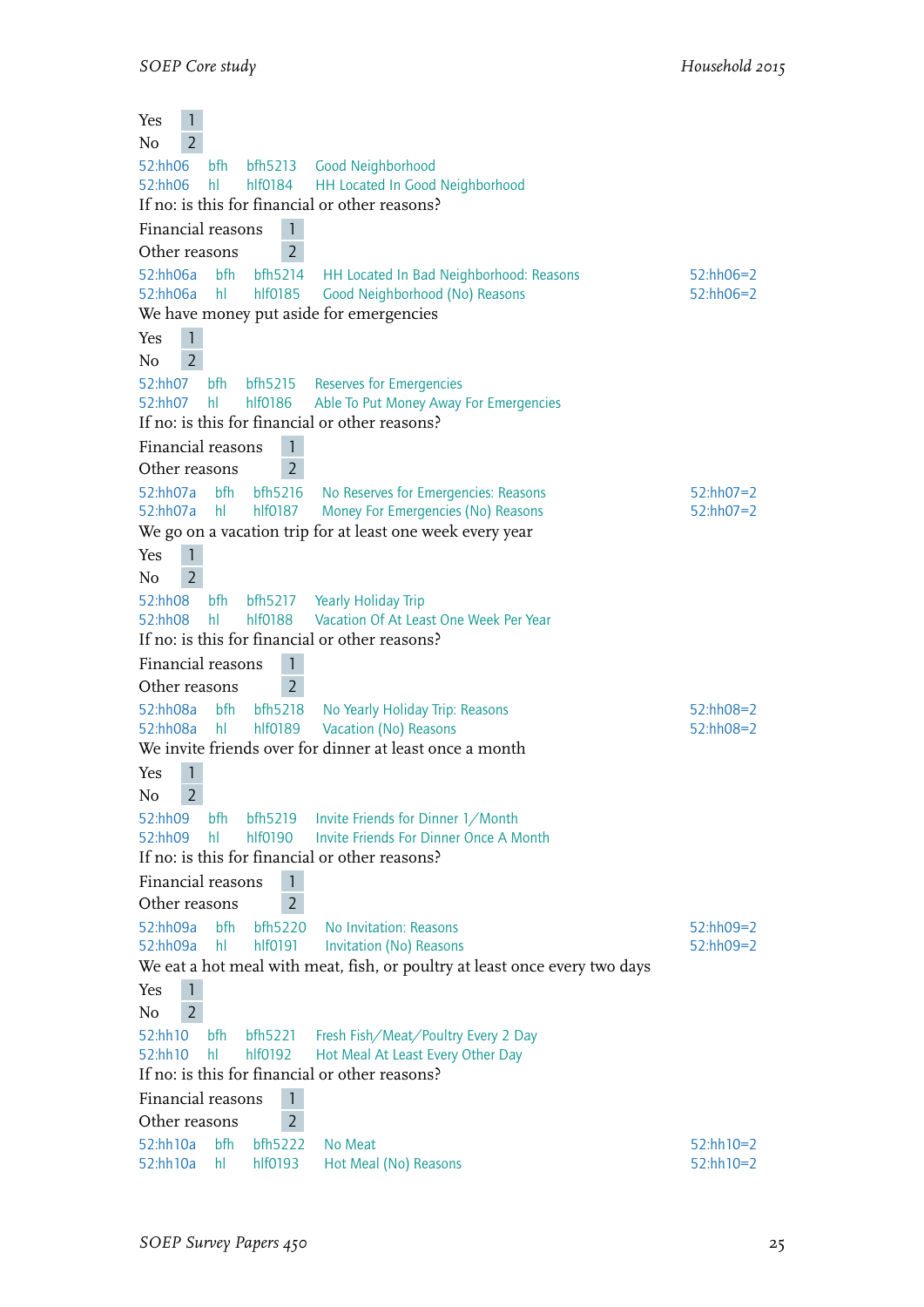# I/we replace furniture that is worn out but still usable with new furniture

|                      |            |                                | T/we replace furniture that is worn out but still usable with new furniture |               |                                                                                                          |
|----------------------|------------|--------------------------------|-----------------------------------------------------------------------------|---------------|----------------------------------------------------------------------------------------------------------|
| 1<br>Yes             |            |                                |                                                                             |               |                                                                                                          |
| $\overline{2}$<br>No |            |                                |                                                                             |               |                                                                                                          |
| 52:hh04              | bfh        | bfb5223                        | Replace Old Furniture                                                       |               |                                                                                                          |
| 52:hh04              | h          | hlf0194                        | Usable Old Furniture In HH Replaced                                         |               |                                                                                                          |
|                      |            |                                | If no: is this for financial or other reasons?                              |               |                                                                                                          |
| Financial reasons    |            | $\mathbf{1}$                   |                                                                             |               |                                                                                                          |
| Other reasons        |            | $\overline{2}$                 |                                                                             |               |                                                                                                          |
| 52:hh04a             | bfh        | bfh5224                        | No New Furniture                                                            |               | $52:hh06=2$                                                                                              |
| 52:hh04a             | hL         | hlf0195                        | Furniture (No) Reasons                                                      |               | 52:hh06=2                                                                                                |
|                      |            |                                |                                                                             |               |                                                                                                          |
|                      |            |                                | 53 How many vehicles are there in your household?                           |               |                                                                                                          |
|                      |            |                                | This refers to cars, motorcycles, mopeds, and scooters.                     |               |                                                                                                          |
| Number               |            |                                |                                                                             |               |                                                                                                          |
| 53:hkfz              | bfh        | bfh5301                        | Number Of Vehicles                                                          |               |                                                                                                          |
| 53:hkfz              | hl         | hli0005                        | Number Of Vehicles In HH                                                    |               |                                                                                                          |
|                      |            |                                | We don't have any of these vehicles in our household due to:                |               |                                                                                                          |
| financial reasons    |            | $\mathbf{1}$                   |                                                                             |               |                                                                                                          |
|                      |            |                                |                                                                             |               |                                                                                                          |
| other reasons        |            | $\overline{2}$                 |                                                                             |               |                                                                                                          |
| 53:hkfzn             | bfh        | bfh5302                        | No Vehicles: Reasons                                                        |               | $1 \mid 2 \otimes 56$                                                                                    |
| 53:hkfzn             | hl         | hli0077                        | No Vehicles: Reasons                                                        |               | $1 \mid 2 \otimes 56$                                                                                    |
| 53:hkfz $!= 0$       |            |                                |                                                                             |               |                                                                                                          |
|                      |            | 54 What type of vehicle is it? |                                                                             |               |                                                                                                          |
|                      |            |                                |                                                                             |               | Please list the vehicle used most first, then list any other vehicles in order of the frequency of their |
| use.                 |            |                                |                                                                             |               |                                                                                                          |
|                      |            |                                |                                                                             | Car           | Motorcycle / scooter / moped                                                                             |
| First vehicle        |            |                                |                                                                             | $\mathbf{1}$  | $\overline{2}$                                                                                           |
| Second vehicle       |            |                                |                                                                             | $\mathbf{1}$  | $\overline{2}$                                                                                           |
|                      |            |                                |                                                                             |               | $\overline{2}$                                                                                           |
| Third vehicle        |            |                                |                                                                             | $\mathbbm{1}$ |                                                                                                          |
| Fourth vehicle       |            |                                |                                                                             | $\mathbf{1}$  | $\overline{2}$                                                                                           |
| 54:hkfz1             | bfh        | bfh5401                        | 1. Vehicle                                                                  |               |                                                                                                          |
| 54:hkfz1             | hl         | hli0078                        | 1. Vehicle                                                                  |               |                                                                                                          |
| 54:hkfz2<br>54:hkfz2 | bfh<br>hI. | bfh5402<br>hli0079             | 2. Vehicle<br>2. Vehicle                                                    |               |                                                                                                          |
| 54:hkfz3             | bfh        | bfh5403                        | 3. Vehicle                                                                  |               |                                                                                                          |
| 54:hkfz3             | hl         | hli0080                        | 3. Vehicle                                                                  |               |                                                                                                          |
|                      |            |                                |                                                                             |               |                                                                                                          |

54:hkfz4 bfh bfh5404 4. Vehicle 54:hkfz4 hl hli0081 4. Vehicle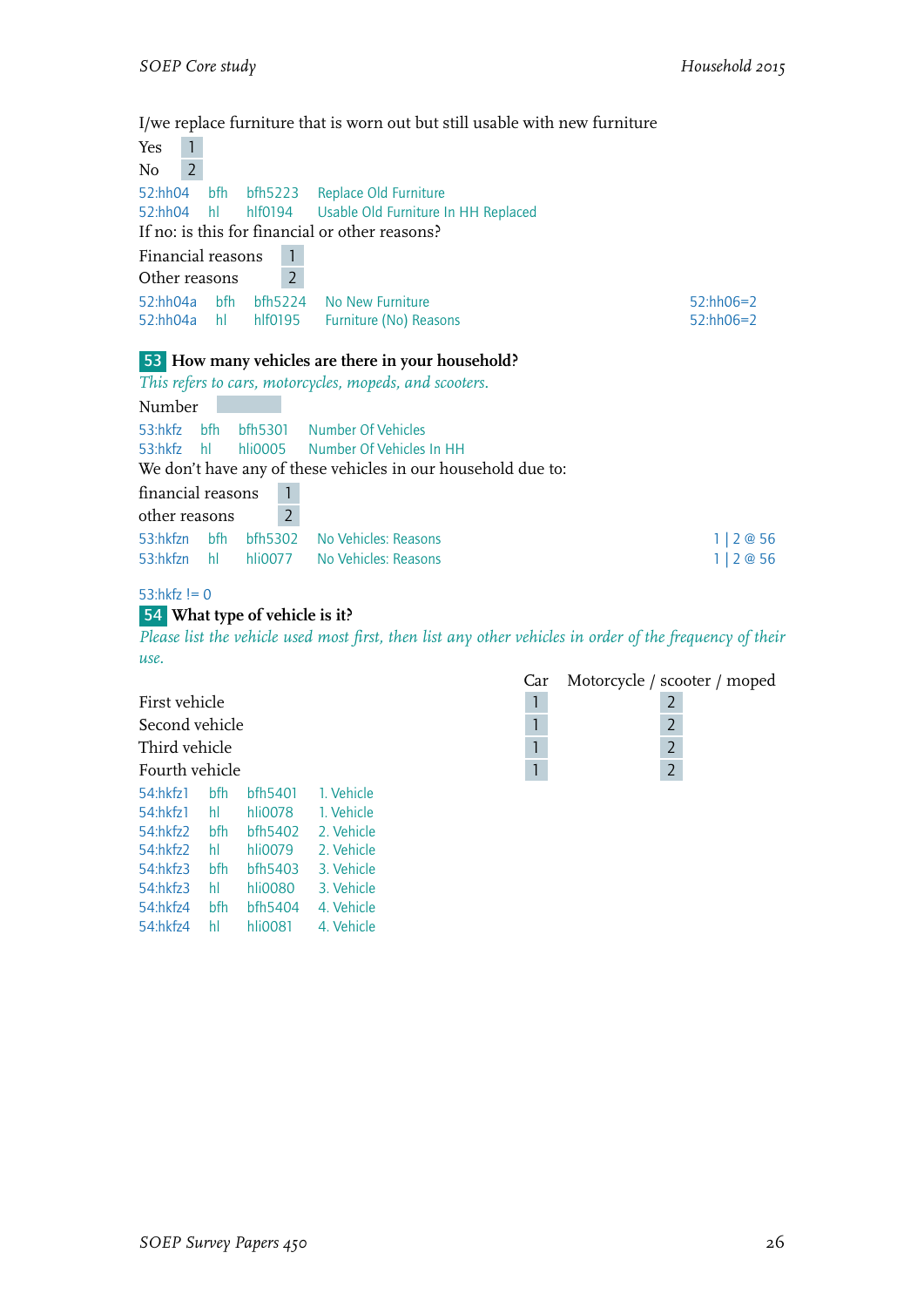# 55 **What type of fuel or fuels do you use for the vehicle?**

| Regular gas, super            |     |                |                                 |                 |
|-------------------------------|-----|----------------|---------------------------------|-----------------|
| First vehicle<br>$\mathbf{1}$ |     |                |                                 |                 |
| Second vehicle                |     | 1              |                                 |                 |
| Third vehicle                 |     | $\mathbf{1}$   |                                 |                 |
| Fourth vehicle                |     | $\mathbf{1}$   |                                 |                 |
| 55:hkrst11                    | bfh | bfh5501        | 1. Vehicle: Normal Petrol/Super | $54: hkfz1 = 2$ |
| 55:hkrst11                    | hl  | hli0086        | 1. Vehicle: Normal Petrol/Super | $54: hkfz1 = 2$ |
| 55:hkrst21                    | bfh | bfh5502        | 2. Vehicle: Normal Petrol/Super | $54: hkfz2 = 2$ |
| 55:hkrst21                    | hl  | hli0087        | 2. Vehicle: Normal Petrol/Super | $54: hkfz2 = 2$ |
| 55:hkrst31                    | bfh | <b>bfh5503</b> | 3. Vehicle: Normal Petrol/Super | $54: hkfz3 = 2$ |
| 55:hkrst31                    | hl  | hli0088        | 3. Vehicle: Normal Petrol/Super | $54: hkfz3 = 2$ |
| 55:hkrst41                    | bfh | bfh5504        | 4. Vehicle: Normal Petrol/Super | $54: hkfz4=2$   |
| 55:hkrst41                    | hl  | hli0089        | 4. Vehicle: Normal Petrol/Super | $54: hkfz4=2$   |
|                               |     |                |                                 |                 |

| 54:hktz I = 2 |
|---------------|
| 54:hkfz1=2    |
| 54:hkfz2=2    |
| 54:hkfz2=2    |
| 54:hkfz3=2    |
| 54:hkfz3=2    |
| 54:hkfz4=2    |
| F A.L.L.L.A.  |

How much does your household spend on these fuels?

| per month      |      |              |                                                    |
|----------------|------|--------------|----------------------------------------------------|
| or per year    |      |              |                                                    |
| 55:hkrst1m     | bfh  | bfh5506      | Normal Petrol Costs/Month                          |
| 55:hkrst1m     | hl   | hli0091      | Normal Petrol Costs/Month                          |
| 55:hkrst1j     | bfh  | bfh5507      | Normal Petrol Costs/Year                           |
| 55:hkrst1j     | hl   | hli0092      | Normal Petrol Costs/Year                           |
| Eto            |      |              |                                                    |
| First vehicle  |      | 1            |                                                    |
| Second vehicle |      | $\mathbf{1}$ |                                                    |
| Third vehicle  |      | 1            |                                                    |
| Fourth vehicle |      | 1            |                                                    |
| 55:hkrst12     | bfh  | bfh5508      | 1. Vehicle: E10                                    |
| 55:hkrst12     | hI.  | hli0093      | 1. Vehicle: E10                                    |
| 55:hkrst22     | bfh  | bfh5509      | 2. Vehicle: E10                                    |
| 55:hkrst22     | hl — | hli0094      | 2. Vehicle: E10                                    |
| 55:hkrst32     | bfh  | bfh5510      | 3. Vehicle: E10                                    |
| 55:hkrst32     | hl   | hli0095      | 3. Vehicle: E10                                    |
| 55:hkrst42     | bfh  | bfh5511      | 4. Vehicel: E10                                    |
| 55:hkrst42     | hl   | hli0096      | 4. Vehicel: E10                                    |
|                |      |              | How much does your household spend on these fuels? |
| per month      |      |              |                                                    |
| or per year    |      |              |                                                    |
| 55:hkrst2m     | bfh  | bfh5513      | E10 Costs/Month                                    |
| 55:hkrst2m     | hl   | hli0098      | E10 Costs/Month                                    |
| 55:hkrst2j     | bfh  | bfh5514      | E10 Costs/Year                                     |
| 55:hkrst2j     | hl   | hli0099      | E10 Costs/Year                                     |

*SOEP Survey Papers 450* 27

Diesel (not including biodiesel)

55:hkrst13 bfh bfh5515 1. Vehicle: Diesel 55:hkrst13 hl hli0100 1. Vehicle: Diesel 55:hkrst23 bfh bfh5516 2. Vehicle: Diesel 55:hkrst23 hl hli0101 2. Vehicle: Diesel

First vehicle 1 Second vehicle 1 Third vehicle 1 Fourth vehicle 1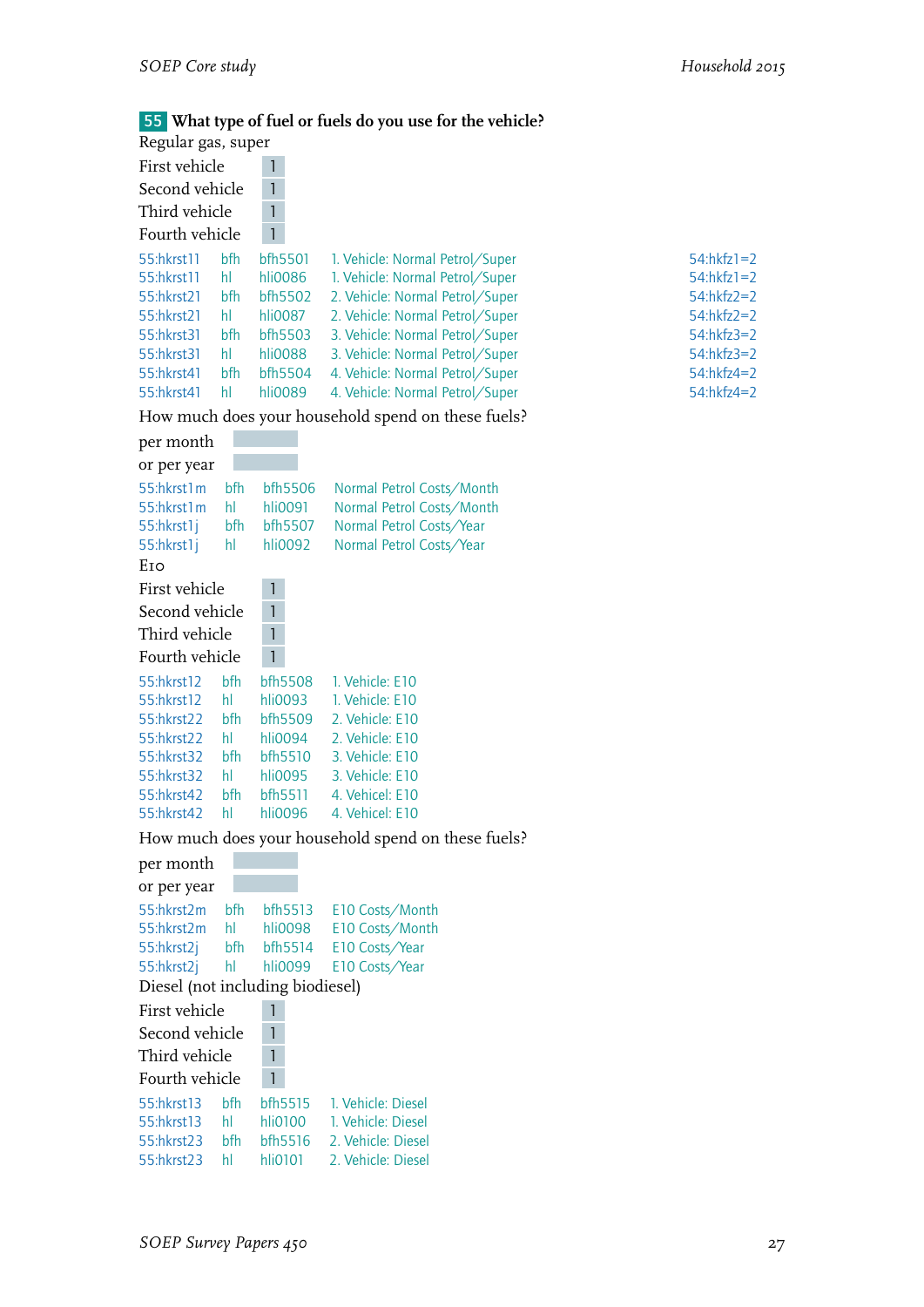```
55:hkrst33 bfh bfh5517 3. Vehicle: Diesel
55:hkrst33 hl hli0102
55:hkrst43 bfh bfh5518 4. Vehicle: Diesel
55:hkrst43 hl hli0103 4. Vehicle: Diesel
How much does your household spend on these fuels?
per month
or per year
55:hkrst3m bfh bfh5520 Diesel Costs/Month
55:hkrst3m hl hli0105 Diesel Costs/Month
55:hkrst3j bfh bfh5521 Diesel Costs/Year
55:hkrst3j hl hli0106 Diesel Costs/Year
Natural gas
First vehicle 1
Second vehicle 1
Third vehicle 1
Fourth vehicle 1
55:hkrst14 bfh bfh5522 1. Vehicle: Gas
55:hkrst14 hl hli0107 1. Vehicle: Gas
55:hkrst24 bfh bfh5523 2. Vehicle: Gas
55:hkrst24 hl hli0108 2. Vehicle: Gas
55:hkrst34 bfh bfh5524 3. Vehicle: Gas
55:hkrst34 hl hli0109 3. Vehicle: Gas
55:hkrst44 bfh bfh5525 4. Vehicle: Gas
55:hkrst44 hl hli0110 4. Vehicle: Gas
How much does your household spend on these fuels?
per month
or per year
55:hkrst4m bfh bfh5527 Gas Costs/Month
55:hkrst4m hl hli0112 Cost Of Gas Per Month
55:hkrst4j bfh bfh5528 Gas Costs/Year
55:hkrst4j hl hli0113 Gas Costs/Year
Biodiesel (RME), bioethanol, vegetable oil
First vehicle 1
Second vehicle 1
Third vehicle 1
Fourth vehicle 1
55:hkrst15 bfh bfh5529 1. Vehicle: Biodiesel
                hli0114 1. Vehicle: Biodiesel
55:hkrst25 bfh bfh5530 2. Vehicle: Biodiesel
55:hkrst25 hl hli0115 2. Vehicle: Biodiesel<br>55:hkrst35 bfh bfh5531 3. Vehicle: Biodiesel
55:hkrst35 bfh bfh5531
55:hkrst35 hl hli0116 3. Vehicle: Biodiesel
55:hkrst45 bfh bfh5532 4. Vehicle: Biodiesel
55:hkrst45 hl hli0117 4. Vehicle: Biodiesel
How much does your household spend on these fuels?
per month
or per year
55:hkrst5m bfh bfh5534 Biodiesel Costs/Month
55:hkrst5m hl hli0119 Biodiesel Costs/Month
```
55:hkrst5j bfh bfh5535 Biodiesl Costs/Year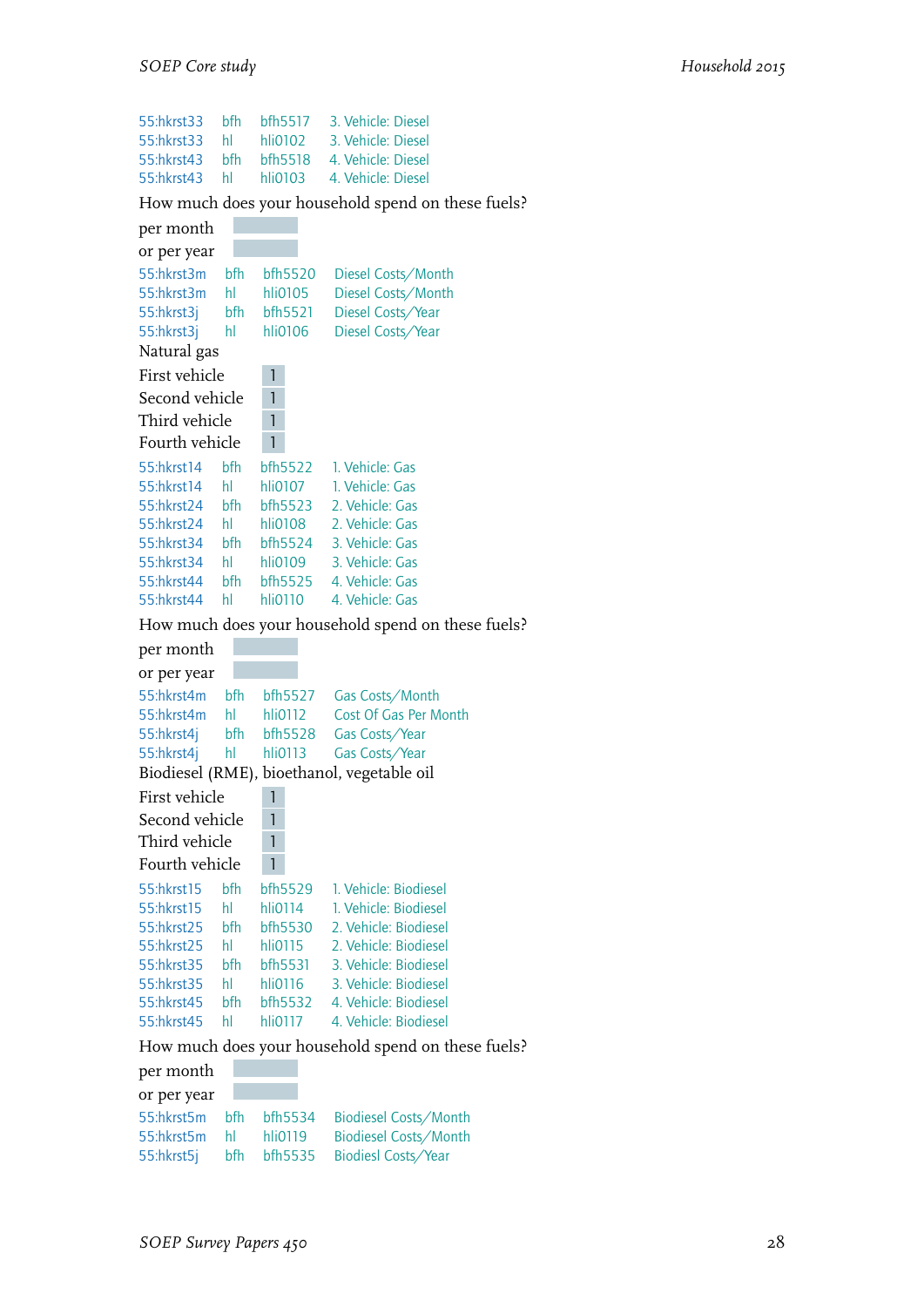| 55:hkrst5j<br>Electricity | hl  | hli0120 | Biodiesl Costs/Year                                |
|---------------------------|-----|---------|----------------------------------------------------|
|                           |     |         |                                                    |
| First vehicle             |     | 1       |                                                    |
| Second vehicle            |     | 1       |                                                    |
| Third vehicle             |     | 1       |                                                    |
| Fourth vehicle            |     | 1       |                                                    |
| 55:hkrst16                | bfh | bfh5536 | 1. Vehicle: Electricity                            |
| 55:hkrst16                | hl  | hli0121 | 1. Vehicle: Electricity                            |
| 55:hkrst26                | bfh | bfh5537 | 2. Vehicle: Electricity                            |
| 55:hkrst26                | hl  | hli0122 | 2. Vehicle: Electricity                            |
| 55:hkrst36                | bfh | bfh5538 | 3. Vehicle: Electricity                            |
| 55:hkrst36                | hl  | hli0123 | 3. Vehicle: Electricity                            |
| 55:hkrst46                | bfh | bfh5539 | 4. Vehicle: Electricity                            |
| 55:hkrst46                | hl  | hli0124 | 4. Vehicle: Electricity                            |
|                           |     |         | How much does your household spend on these fuels? |
| per month                 |     |         |                                                    |
| or per year               |     |         |                                                    |
| 55:hkrst6m                | hfh | bfh5541 | Electricity Costs/Month                            |
| 55:hkrst6m                | hl  | hli0126 | Electricity Costs/Month                            |
| 55:hkrst6j                | bfh | bfh5542 | Electricity Costs/Year                             |
| 55:hkrst6j                | hl  | hli0127 | Electricity Costs/Year                             |
| Hydrogen                  |     |         |                                                    |
| First vehicle             |     | 1       |                                                    |
| Second vehicle            |     | 1       |                                                    |
| Third vehicle             |     | 1       |                                                    |
| Fourth vehicle            |     | 1       |                                                    |
| 55:hkrst17                | bfh | bfh5543 | 1. Vehicle Hydrogen                                |
| 55:hkrst17                | hl  | hli0128 | 1. Vehicle Hydrogen                                |
| 55:hkrst27                | bfh | bfh5544 | 2. Vehicle Hydrogen                                |
| 55:hkrst27                | hl  | hli0129 | 2. Vehicle Hydrogen                                |
| 55:hkrst37                | bfh | bfh5545 | 3. Vehicle Hydrogen                                |
| 55:hkrst37                | hl  | hli0130 | 3. Vehicle Hydrogen                                |
| 55:hkrst47                | bfh | bfh5546 | 4. Vehicle Hydrogen                                |
| 55:hkrst47                | hl  | hli0131 | 4. Vehicle Hydrogen                                |
|                           |     |         | How much does your household spend on these fuels? |
| per month                 |     |         |                                                    |
| or per year               |     |         |                                                    |
| 55:hkrst7m                | bfh | bfh5548 | Hydrogen Costs/Month                               |
| 55:hkrst7m                | hl  | hli0133 | Hydrogen Costs/Month                               |

55:hkrst7j bfh bfh5549 Hydrogen Costs/Year 55:hkrst7j hl hli0134 Hydrogen Costs/Year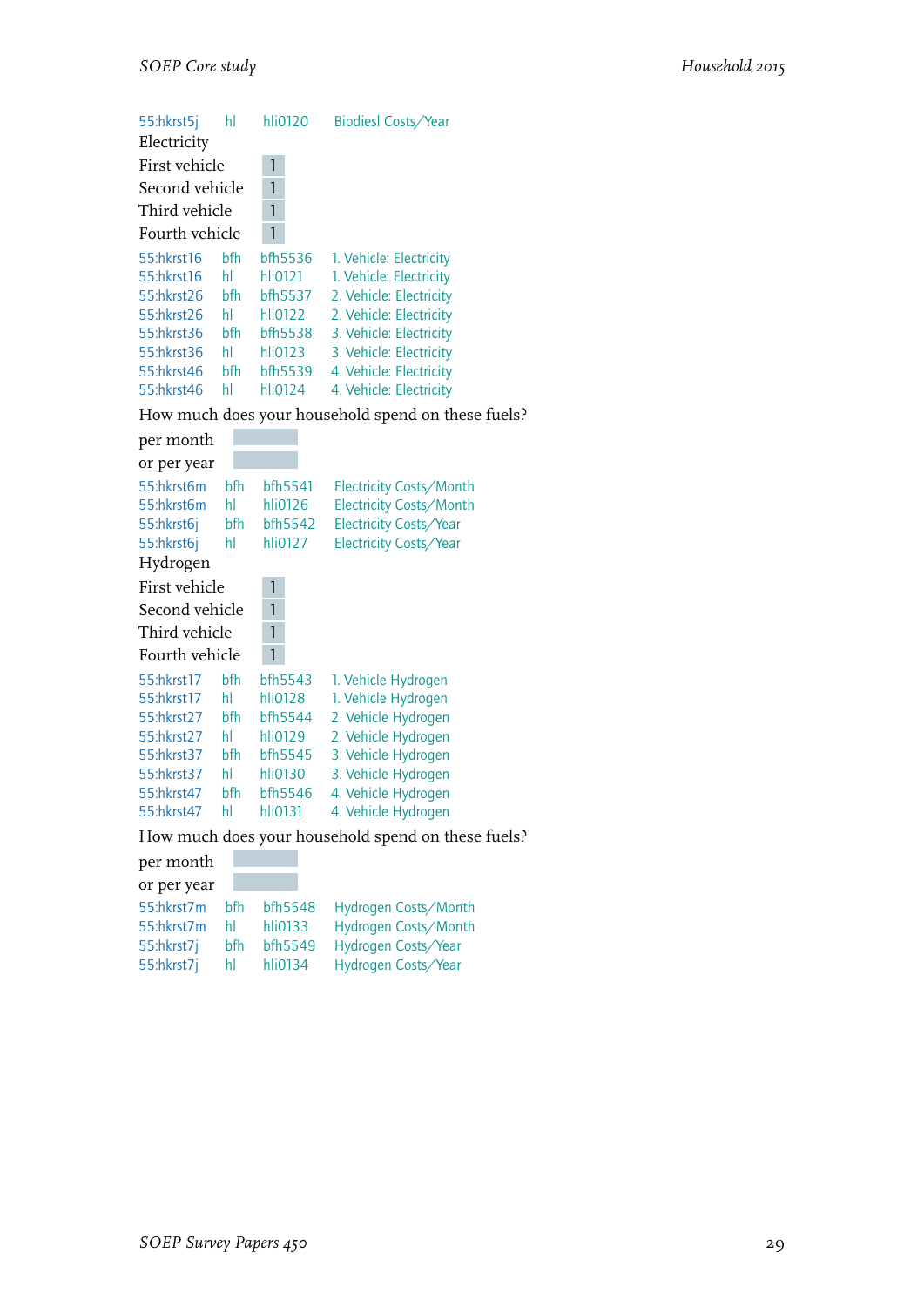#### 56 **Does anyone in your household use an e-bike—in other words, a bicycle with an electrical motor?**

*This does not refer to mopeds, which have to be registered and which require a Class M driver's license.*

Yes 1  $No$  2 56;hbike bfh bfh56 E-Bike 2 @ 58 56;hbike hl hli0135 E-Bike 2 @ 58 56;hbike=1 57 **How many e-bikes are there in your household?** Number 57:hbikeanz bfh bfh57 Number of E-Bikes 57:hbikeanz hl hli0136 Number of E-Bikes 58 **Is this household currently buying electricity at a special rate for green power?** Yes 1  $No$  2 58;hoekst bfh bfh58 Green Electricity Tariff 2 2 © 60 58;hoekst hl hli0137 Green Electricity Tariff 2 2 60 58;hoekst=1 59 **Since what year has this household been buying electricity at a special green power rate?** 59;hoekstj bfh bfh59 Green Electricity Since 59;hoekstj hl hli0138 Green Electricity Since 60 **Has this household changed power providers at least once in the last five years?** Yes 1  $No$  2 60;hstrw1 bfh bfh60 Changed Electricity Provider Since 5 Years 2 @ 62<br>60:hstrw1 hl hli0139 Changed Electricity Provider Since 5 Years 2 @ 62 60;hstrw1 hl hli0139 Changed Electricity Provider Since 5 Years 60;hstrw1=1 61 **Has this household changed power providers in the last five years even though the previous provider was still available?** *If so: How often and what year was the last time?* Yes 1 No 2 61;hstrw2 bfh bfh6101 Changed Since 5 Years Despite Availability 61;hstrw2 hl hli0140 Changed Since 5 Years Despite Availability Number of times: Last time in the year: 61:hstrwanz bfh bfh6102 Number of Changes<br>61:hstrwanz hl hli0141 Number of Changes 61:hstrwanz hl hli0141 61:hstrwj bfh bfh6103 Year Changed 61:hstrwj hl hli0142 Year Changed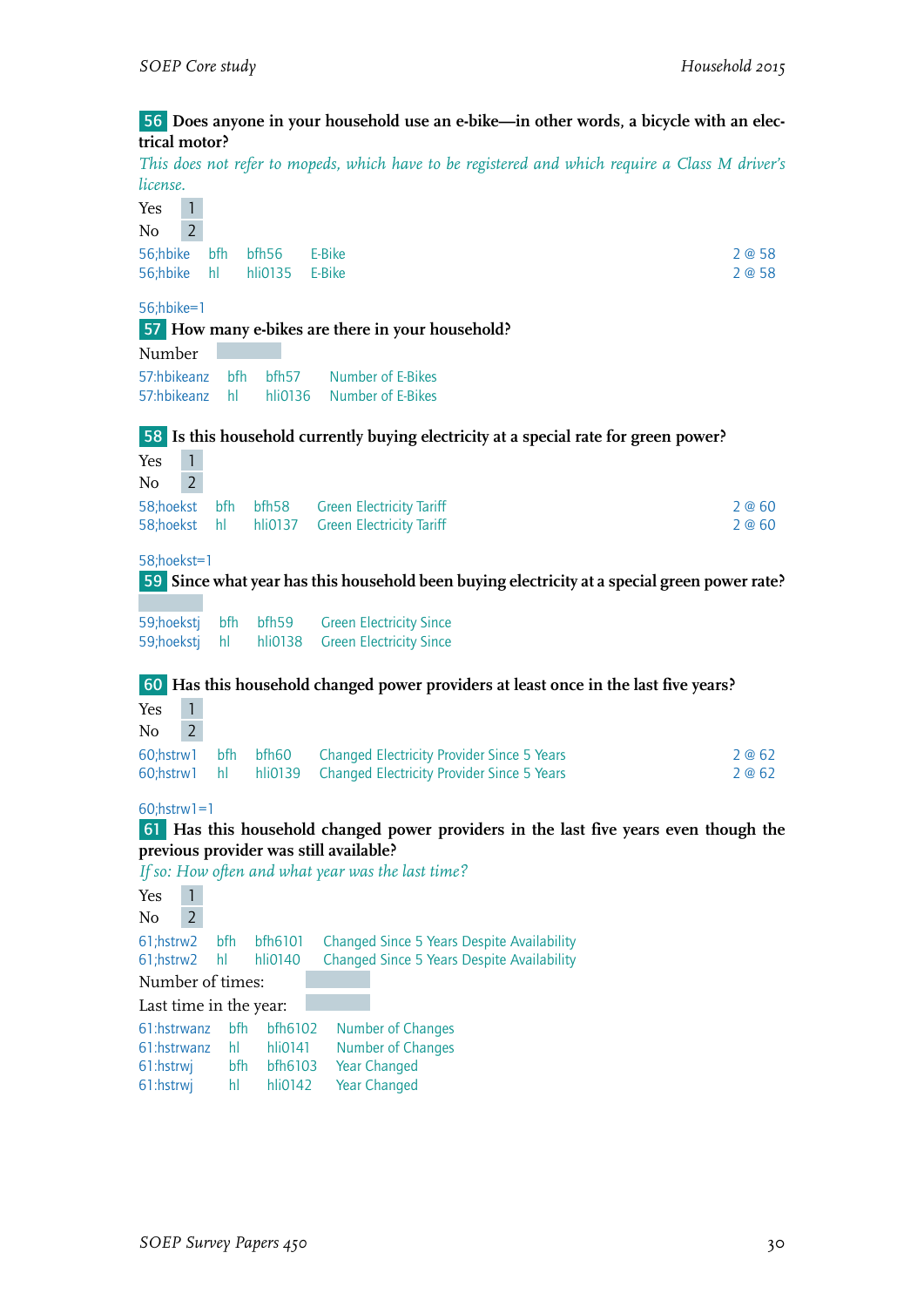#### intro62 **Does your household have ...?**

#### 62 **Does someone in your household need care or assistance on a constant basis due to age, sickness, or medical treatment?**

| Yes          |  |                     |                                                    |        |
|--------------|--|---------------------|----------------------------------------------------|--------|
| No           |  |                     |                                                    |        |
|              |  | 62;hpfleg bfh bfh62 | Person Requiring Help Present In HH                | 2 @ 69 |
| 62;hpfleg hl |  |                     | hlf0291 Person Requiring Help In Household Present | 2 @ 69 |

#### 63;hpfleg=1

#### 63 **Who is it, and which of the following activities does he or she need assistance in?**

*Please state the person's first name. If there is more than one person in need of care in the household, please state the person most in need of care.*

person in need of care first name

|                       |  |         | 63:hpnam bfh bfh6301 Pnr of 1. Person Requiring Help |  |  |
|-----------------------|--|---------|------------------------------------------------------|--|--|
| 63:hpnam bfh          |  | bfh6302 | Help On Tasks Outside, 1. Person                     |  |  |
| 63:hpnam hl           |  | hlf0292 | PNR Of 1. Person Requiring Help                      |  |  |
| 63:hpnam hl hlf0300   |  |         | Help On Tasks Outside HH, 1. Person                  |  |  |
| Needs assistance with |  |         |                                                      |  |  |

errands outside the home<br>
1 The magnetic state is a preparing meals and drinks<br>
1 1 running the household, preparing meals and drinks 1

minor care, such as help with getting dressed, washing up, combing hair, shaving 1 major care, such as getting in and out of bed, bowel movements 1

| 63:hhil1 | hfh | bfh6303 | Housework, 1. Person   |
|----------|-----|---------|------------------------|
| 63:hhil1 | hl  | hlf0301 | Housework, 1. Person   |
| 63:hhil2 | hfh | bfh6304 | Minor Care, 1. Person  |
| 63:hhil2 | hl  | hlf0302 | Minor Care, 1. Person  |
| 63:hhil3 | hfh | bfh6305 | Major Care, 1. Person  |
| 63:hhil3 | hl  | hlf0303 | Major Care, 1. Person  |
| 63:hhil4 | hfh | bfh6306 | Help, Item Nonresponse |
| 63:hhil4 | hl  | hlf0304 | Help, Item Nonresponse |
|          |     |         |                        |

# 64 **Does the person in need of care receive long-term care insurance benefits (Pflegeversicherung)?**

| Yes             |                |                |                |                                         |             |
|-----------------|----------------|----------------|----------------|-----------------------------------------|-------------|
| No              | $\overline{2}$ |                |                |                                         |             |
| 64;hpl          | bfh            |                | bfh6401        | benefits nursing insurance              |             |
| 64;hpl          | hl             |                | $h$ $f$ $0369$ | Person Receives Nursing Assistance Care |             |
| [Yes] based on: |                |                |                |                                         |             |
| care level o    |                | $\overline{4}$ |                |                                         |             |
| care level 1    |                |                |                |                                         |             |
| care level 2    |                | $\overline{2}$ |                |                                         |             |
| care level 3    |                | 3              |                |                                         |             |
| 64:hpstuf       | bfh            |                | bfh6402        | <b>Nursing Assistance Care Level</b>    | $64$ ;hpl=1 |
| 64:hpstuf       | - hl           |                | hlf0370        | Care Level                              | $64$ ;hpl=1 |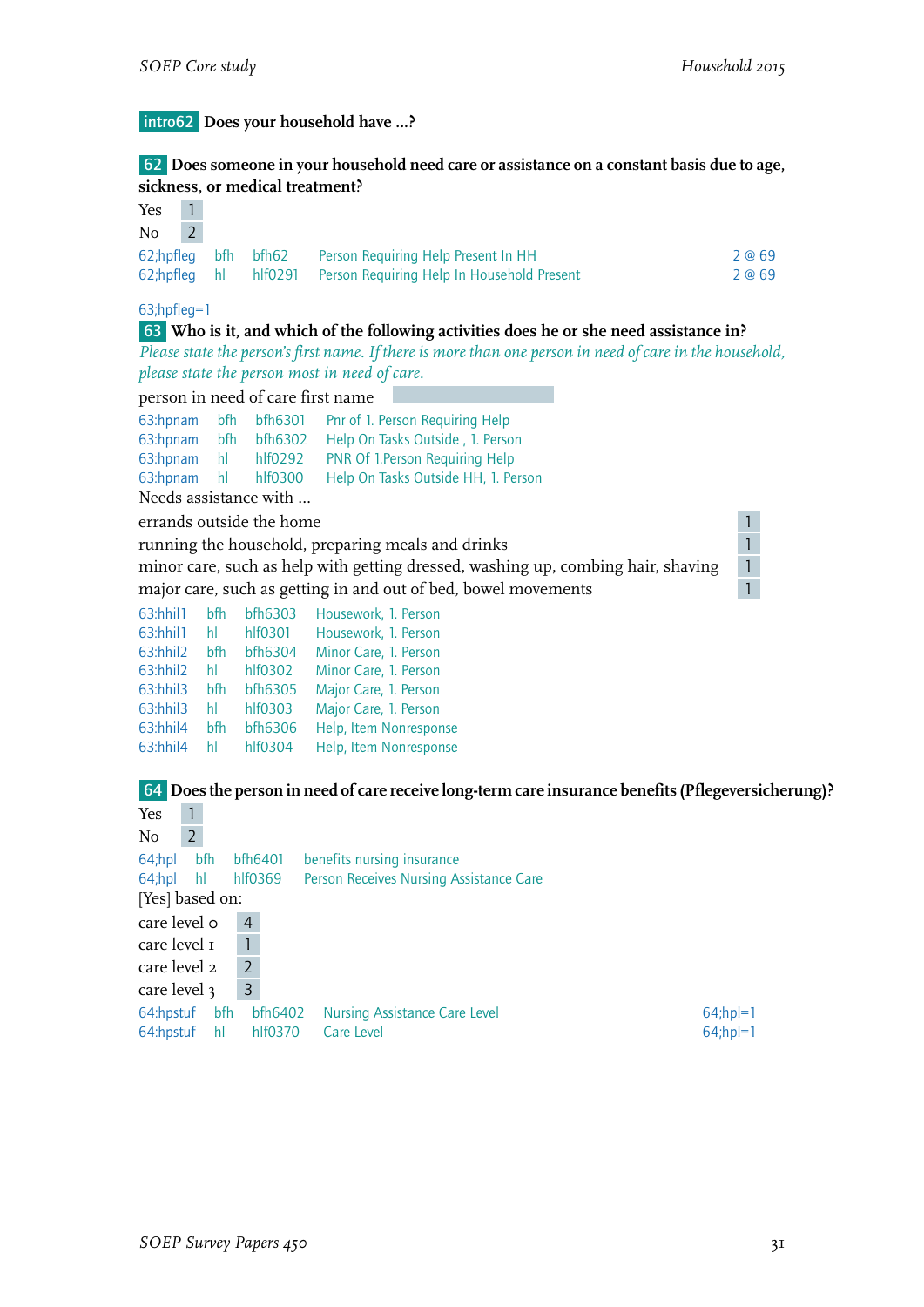65 **Was this person officially assessed and certified as having a limited ability to carry out everyday activities?**

| Yes            | $\mathbf{1}$   |                      |                                 |                                                                                           |                 |                                   |  |
|----------------|----------------|----------------------|---------------------------------|-------------------------------------------------------------------------------------------|-----------------|-----------------------------------|--|
| No             | $\overline{2}$ |                      |                                 |                                                                                           |                 |                                   |  |
| 65;hpallko     |                | bfh                  | bfh65                           | Report: Everyday Expertise                                                                |                 |                                   |  |
| 65;hpallko     |                | hl                   | hlf0595                         | Report: Everyday Expertise                                                                |                 |                                   |  |
|                |                |                      |                                 |                                                                                           |                 |                                   |  |
|                |                |                      |                                 | 66 Who provides this person with the assistance he / she needs?                           |                 |                                   |  |
|                |                |                      | relatives in the household      |                                                                                           |                 | $\mathbf{1}$                      |  |
|                |                |                      |                                 | charitable organizations (Caritas, Diakonie, ASB, DRK, AWO, etc.)                         |                 | $\mathbf{1}$                      |  |
|                |                | private care service |                                 |                                                                                           |                 | 1                                 |  |
| friends        |                |                      |                                 |                                                                                           |                 | 1                                 |  |
|                |                |                      | relatives outside the household |                                                                                           |                 | $\mathbf{1}$                      |  |
|                |                |                      | other regular care providers    |                                                                                           |                 | $\mathbf{1}$                      |  |
| 66:hhvon1      |                | bfh                  | bfh6601                         |                                                                                           |                 |                                   |  |
| 66:hhvon1      |                | hl                   | $h$ $f$ $0317$                  | Help From Family In HH<br>Help From Family In HH                                          |                 |                                   |  |
| 66:hhvon7      |                | bfh                  | bfh6604                         | <b>Help From Private Care</b>                                                             |                 |                                   |  |
| 66:hhvon7      |                | hL                   | hlf0320                         | <b>Help From Private Care</b>                                                             |                 |                                   |  |
| 66:hhvon3      |                | bfh                  | bfh6605                         | Friends/Acquintances/Neighbours                                                           |                 |                                   |  |
| 66:hhvon3      |                | hI.                  | hlf0447                         | Friends/Acquaintances/Neighbours                                                          |                 |                                   |  |
| 66:hhvon9      |                | bfh                  | bfh6606                         | <b>Help From Family Outside</b>                                                           |                 |                                   |  |
| 66:hhvon9      |                | hL                   | $h$ $f$ $0315$                  | <b>Help From Family Outside HH</b>                                                        |                 |                                   |  |
| 66:hhvon6      |                | bfh                  | bfh6607                         | <b>Other Care Assistance</b>                                                              |                 |                                   |  |
| 66:hhvon6      |                | hI                   | hlf0448                         | <b>Other Help</b>                                                                         |                 |                                   |  |
| 66:hhvon8      |                | bfh                  | bfh6608                         | Help From, Item Total Nonresponse                                                         |                 |                                   |  |
|                |                |                      |                                 | [relatives in the household] Please give us the name of the                               |                 |                                   |  |
|                |                |                      |                                 | person in the household who is the main caregiver.                                        |                 |                                   |  |
| 66:hhnam       |                | bfh                  | bfh6602                         | Main Care Provider in                                                                     |                 | $66:hhvon1=1$                     |  |
| 66:hhnam       |                | bfh                  | bfh6603                         | <b>Welfare Organisations</b>                                                              |                 | $66:hh$ von $1=1$                 |  |
| 66:hhnam       |                | bfkind               | hhnr                            | <b>Original Household Number</b>                                                          |                 | $66:$ hhvon $1=1$                 |  |
| 66:hhnam       |                | hl                   | $h$ $f$ $0319$                  | Main Care Provider In HH                                                                  |                 | $66:$ hhvon $1=1$                 |  |
| 66:hhnam       |                | hl                   | $h$ fo446                       | <b>Welfare Organisations</b>                                                              |                 | $66:$ hhvon $1=1$                 |  |
|                |                |                      |                                 | [friends, neighbors, other relatives] Is this person paid for this?                       |                 |                                   |  |
| Yes            | $\mathbf{1}$   |                      |                                 |                                                                                           |                 |                                   |  |
| No             | $\overline{2}$ |                      |                                 |                                                                                           |                 |                                   |  |
| 66:hhbez       |                | bfh                  | bfh6610                         |                                                                                           | $(66:hhvon8=1)$ | $(66:hhvon9=1)   (66:hhvon6=1)  $ |  |
|                |                |                      |                                 |                                                                                           |                 |                                   |  |
|                |                |                      |                                 | 67 Besides this person, are there other people in the household who are in need of assis- |                 |                                   |  |
| tance or care? |                |                      |                                 |                                                                                           |                 |                                   |  |

| No                                                             |  |            |                       |                                                                |  |
|----------------------------------------------------------------|--|------------|-----------------------|----------------------------------------------------------------|--|
| Yes                                                            |  |            |                       |                                                                |  |
| 67;hpfleg2                                                     |  | bfh        | bfh6701               | further person requiring help in hh                            |  |
|                                                                |  |            | 67;hpfleq2 hl hlf0323 | further person requiring help in hh                            |  |
| [Yes:] number of persons who are in need of assistance or care |  |            |                       |                                                                |  |
| 67:hpfleg3                                                     |  | <b>bfh</b> |                       | bfh6702 number of further persons requiring help               |  |
|                                                                |  |            |                       | 67:hpfleg3 hl hlf0324 number of further persons requiring help |  |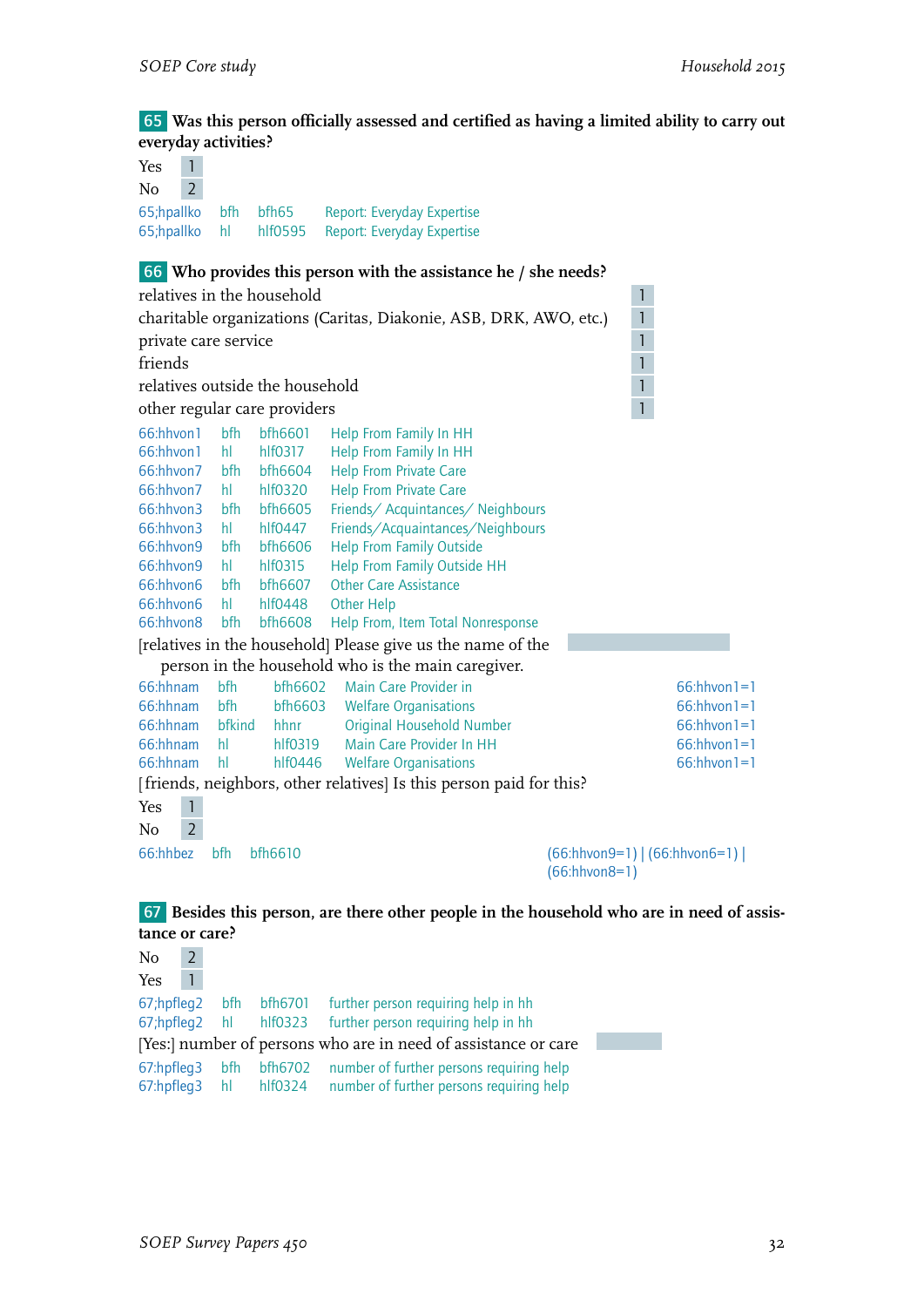# 68 **Are there regular expenses for assistance or care?**

*If there is more than one person requiring assistance / care in the household, please state the total sum for all persons requiring assistance / care in the household.*

| Yes<br>$\mathbf{1}$                                                                                                                                        |                                  |
|------------------------------------------------------------------------------------------------------------------------------------------------------------|----------------------------------|
| $\overline{2}$<br>No<br>68;hpfleg4<br>bfh<br>bfh6801<br>regularly costs for care                                                                           |                                  |
| regularly costs for care<br>68;hpfleg4<br>hl<br>hlf0331                                                                                                    |                                  |
| Yes  euros per month                                                                                                                                       |                                  |
| 68:hpfleg5<br>bfh<br>bfh6802<br>costs for care per month<br>68:hpfleg5<br>costs for care per month<br>hl<br>$h$ $f$ $0332$                                 |                                  |
| 69 Do you regularly or occasionally pay someone to provide household help?                                                                                 |                                  |
| Yes, regularly<br>1                                                                                                                                        |                                  |
| $\overline{2}$<br>Yes, occasionally<br>$\overline{3}$<br>No                                                                                                |                                  |
| 69;hputz<br>bfh<br>bfh6901<br>Cleaning Lady, Household Help                                                                                                |                                  |
| hlf0261<br>Cleaning Lady, Household Help<br>69;hputz<br>hl<br>How much do you pay per month on average?                                                    |                                  |
| Euros per month                                                                                                                                            |                                  |
| 69:hputz2<br>bfh<br>bfh6902<br>average costs per month                                                                                                     |                                  |
| 69:hputz2<br>hl<br>hlf0262<br>average costs per month                                                                                                      |                                  |
|                                                                                                                                                            |                                  |
| 70 Are there children born in 1999 or later living in your household?<br>Yes                                                                               |                                  |
| $\overline{2}$<br>No                                                                                                                                       |                                  |
| 70;hkind<br>bfh70<br>Children Under 16 Yr In Household<br>bfh                                                                                              | 2 @ 84                           |
| 70;hkind<br>hl<br>hlk0044<br>Children Under 16 Yr In Household                                                                                             | 2 @ 84                           |
| $70;$ hkind=1                                                                                                                                              |                                  |
| 71 What year were these children born?                                                                                                                     |                                  |
| Please state the years of birth separately, starting with the oldest child born in 1999 or later and                                                       |                                  |
| then each subsequent child by age, ending with the youngest.                                                                                               |                                  |
| First name:                                                                                                                                                |                                  |
| Year of birth:                                                                                                                                             |                                  |
| 71:hkgeba<br>bfkind<br>bfkgjahr<br>Year of Birth                                                                                                           |                                  |
| 72 What school does your child currently attend?                                                                                                           |                                  |
| Does not attend school                                                                                                                                     |                                  |
| bfkind<br>None of These Schools<br>72:hein4a<br>bfk7202                                                                                                    | 1 @ 77                           |
| 72:hein4a<br>kidlong<br>None of These Institutions<br>ks_none                                                                                              | 1 @ 77                           |
| Elementary school (Grundschule, Including Förderstufe/schulformunabhängige<br>Orientierungstufe, the transition grades prior to entering secondary school) | $\mathbf{1}$                     |
| Lower secondary school (Hauptschule)                                                                                                                       | $\overline{2}$                   |
| Intermediate school (Realschule)                                                                                                                           | $\overline{3}$                   |
| Upper secondary school (Gymnasium)                                                                                                                         | $\overline{a}$                   |
| Comprehensive school (Gesamtschule)<br>Vocational school (Berufsschule)                                                                                    | 5                                |
| Other type of school                                                                                                                                       | $\overline{6}$<br>$\overline{7}$ |
|                                                                                                                                                            |                                  |
|                                                                                                                                                            |                                  |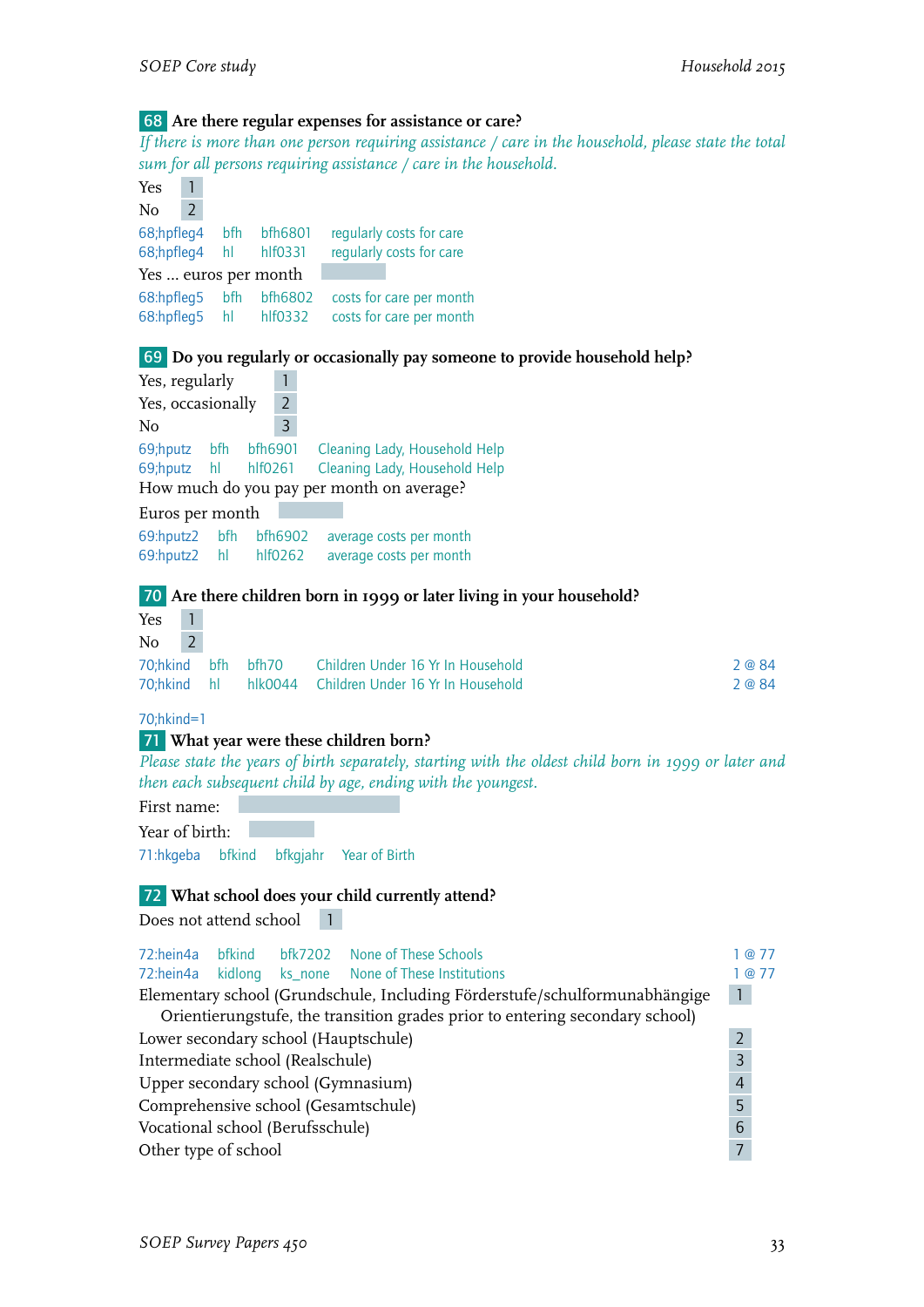| 72:hein3a<br>72:hein3a                      | bfkind<br>kidlong        | bfk7201<br>ks_gen   | <b>General Education System</b><br><b>General Education System</b>                    |        |
|---------------------------------------------|--------------------------|---------------------|---------------------------------------------------------------------------------------|--------|
|                                             |                          |                     | 73 Does the child usually stay at school all day?                                     |        |
| 1<br>Yes                                    |                          |                     |                                                                                       |        |
| $\overline{2}$<br>No<br>73;hein9a           | <b>bfkind</b>            | bfk73               | Time of Day of Care                                                                   |        |
| 73;hein9a                                   | kidlong                  | kd_time             | Time of Day of Care                                                                   |        |
|                                             |                          |                     | 74 If you want, does the facility provide the child with lunch?                       |        |
| Yes<br>1                                    |                          |                     |                                                                                       |        |
| $\overline{2}$<br>No                        |                          |                     |                                                                                       |        |
| 74;hein7a<br>74;hein7a                      | <b>bfkind</b><br>kidlong | bfk74<br>ks_lunch   | Lunch at School<br>Lunch at School                                                    |        |
| <b>75</b> What type of school is it? It is: |                          |                     |                                                                                       |        |
| Public (state-run)                          |                          |                     | $\mathbf{1}$                                                                          |        |
| Religious                                   |                          |                     | $\overline{2}$                                                                        |        |
| Private                                     |                          |                     | 3<br>Non-profit, including Free Alternative Schools<br>$\overline{4}$                 |        |
| 75;heinsa                                   | bfkind                   | <b>bfk7501</b>      | Provider: Public School                                                               |        |
| 75;heinsa                                   | bfkind                   | bfk7502             | Provider: Church School                                                               |        |
| 75;heinsa                                   | bfkind                   | <b>bfk7503</b>      | Provider: Non-Profit School                                                           |        |
| 75;heinsa                                   | bfkind                   | bfk7504             | <b>Provider: Private School</b>                                                       |        |
| 75;heinsa                                   | kidlong                  | kd_publ             | <b>Provider: Public Institution</b>                                                   |        |
| 75;heinsa<br>75;heinsa                      | kidlong<br>kidlong       | kd_priv<br>kd_indep | Provider: Private Non-Profit Provider<br>Provider: Independent Provider of Facility   |        |
| 75;heinsa                                   | kidlong                  | kd_comm             | Provider: Private- Commercial Facility                                                |        |
|                                             |                          |                     | 76 How much does the school cost you?                                                 |        |
| Average monthly cost in euros               |                          |                     |                                                                                       |        |
| 76:hein8a                                   | bfkind                   | <b>bfk7601</b>      | <b>Costs Ffor School</b>                                                              |        |
| 76:hein8a<br>Nothing                        | $\mathbf{1}$             |                     | kidlong ks_amtp Costs for School Per Month                                            |        |
| 76:hein8a1                                  | bfkind                   | bfk7602             | No Costs                                                                              |        |
| 76:hein8a1                                  | kidlong                  | ks_cost             | School: No Costs                                                                      |        |
|                                             |                          |                     | 77 Does the child currently attend nursery school, daycare, pre-school, creche, etc.? |        |
| No, none os these                           |                          | $\mathbf{1}$        |                                                                                       |        |
| 77:hein1a                                   | bfkind                   | <b>bfk7701</b>      | Pre-School                                                                            | 1 @ 82 |
| 77:hein1a                                   | kidlong                  | ks_pre              | Pre-School                                                                            | 1 @ 82 |
| 77:hein1a                                   | kidlong                  | ks_none             | None of These Institutions                                                            | 1 @ 82 |
| Yes, approximately  hours per day           |                          |                     |                                                                                       |        |
| 77:hein1sa                                  | bfkind                   |                     | bfk7702 Hours Per Day Spend in Care                                                   |        |

77:hein1sa kidlong kd\_hrs Hours Per Day Spend at Facility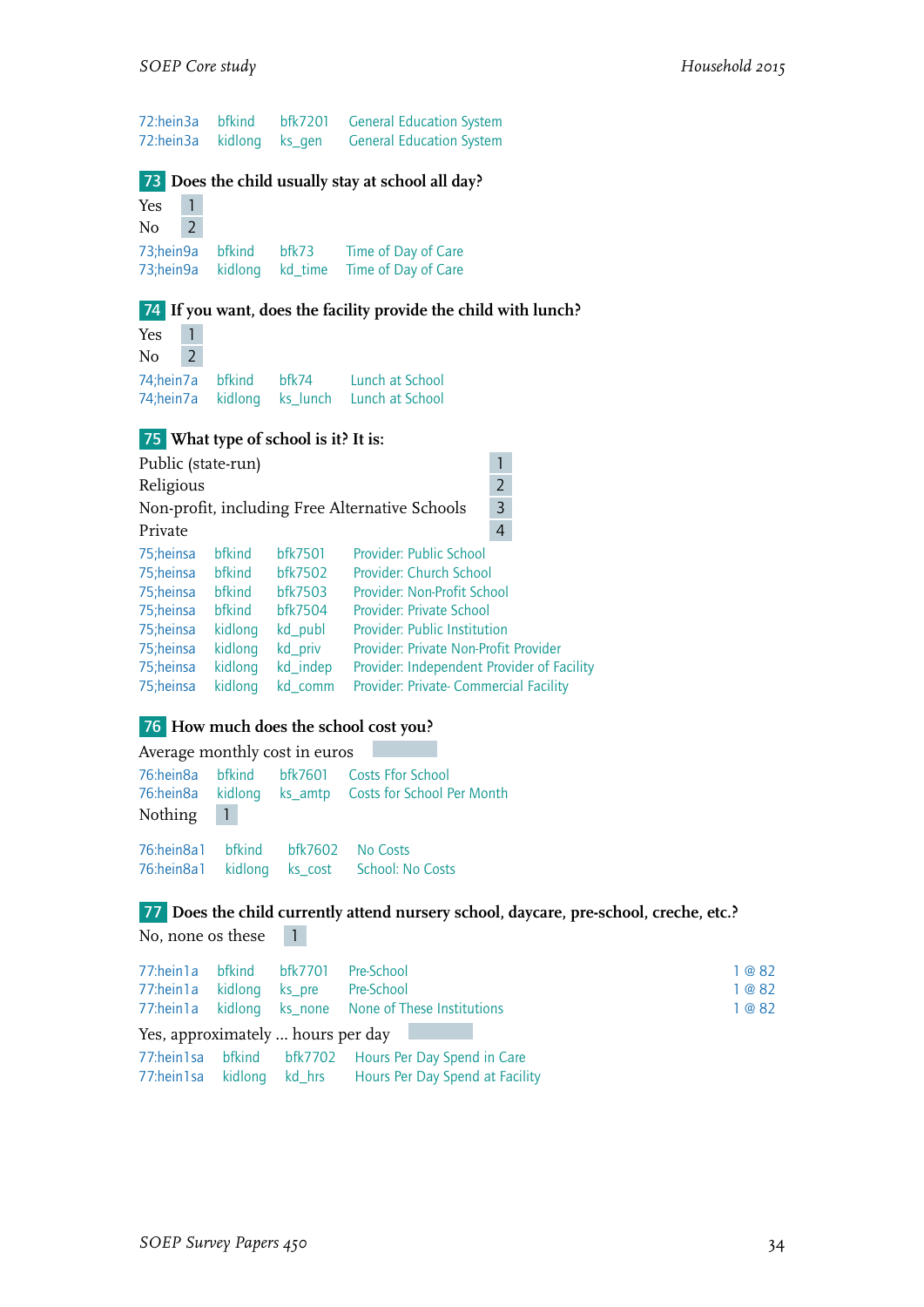#### 78 **Does the school or facility serve lunch to your child if you choose?**

| Yes    | $\vert$ 1 |  |                                                  |
|--------|-----------|--|--------------------------------------------------|
| $No$ 2 |           |  |                                                  |
|        |           |  | 78;hei12a bfkind bfk78 Lunch at the Facility     |
|        |           |  | 78;hei12a kidlong kd_lunch Lunch at the Facility |

### 79 **What type of school or facility is it? It is:**

| Public (for example, state-run daycare)                                    |                |  |  |  |  |  |
|----------------------------------------------------------------------------|----------------|--|--|--|--|--|
| Religious or other non-profit                                              | $\overline{z}$ |  |  |  |  |  |
| Non-profit private school or facility founded by an association of parents |                |  |  |  |  |  |
| Employer-operated (for example, company daycare)                           |                |  |  |  |  |  |
| For-profit private (for example, private daycare)                          |                |  |  |  |  |  |
| <b>Provider Public Institution</b><br>70 hainka hfkind hfk7001             |                |  |  |  |  |  |

| 79:heinka | <b>bfkind</b> | <b>bfk7901</b> | Provider: Public Institution               |
|-----------|---------------|----------------|--------------------------------------------|
| 79;heinka | <b>bfkind</b> | bfk7902        | Provider: Church Organisation              |
| 79;heinka | <b>bfkind</b> | <b>bfk7903</b> | Provider: Private Non-Profit Provider      |
| 79;heinka | <b>bfkind</b> | <b>bfk7904</b> | <b>Provider: Company Facility</b>          |
| 79;heinka | <b>bfkind</b> | <b>bfk7905</b> | Provider: Private- Commercial Institution  |
| 79;heinka | kidlong       | kd_publ        | Provider: Public Institution               |
| 79;heinka | kidlong       | kd_priv        | Provider: Private Non-Profit Provider      |
| 79;heinka | kidlong       | kd_indep       | Provider: Independent Provider of Facility |
| 79;heinka | kidlong       | kd_comp        | <b>Provider: Company Facility</b>          |
| 79;heinka | kidlong       | kd_comm        | Provider: Private-Commercial Facility      |
|           |               |                |                                            |

#### 80 **How much do you pay for the school or facility?**

Average monthly cost in euros

|           |  | 80:hei 13a1 bfkind bfk8001 Costs for Care Facility<br>80:hei13a1 kidlong kd_amtp Installation Costs in Euro/Month |
|-----------|--|-------------------------------------------------------------------------------------------------------------------|
| Nothing 1 |  |                                                                                                                   |

80:hei13a2 bfkind bfk8002 No Costs

#### 81 **Since what year has the child been attending this childcare facility?**

81;heinkja bfkind bfk81 Year in Establishment

#### 82 **Are there any other people who regularly take care of the child (aside from members of the household)?**

|                                                                                                                   |                                                                                                                               |                                                                                                   | Yes, childcare provider outside the home (Tagesmutter)                                                                                                                                                                                      | 1            |  |  |
|-------------------------------------------------------------------------------------------------------------------|-------------------------------------------------------------------------------------------------------------------------------|---------------------------------------------------------------------------------------------------|---------------------------------------------------------------------------------------------------------------------------------------------------------------------------------------------------------------------------------------------|--------------|--|--|
|                                                                                                                   | Yes, paid in-home childcare provider (Betreuungsperson)<br>$\mathbf{1}$                                                       |                                                                                                   |                                                                                                                                                                                                                                             |              |  |  |
| Yes, relatives                                                                                                    |                                                                                                                               |                                                                                                   |                                                                                                                                                                                                                                             | 1            |  |  |
| Yes, friends/acquaintances/neighbors                                                                              |                                                                                                                               |                                                                                                   |                                                                                                                                                                                                                                             |              |  |  |
| N <sub>0</sub>                                                                                                    |                                                                                                                               |                                                                                                   |                                                                                                                                                                                                                                             | $\mathbf{1}$ |  |  |
| 82:hhet5a<br>82:hbet5a<br>82:hhet3a<br>82:hbet3a<br>82:hhet1a<br>82:hbet1a<br>82:hbet2a<br>82:hbet2a<br>82:hbet4a | <b>hfkind</b><br>kidlong<br><b>hfkind</b><br>kidlong<br><b>hfkind</b><br>kidlong<br><b>hfkind</b><br>kidlong<br><b>hfkind</b> | hfk8201<br>kc_mindr<br>hfk8202<br>kc_paid<br>hfk8203<br>kc_relat<br>bfk8204<br>kc_frnd<br>bfk8205 | Child Minder Outside HH<br>Child Minder Outside HH<br>Paid Person in<br>Paid Care Person, House Visit<br><b>Relatives</b><br><b>Relatives</b><br>Friends, Acquintances, Neighbours<br>Friends, Acquintances, Neighbours<br>No External Care |              |  |  |